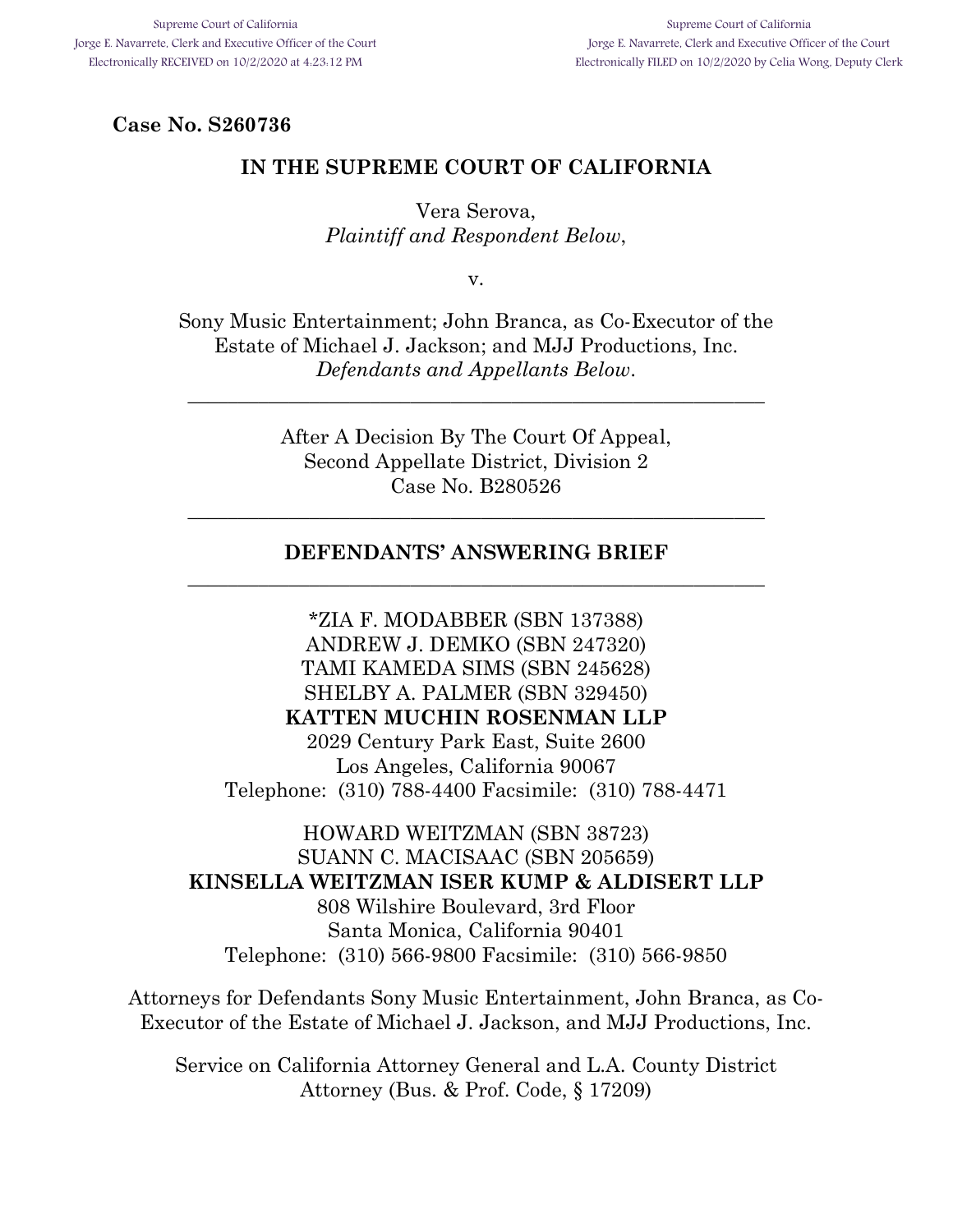# **TABLE OF CONTENTS**

| ANTI-SLAPP ANALYSIS AND THE STANDARD OF REVIEW 22                                                                      |
|------------------------------------------------------------------------------------------------------------------------|
|                                                                                                                        |
| SEROVA'S ARGUMENTS RELY ON THE INCORRECT PREMISE<br>$\mathbf{I}$ .                                                     |
| THAT EXPRESSIVE WORKS ARE TREATED UNDER THE FIRST                                                                      |
|                                                                                                                        |
| MJJ MET ITS BURDEN ON PRONG ONE OF THE ANTI-SLAPP<br>П.                                                                |
| STATUTE BECAUSE THE CHALLENGED SPEECH CONSTITUTES                                                                      |
|                                                                                                                        |
| A. MJJ's Speech and Conduct Were in Furtherance of the Right to                                                        |
|                                                                                                                        |
| B. MJJ's Statements and Conduct Were In Connection With Issues of                                                      |
|                                                                                                                        |
| Serova agrees that Michael Jackson and the controversy over<br>1.                                                      |
| the Cascio Recordings were issues of public interest 27<br>2.                                                          |
| MJJ's speech and conduct in furtherance of its right to free<br>speech were directly connected to the issues of public |
|                                                                                                                        |
| 3.<br>Serova's remaining arguments challenging the lack of                                                             |
| connection to issues of public interest miss the mark.  31                                                             |
| III. SEROVA FAILS TO MEET HER BURDEN ON PRONG TWO OF                                                                   |
| THE ANTI-SLAPP STATUTE BECAUSE SHE CANNOT SHOW A                                                                       |
| PROBABILITY OF PREVAILING ON HER CLAIMS.  35                                                                           |
| A. The CLRA And UCL Claims Fail Because The Challenged Speech                                                          |
|                                                                                                                        |
| 1. Federal law requires that speech can only be regulated as                                                           |
| "commercial" when it does no more than propose a commercial                                                            |
| transaction, it is readily verifiable, regulation is unlikely to                                                       |
| chill it, and it is consistent with traditional regulation of                                                          |
|                                                                                                                        |
| The Challenged Speech proposed more than a commercial<br>2.                                                            |
| transaction because it imparted subjective meaning to artistic                                                         |
| work fully protected under the First Amendment 40                                                                      |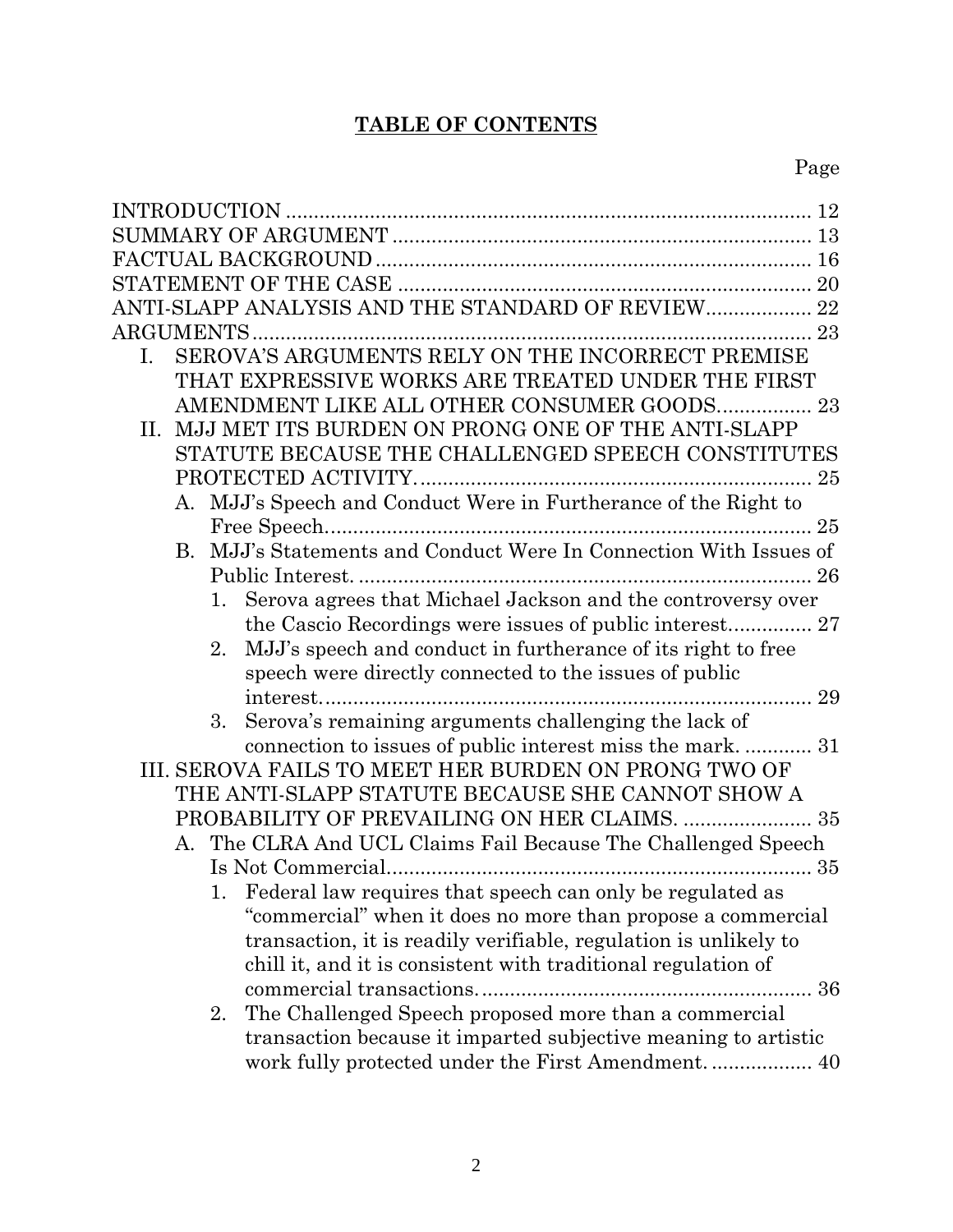| contain objective information that MJJ could readily verify. 45<br>Regulation of the Challenged Speech would chill artistic<br>4.<br>Regulating the Challenged Speech is not consistent with<br>5.<br>traditional government authority to regulate commercial<br>6. Even assuming the attribution of artistic expression is<br>commercial speech, it is "inextricably intertwined" with fully |
|-----------------------------------------------------------------------------------------------------------------------------------------------------------------------------------------------------------------------------------------------------------------------------------------------------------------------------------------------------------------------------------------------|
|                                                                                                                                                                                                                                                                                                                                                                                               |
|                                                                                                                                                                                                                                                                                                                                                                                               |
|                                                                                                                                                                                                                                                                                                                                                                                               |
|                                                                                                                                                                                                                                                                                                                                                                                               |
|                                                                                                                                                                                                                                                                                                                                                                                               |
|                                                                                                                                                                                                                                                                                                                                                                                               |
|                                                                                                                                                                                                                                                                                                                                                                                               |
| protected speech and is therefore entitled to full First                                                                                                                                                                                                                                                                                                                                      |
|                                                                                                                                                                                                                                                                                                                                                                                               |
|                                                                                                                                                                                                                                                                                                                                                                                               |
| C. Consumers Are Not Without Remedies For Intentional Forgery. 67                                                                                                                                                                                                                                                                                                                             |
|                                                                                                                                                                                                                                                                                                                                                                                               |
|                                                                                                                                                                                                                                                                                                                                                                                               |
|                                                                                                                                                                                                                                                                                                                                                                                               |
|                                                                                                                                                                                                                                                                                                                                                                                               |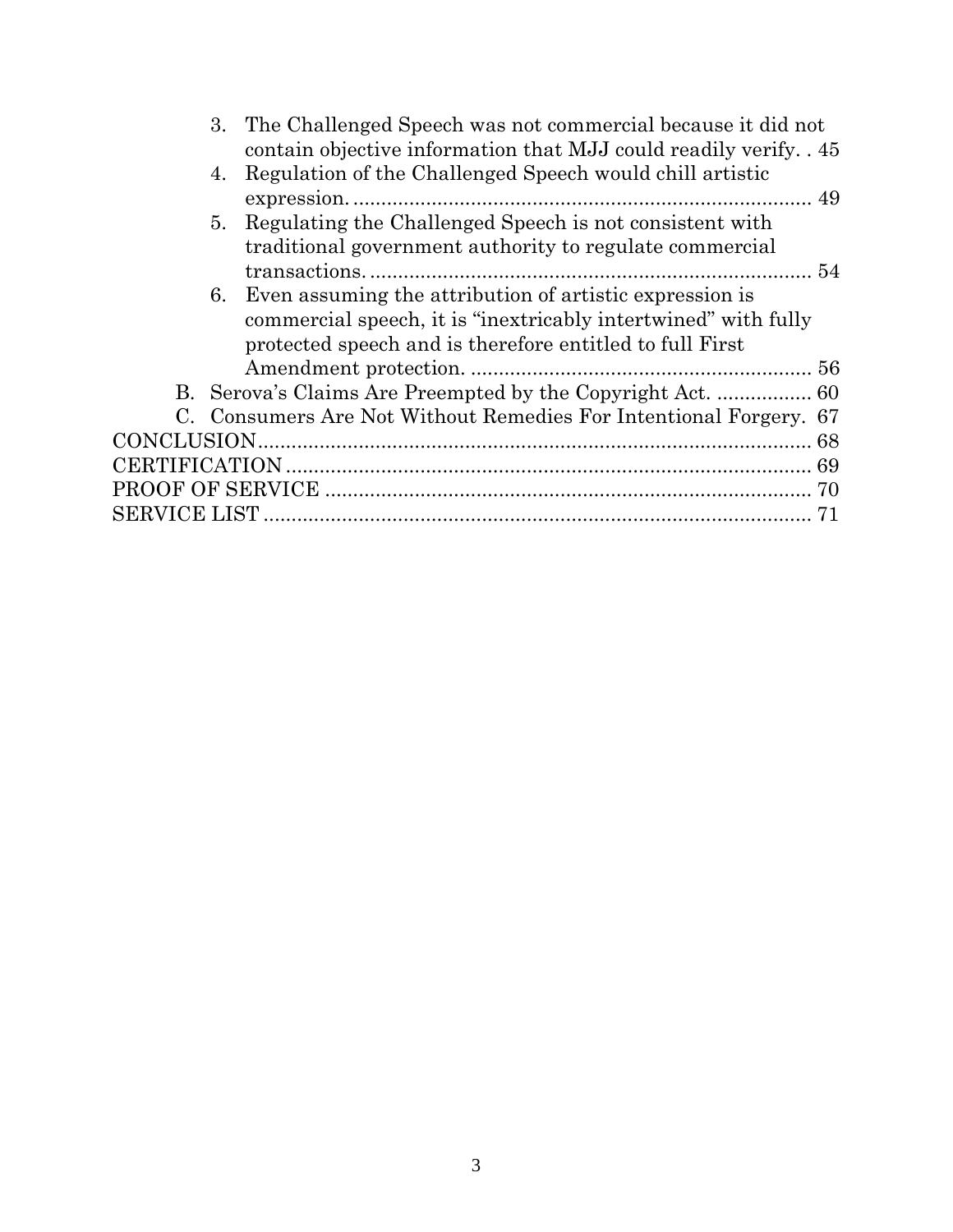# **TABLE OF AUTHORITIES**

| Cases<br>۰. |
|-------------|
|-------------|

| 44 Liquormart, Inc. v. Rhode Island                                                                           |
|---------------------------------------------------------------------------------------------------------------|
| Aalmuhammed v. Lee                                                                                            |
| All One God Faith, Inc. v. Organic & Sustainable Industry<br>Standards, Inc.                                  |
| Angelini Metal Works Co. v. Hubbard Iron Doors, Inc.<br>(C.D.Cal., Jan. 5, 2016, No. CV116392GHKPLAX) 2016 WL |
| Armstrong v. Eagle Rock Entertainment, Inc.                                                                   |
| Balboa Ins. Co. v. Trans Glob. Equities                                                                       |
| Bel Air Internet, LLC v. Morales                                                                              |
| Benson v. Kwikset Corp.                                                                                       |
| Bery v. New York                                                                                              |
| Bolger v. Youngs Drug Products Corp.                                                                          |
| Boule v. Hutton                                                                                               |
| Butler v. Target Corp.                                                                                        |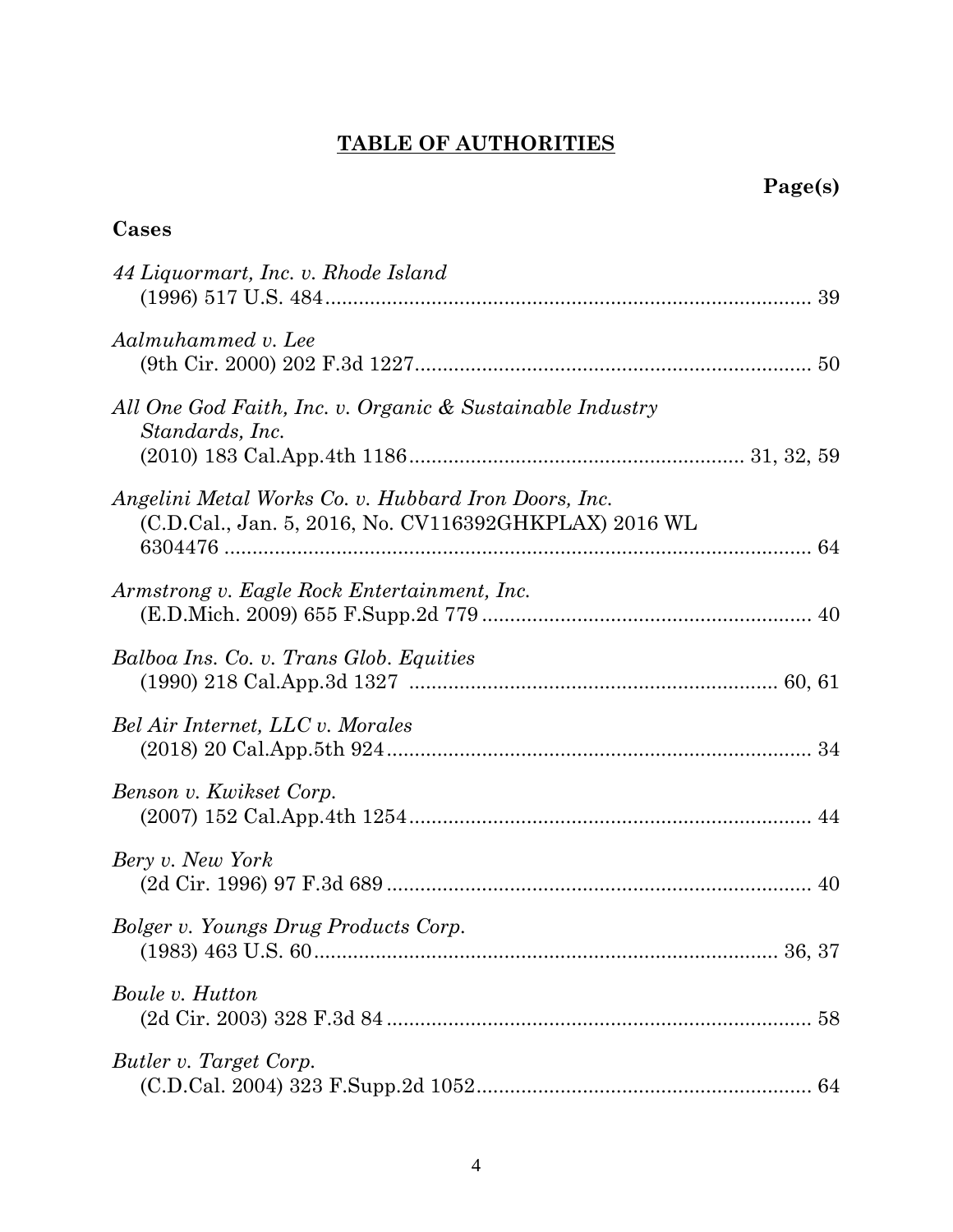| Central Hudson Gas & Elec. Corp. v. Public Service Commission<br>of New York                                |
|-------------------------------------------------------------------------------------------------------------|
| Cher v. Forum Internat., Ltd.                                                                               |
| City of Cincinnati v. Discovery Network, Inc.                                                               |
| City of Los Angeles v. Preferred Communications, Inc.                                                       |
| Consumer Justice Center v. Trimedica International, Inc.                                                    |
| De Havilland v. FX Networks, LLC                                                                            |
| Dex Media West, Inc. v. City of Seattle                                                                     |
| Du Charme v. International Brotherhood of Electrical Workers                                                |
| Eastwood v. Superior Court                                                                                  |
| <i>Enerlites, Inc. v. Century Products, Inc.</i><br>(C.D.Cal., Aug. 13, 2018, No. SACV18839JVSKESX) 2018 WL |
| FilmOn.com Inc. v. DoubleVerify Inc.                                                                        |
| Fisher v. Dees                                                                                              |
| Forsyth v. Motion Picture Ass'n of Am., Inc.<br>(N.D.Cal., Nov. 10, 2016, No. 16-CV-00935-RS) 2016 WL       |
| Gertz v. Robert Welch, Inc.                                                                                 |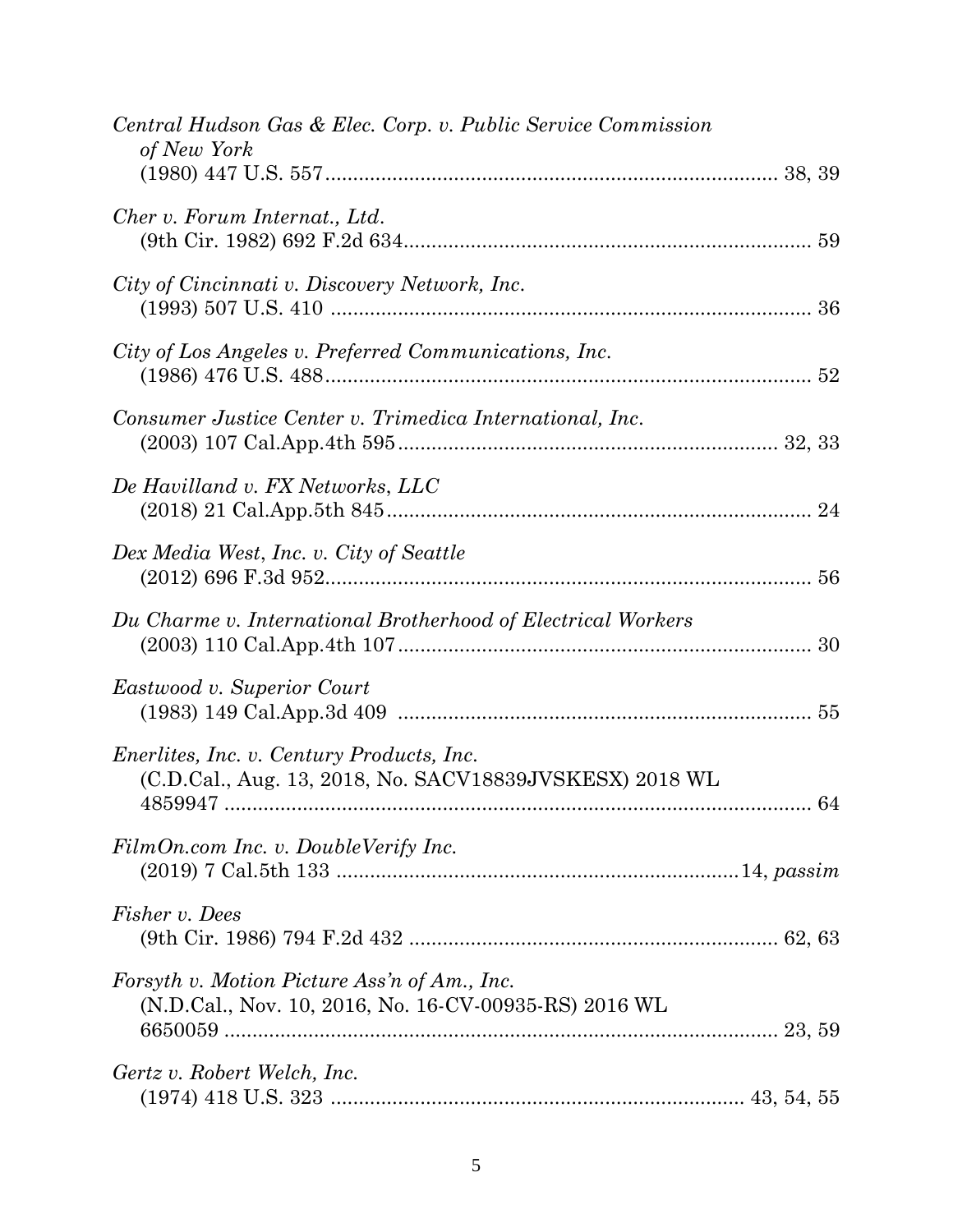| Gilbert v. Sykes                                                            |
|-----------------------------------------------------------------------------|
| Greater Los Angeles Agency on Deafness, Inc. v. Cable News<br>Network, Inc. |
| Guglielmi v. Spelling-Goldberg Productions                                  |
| Hall v. Time Warner, Inc.                                                   |
| Harper & Row Publishers, Inc. v. Nation Enterprises                         |
| Hoffman v. Capital Cities/ABC, Inc.                                         |
| Ibanez v. Fla. Dept. of Bus. & Prof.                                        |
| IMDb.com Inc. v. Becerra                                                    |
| In re $R.M.J.$                                                              |
| Joseph Burtsyn, Inc. v. Wilson                                              |
| Kasky v. Nike                                                               |
| Keimer v. Buena Vista Books, Inc.                                           |
| <b>KNB</b> Enterprises v. Matthews                                          |
| Kronemyer v. Internet Movie Database, Inc.                                  |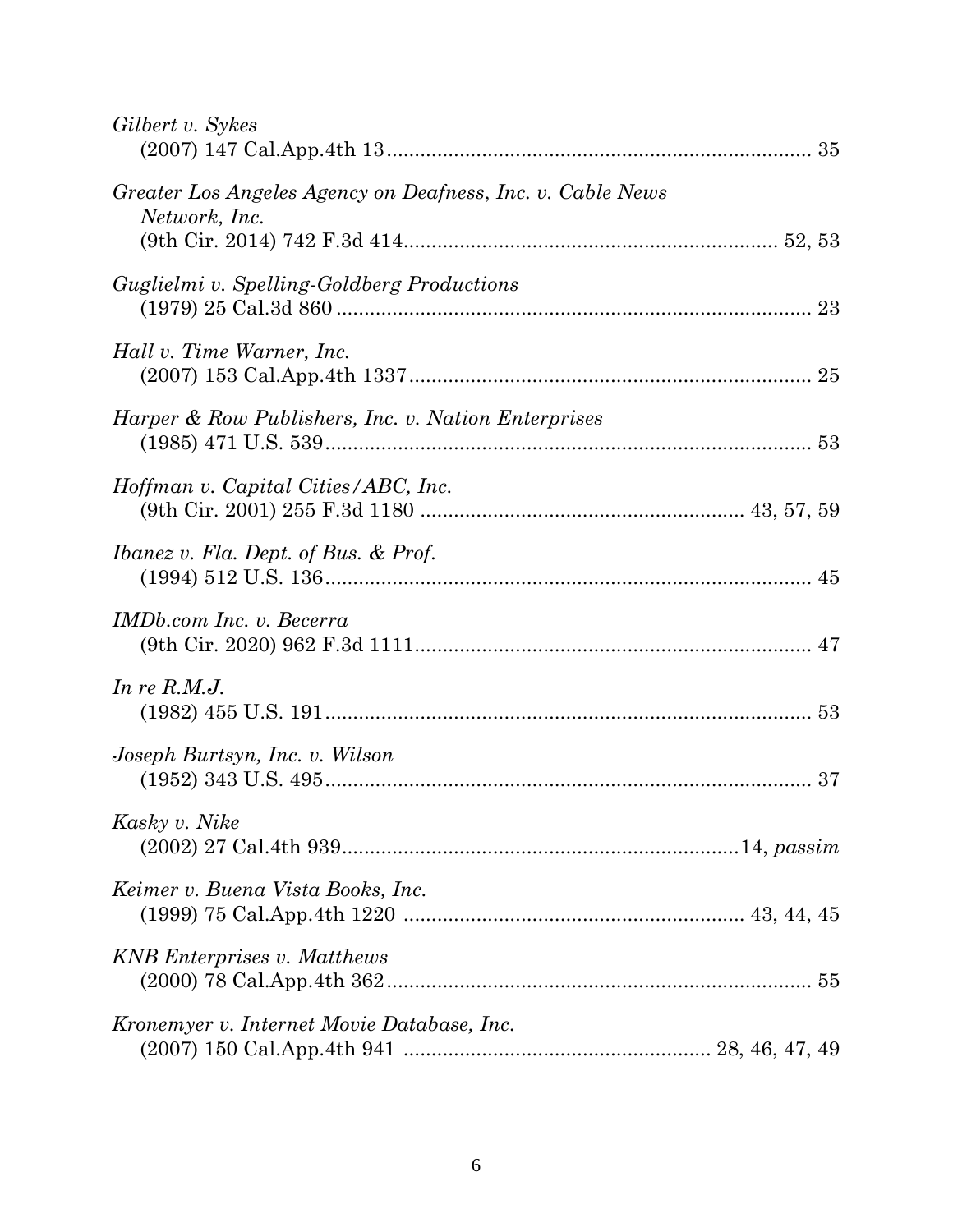| <i>Kwikset Corp. v. Superior Court</i>                                                      |
|---------------------------------------------------------------------------------------------|
| Lacour v. Time Warner, Inc.<br>(N.D.Ill., May 24, 2000, No. 99 C 7105) 2000 WL 688946       |
| Laws v. Sony Music Entertainment, Inc.                                                      |
| Lazar v. Superior Court                                                                     |
| Lukens v. Broder/Kurland Agency<br>(C.D.Cal., Sept. 14, 2000, No. CV 00-08359 NM JWJX) 2000 |
| Mattel, Inc. v. MCA Records, Inc.                                                           |
| <i>Melchior v. New Line Productions, Inc.</i>                                               |
| Metromedia, Inc. v. City of San Diego                                                       |
| Mobile Medical Services for Physicians and Advanced Practice<br>Nurses, Inc. v. Rajaram     |
| Nagel v. Twin Laboratories, Inc.                                                            |
| New York Times Co. v. Sullivan                                                              |
| No Doubt v. Activision Publ'g, Inc.                                                         |
| No Doubt v. Activision Publishing, Inc.                                                     |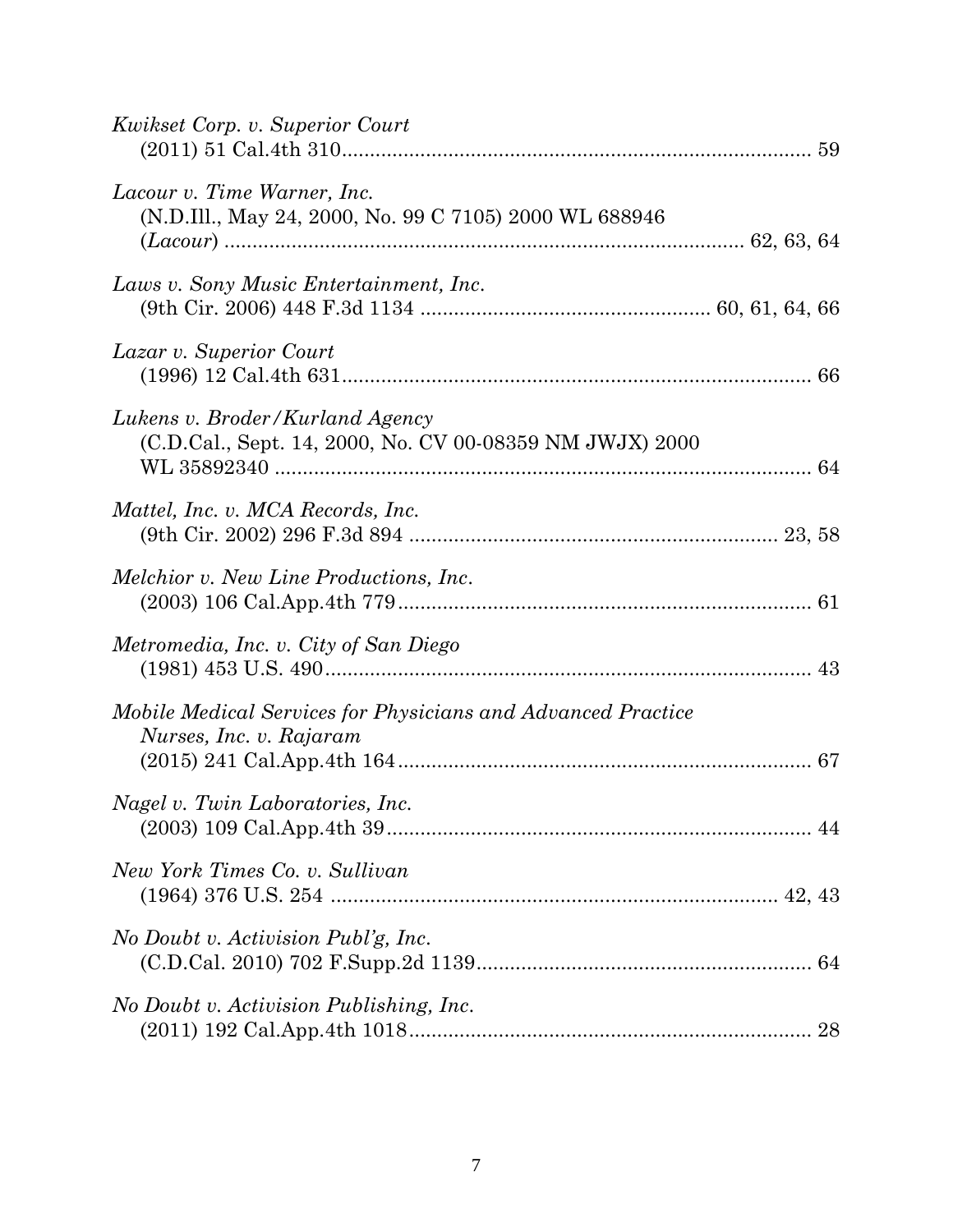| Nutter v. Clear Channel Commc'ns, Inc.<br>(N.D.W.Va., Sept. 26, 2006, No. CIV.A. 505CV65) 2006 WL |
|---------------------------------------------------------------------------------------------------|
| Oxycal Laboratories, Inc. v. Jeffers                                                              |
| Pacific Gas & Elec. Co. v. Pub. Utilities Comm'n of California                                    |
| Patterson v. Diggs<br>(S.D.N.Y., Aug. 23, 2019, No. 18 Civ. 03142) 2019 WL 3996493 63             |
| Peel v. Attorney Registration and Disciplinary Com'n of Illinois                                  |
| People v. Fogelson                                                                                |
| Perfect 10, Inc. v. Cybernet Ventures, Inc.                                                       |
| Perfect 10, Inc. v. Megaupload Ltd.<br>(S.D.Cal., July 27, 2011, No. 11CV0191-IEG BLM) 2011 WL    |
| Rand Resources, LLC v. City of Carson                                                             |
| Rezec v. Sony Pictures Entertainment, Inc.                                                        |
| Riley v. Nat. Federation of the Blind of N.C., Inc.                                               |
| Rogers v. Grimaldi                                                                                |
| Rubin v. Coors Brewing Co.                                                                        |
| Sarver v. Chartier                                                                                |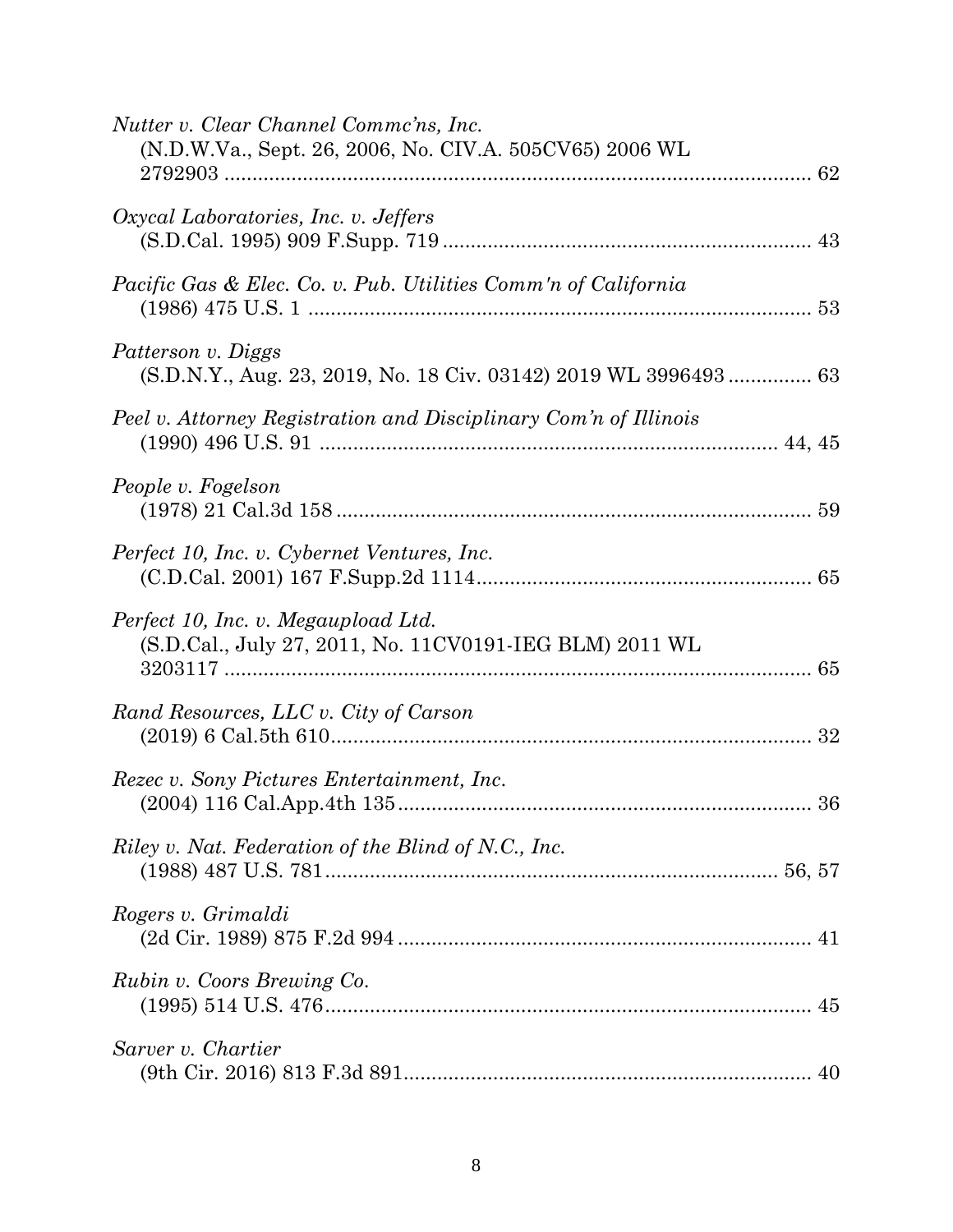| Serova v. Sony Music Entertainment                                                                         |
|------------------------------------------------------------------------------------------------------------|
| Serova v. Sony Music Entertainment                                                                         |
| Serova v. Sony Music Entertainment                                                                         |
| Silicon Image, Inc. v. Analogix Semiconductor, Inc.<br>(N.D.Cal., May 16, 2007, No. C-07-0635 JCS) 2007 WL |
| Simpson Strong-Tie Co., Inc. v. Gore                                                                       |
| Stewart v. Rolling Stone LLC                                                                               |
| Stutzman v. Armstrong<br>(E.D.Cal., Sept. 10, 2013, No. 2:13-CV-00116-MCE) 2013 WL                         |
| Sybersound Records, Inc. v. UAV Corp.                                                                      |
| Tamkin v. CBS Broad., Inc.                                                                                 |
| Terarecon, Inc. v. Fovia, Inc.<br>(N.D.Cal., July 6, 2006, No. C 05-4407 CW) 2006 WL 1867734  63           |
| <i>Thomas v. Quintero</i><br>22                                                                            |
| Valente-Kritzer Video v. Pinckney                                                                          |
| Virginia State Bd. of Pharmacy. v. Virginia Citizens Consumer<br>Council, Inc.                             |
| Ward v. Rock Against Racism<br>23                                                                          |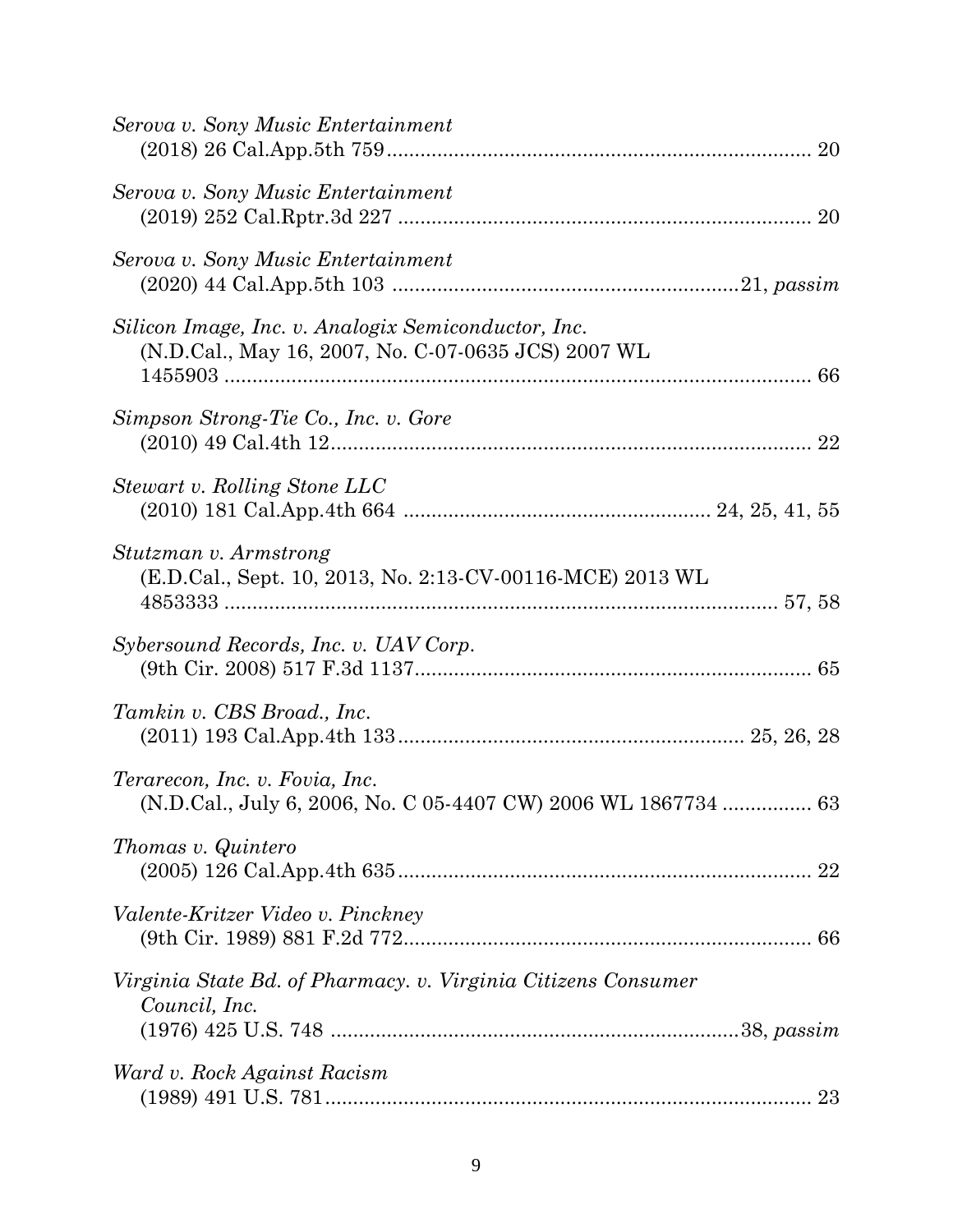| White v. City of Sparks                             |
|-----------------------------------------------------|
| William O'Neil & Co., Inc. v. Validea.com Inc.      |
| Wilson v. Cable News Network, Inc.                  |
| Winchester Mystery House, LLC v. Glob. Asylum, Inc. |
| Xerox Corp. v. Apple Computer, Inc.                 |
| <b>Statutes</b>                                     |
|                                                     |
|                                                     |
|                                                     |
|                                                     |
|                                                     |
|                                                     |
|                                                     |
|                                                     |
|                                                     |
|                                                     |
|                                                     |

# **Other Authorities**

| Ditzian, Michael Jackson's Groundbreaking Career, By the |  |
|----------------------------------------------------------|--|
|                                                          |  |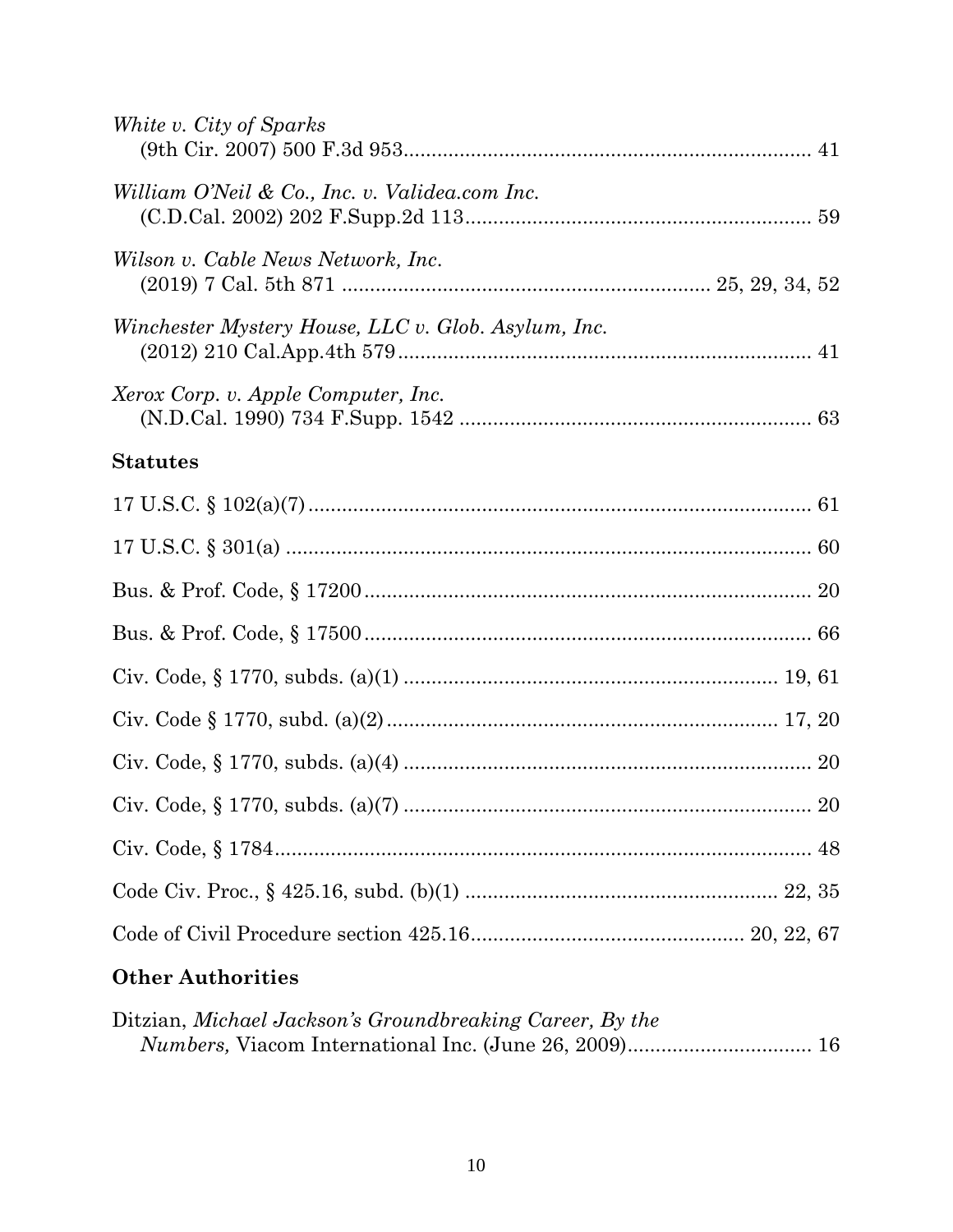| Huddleston, Michael Jackson's Iconic 'Thriller' is 36 Today – and<br>it's Still the World's Best-Selling Album CNBC, (Nov. 30, 2018) 16     |
|---------------------------------------------------------------------------------------------------------------------------------------------|
| McDermott, Ranking Michael Jackson's No. 1 Hits, in Honor of What Would<br><i>Have Been His 60th Birthday, USA Today (Aug. 29, 2018)</i> 16 |
| Michael Glover, The Big Question: How many of the paintings in                                                                              |
|                                                                                                                                             |
| William F. Causey, Burden of Proof and Presumptions in the                                                                                  |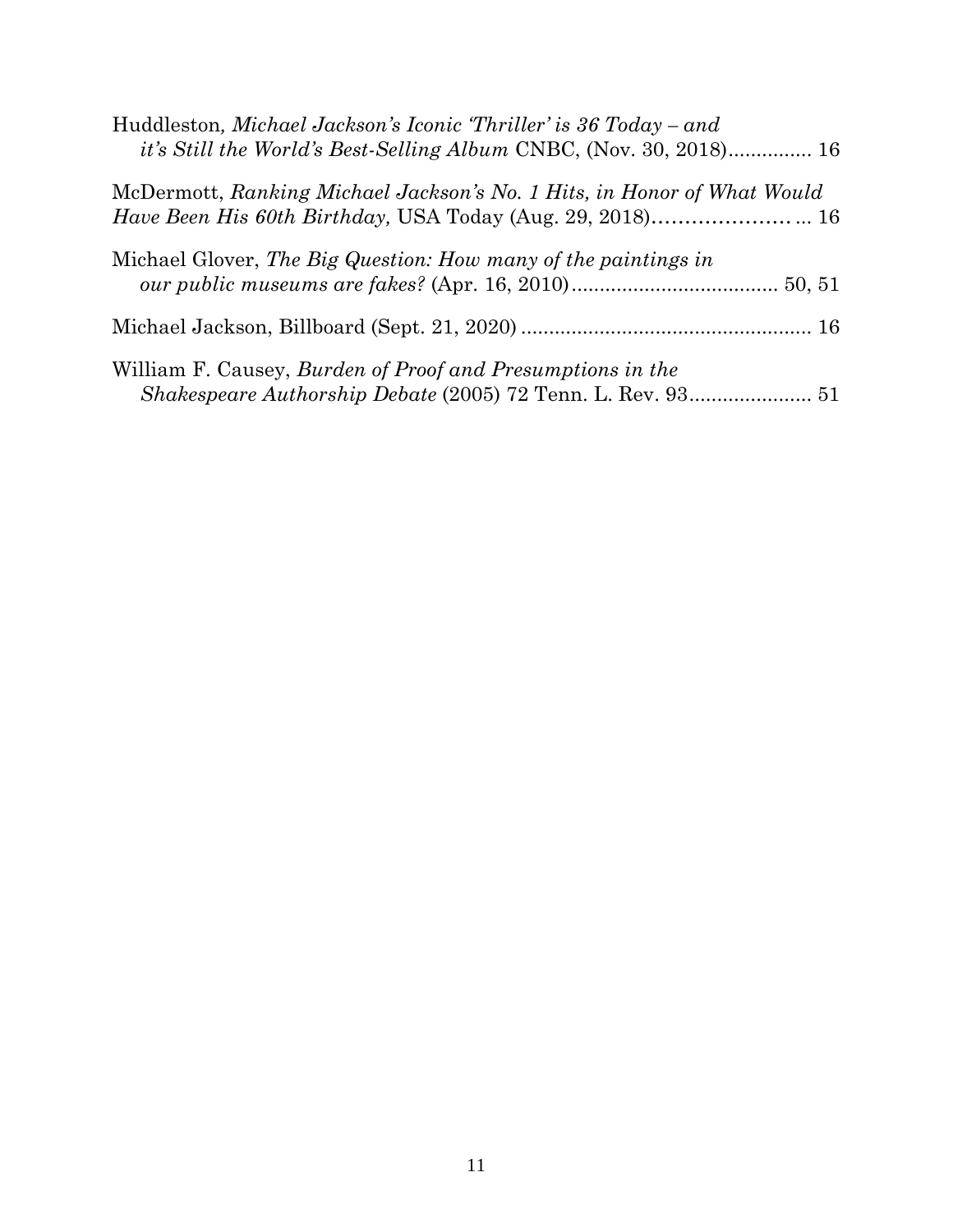#### **INTRODUCTION**

Plaintiff Vera Serova ("Serova") alleges that a posthumous Michael Jackson album includes three recordings with vocals performed by an impersonator. She concedes that the album's distributors—defendants MJJ Productions, Inc. ("MJJP"), the Estate of Michael Jackson ("Estate"), and Sony Music Entertainment ("Sony") (collectively, "MJJ")—were not involved in creating the recordings. She admits that the producers who did create the recordings falsely represented to MJJ that the vocals were Jackson's. And she admits that MJJ included the recordings on the album in reliance on these misrepresentations. She nevertheless contends that MJJ is strictly liable for misattributing the artistic work.

This appeal therefore raises this question: Is speech identifying the vocal artist in a work of musical expression "commercial speech" such that strict liability may be imposed where the identity of the artist cannot be verified, and the result would directly chill musical expression in the marketplace?

Under core First Amendment principles, the answer has been, is, and has to be no—particularly in this unique situation where the artistic attribution was made after Jackson died and MJJ could not verify the vocals, but where MJJ had investigated and publicized its investigations, and then released the album in the midst of an ongoing public debate over the issue.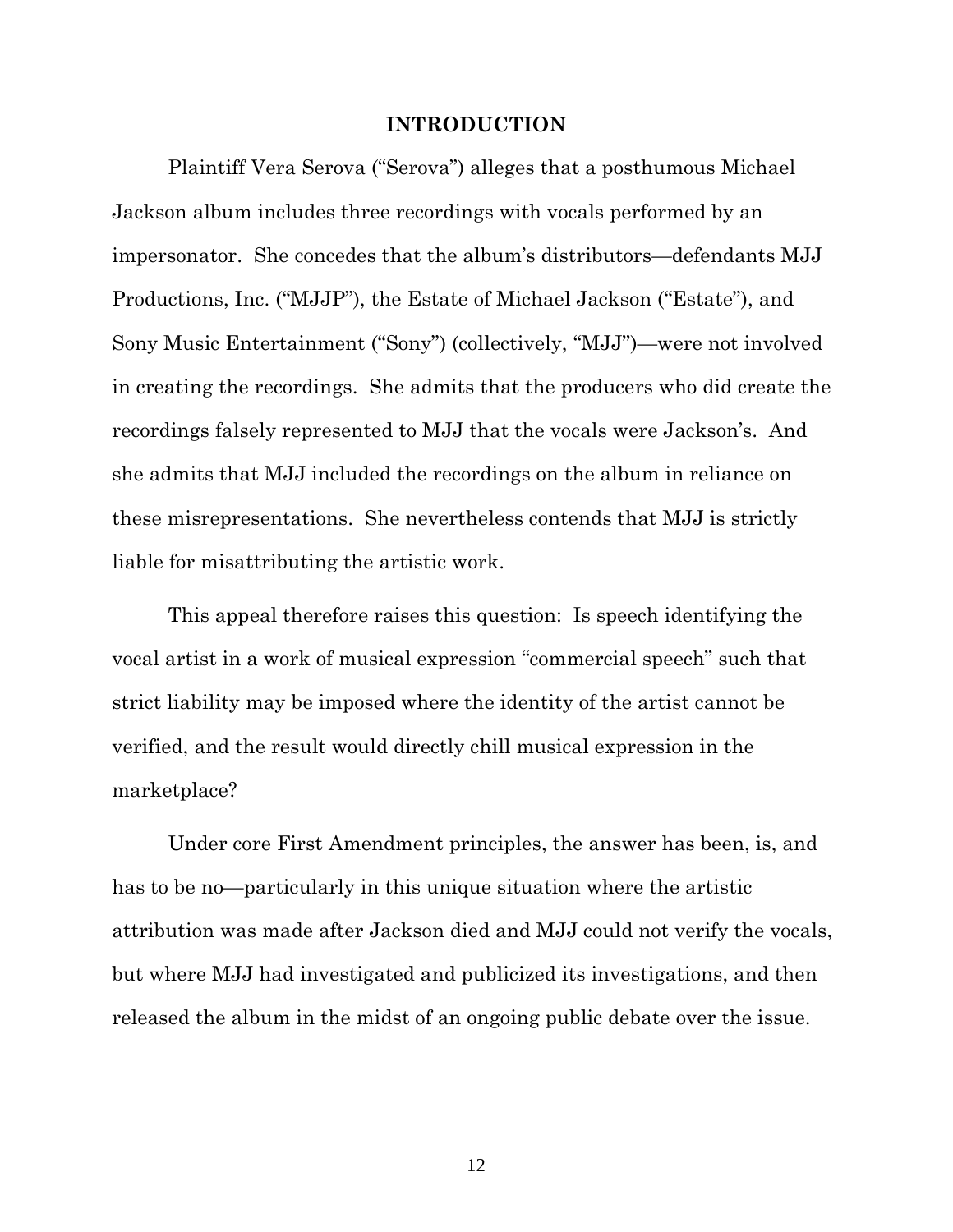In asking the Court to impose strict liability, Serova ignores binding constitutional law articulating the basis for lowering First Amendment protection for commercial speech. The speech at issue here is not commercial speech, but speech entitled to First Amendment protection that precludes imposing strict liability.

## **SUMMARY OF ARGUMENT**

*Solely to reach the legal issues raised by this anti-SLAPP motion*, the parties stipulated that the vocal artist on the three disputed recordings was not Michael Jackson. But even with that stipulation, this case remains far removed from the "textbook false advertising case" Serova describes. Serova admits that MJJ did not know that the vocals were not Jackson's and that, in fact, the producers of the recordings intentionally misrepresented and actively concealed the identity of the vocalist. She admits that in response to a public controversy over whether Jackson was the vocal artist, and before releasing the album, MJJ conducted extensive investigations that included listening sessions with Jackson's closest collaborators, and analyses by two expert musicologists. And she admits that MJJ issued public statements detailing its investigations and only then released the album, entitling it *Michael.* Finally, and rather remarkably, Serova admits that she read all of the public statements discussing the vocals before buying *Michael* and then filing this lawsuit.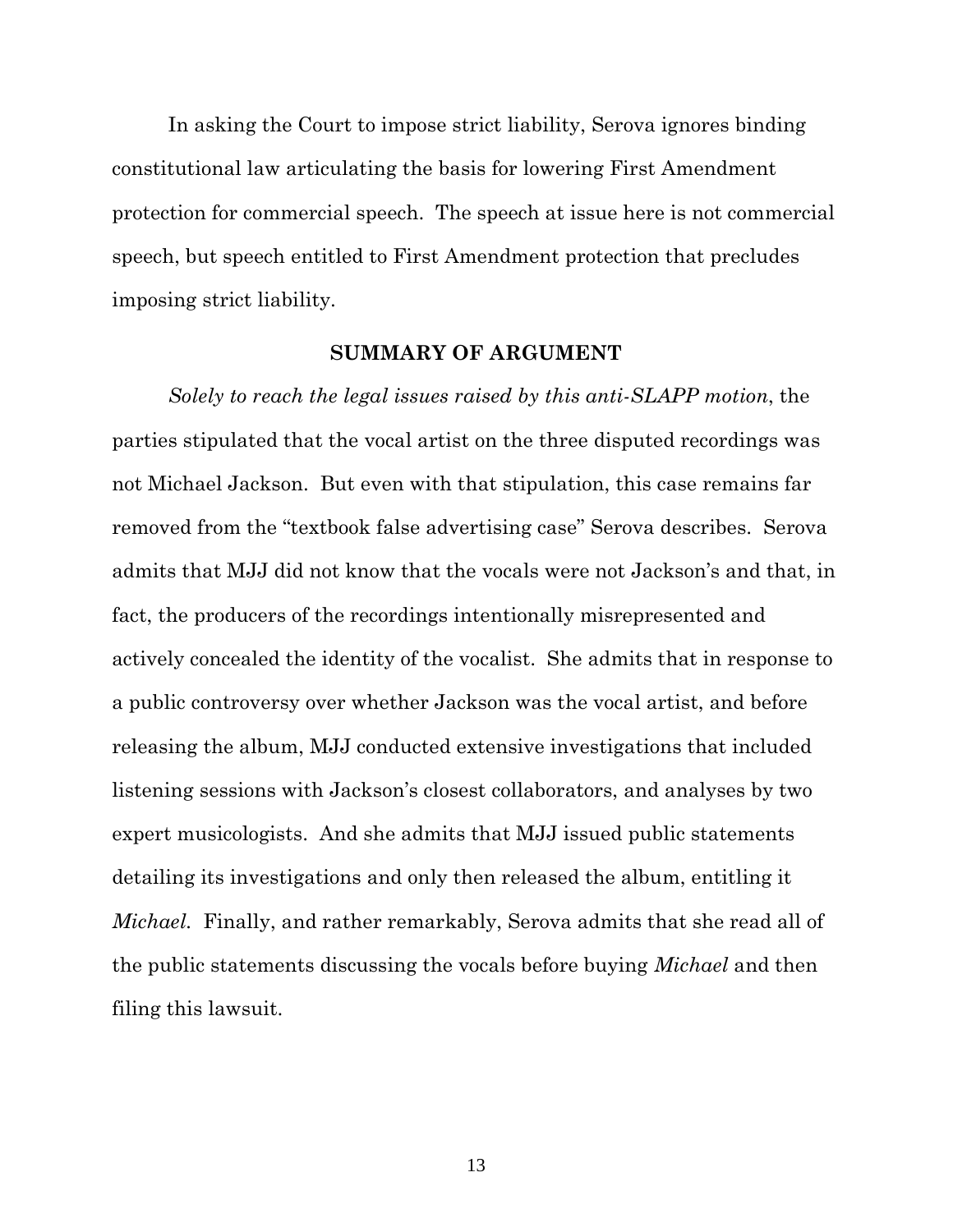Against this background, the anti-SLAPP statute's two-prong analysis compels striking Serova's Consumer Legal Remedies Act (CLRA) and Unfair Competition Law (UCL) claims against MJJ.

*Prong One.* MJJ's speech was directly connected to an issue of widespread public interest. Michael Jackson, the King of Pop, was always of public interest, and his first posthumous album certainly was too. There was also widespread public controversy on the specific issue of the identity of the artist on the three recordings, which surfaced after Jackson's death. MJJ publicly disclosed its investigation into the issue, stated its view based on its investigation that Jackson was the artist, and noted that "ultimately, Michael's fans will be the judges of these songs, as they always are." MJJ then included the recordings on *Michael*, attributed them to Jackson, and released the album. That attribution and release participated in and furthered the public conversation on the issue, and therefore falls within the anti-SLAPP statute under the standard this Court articulated in *FilmOn.com Inc. v. DoubleVerify Inc.* (2019) 7 Cal.5th 133 (*FilmOn*).

*Prong Two.* The CLRA and UCL regulate only commercial speech, speech deemed less deserving of First Amendment protection. MJJ's challenged speech was not commercial under federal First Amendment authority and this Court's test set forth in *Kasky v. Nike* (2002) 27 Cal.4th 939, 946, as modified (May 22, 2002) (*Kasky*):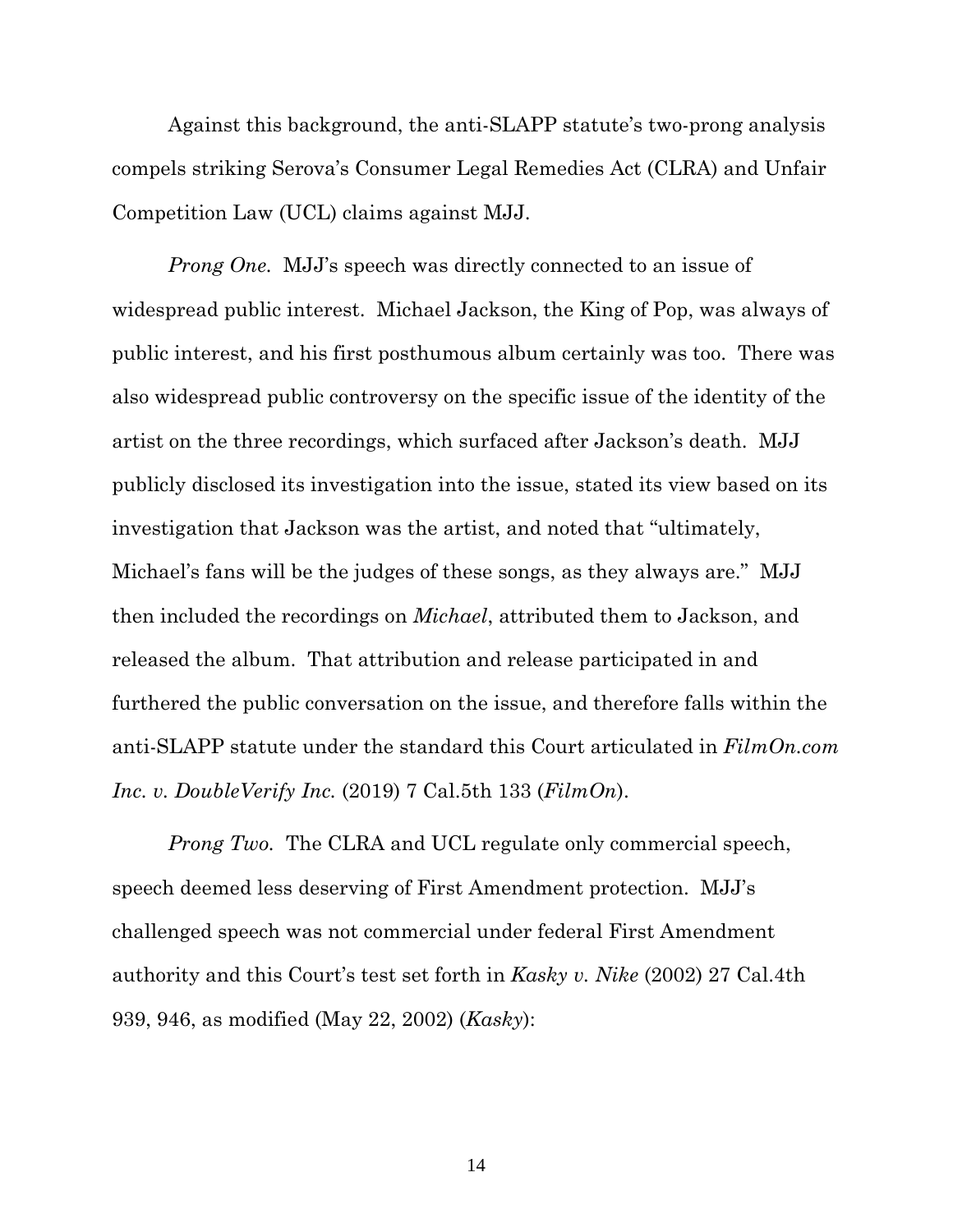Commercial speech does nothing more than propose a commercial transaction. The attribution of an artist to an expressive work does far more because the identity of the artist imparts additional, subjective meaning to the expression itself.

 Seller verifiability is at the heart of reduced First Amendment protection for commercial speech. With Michael Jackson deceased, no one, including MJJ, could ultimately and objectively verify whether Jackson was the vocal artist in the recordings.

 Commercial speech receives only minimal First Amendment protection because it is deemed hardy enough to withstand being chilled by regulation. Imposing strict liability on MJJ here would directly chill the dissemination of First Amendment protected artistic expression—a result never intended for commercial speech.

 Regulation of commercial speech must be consistent with traditional governmental regulation of commercial transactions. Subjecting MJJ to strict liability in these circumstances is outside traditional governmental authority to regulate commercial transactions.

Finally, even if the challenged speech was commercial, Serova's claims would still fail because they are based on the premise that MJJ is passing off the recordings (copyrightable expression) as Michael Jackson's when they are not his, a theory that is preempted by the Copyright Act.

The Court should affirm.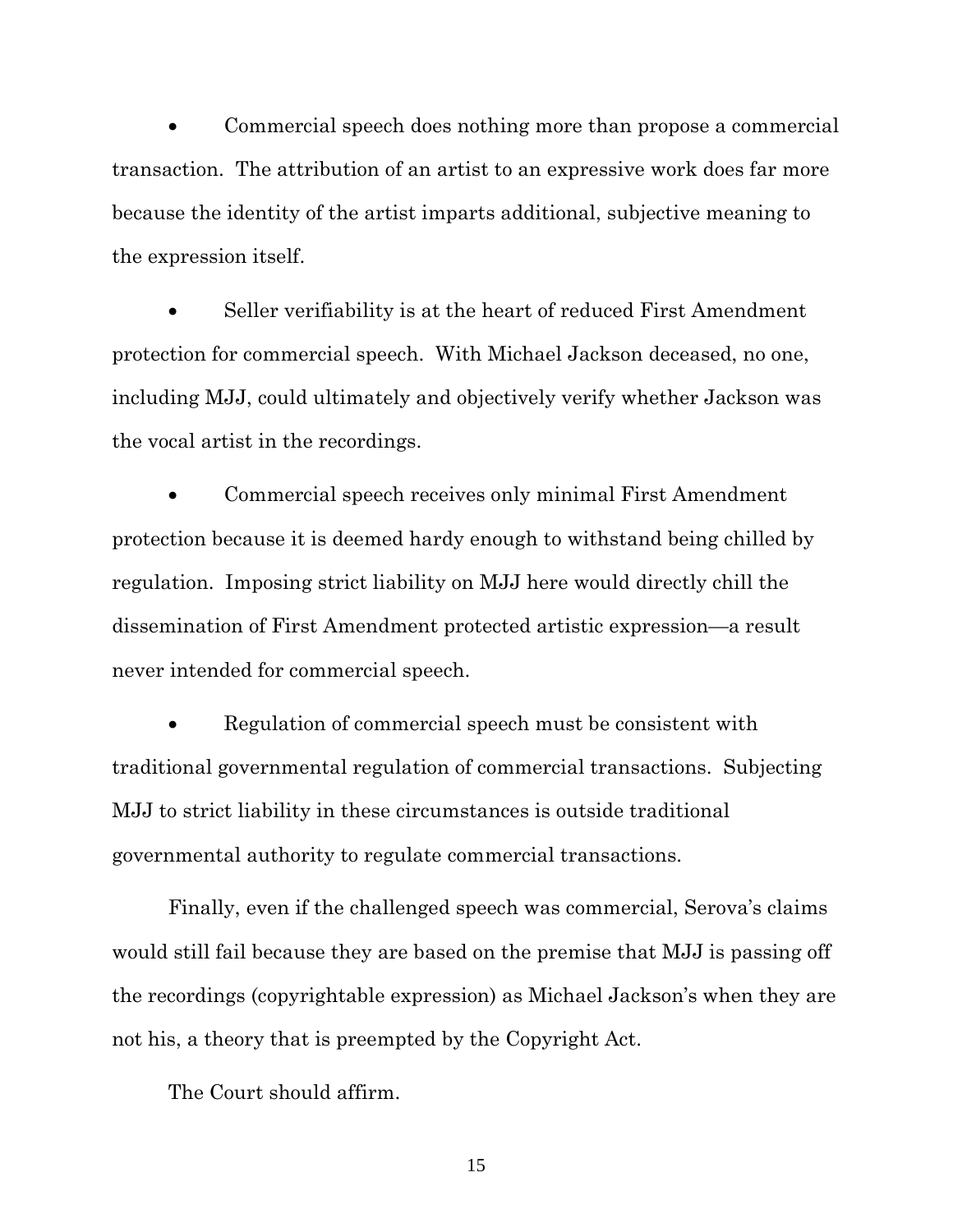## **FACTUAL BACKGROUND**

Michael Jackson may go down in history as the most influential musical artist of all time. He was the youngest artist to enter the Billboard Top 100.<sup>1</sup> He had thirty top ten hits; thirteen were number ones.<sup>2</sup> His album *Thriller* is the world's best-selling album by a solo artist, and won a recordsetting eight Grammy awards.3 He sold an estimated 750 million albums worldwide, and redefined popular music on a global scale.<sup>4</sup> His art is meaningful to millions, if not billions, and he was the subject of constant and intense public interest throughout his life.

Serova's claims arise from MJJ distributing and selling *Michael*, the first posthumous artistic release, which Serova asserts contains three (of ten) tracks that Michael Jackson supposedly did not sing. (CT 1:116 [First

<sup>1</sup> McDermott, Ranking Michael Jackson's No. 1 Hits, in Honor of What Would Have Been His 60th Birthday (Aug. 29, 2018) USA TODAY

<sup>&</sup>lt;https://www.usatoday.com/story/life/music/2018/08/29/ranking-michaeljacksons-no-1-hits-honor-his-60th-birthday/1112672002/> [as of Sept. 21, 2020].

<sup>2</sup> Michael Jackson, Billboard <https://www.billboard.com/music/michaeljackson> [as of Sept. 21, 2020].

<sup>3</sup> Huddleston, Michael Jackson's Iconic 'Thriller' is 36 Today – and it's Still the World's Best-Selling Album (Nov. 30, 2018) CNBC

<sup>&</sup>lt;https://www.cnbc.com/2018/11/30/michael-jacksons-thriller-anniversarystill-all-time-best-sell-

er.html#:~:text=While%20the%20Eagles%20album%20%E2%80%9CTheir,in %20terms%20of%20global%20sales> [as of Sept. 21, 2020].

<sup>4</sup> Ditzian, Michael Jackson's Groundbreaking Career, By the Numbers (June 26, 2009) Viacom International Inc.

<sup>&</sup>lt;http://www.mtv.com/news/1614815/michael-jacksons-groundbreakingcareer-by-the-numbers/> [as of Sept. 21, 2020].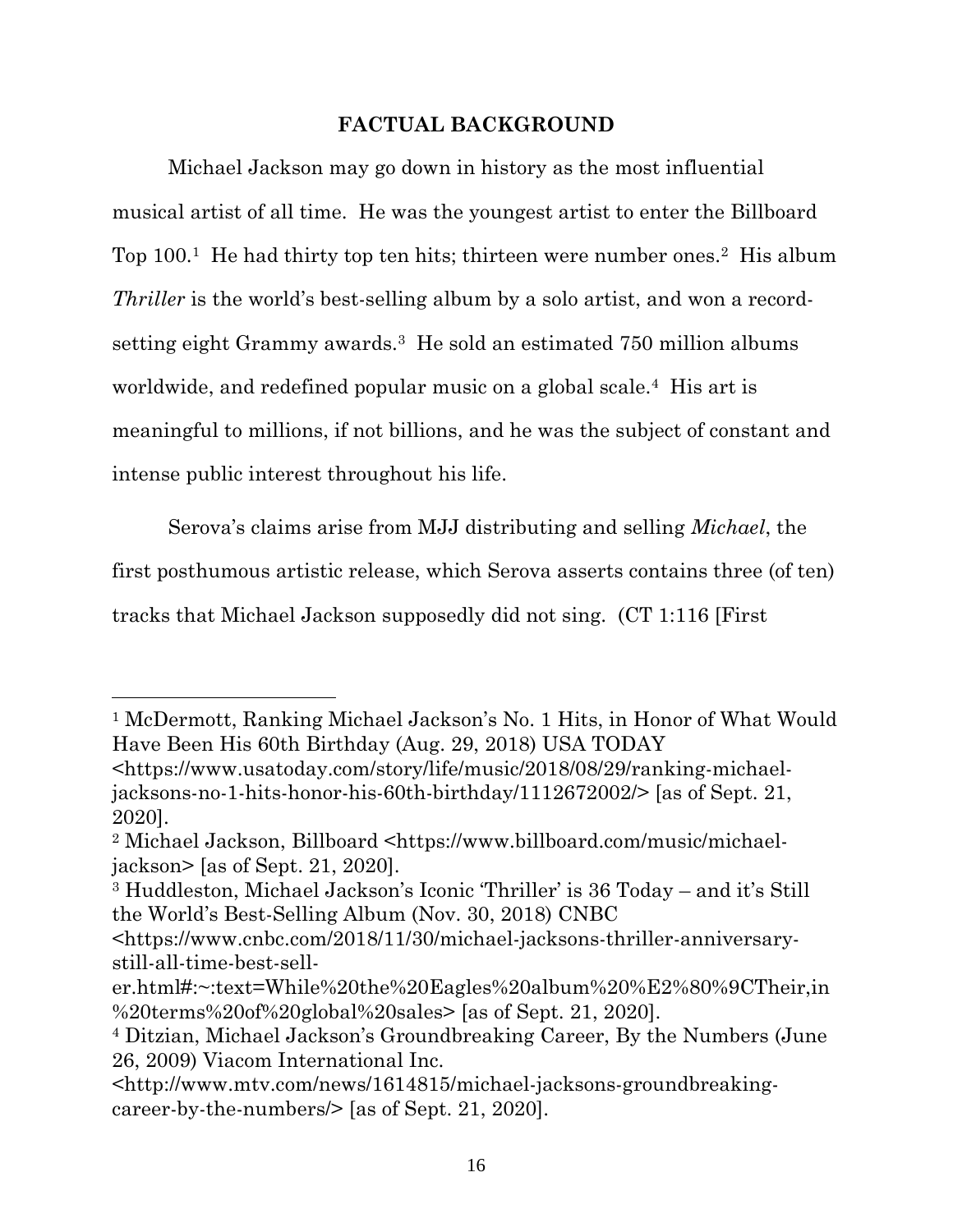Amended Complaint ("FAC")  $\P\P$  10, 13].)<sup>5</sup> At the time of Jackson's death, those three recordings (the "Cascio Recordings") were in "demo" format, having been recorded in the basement studio of Jackson's friends, the Cascios, while Jackson was living there. (CT 1:116 [FAC ¶ 11]; 2:279 [Weitzman statement].) Serova's lawsuit targets statements and related "speech" that "falsely represent" that Jackson was "the source" of the Cascio Recordings. (AOB 9; CT 1:125 [FAC ¶ 46]; Civ. Code § 1770, subd. (a)(2) [misrepresenting the "source" of the goods].)

Notably, Serova also alleges that the Cascio Recordings' producers (the "Cascio Defendants") "represented to [MJJ] that Michael Jackson performed the lead vocals" on the Cascio Recordings. (CT 1:117 [FAC ¶ 14].) She also alleges that the Cascio Defendants had "exclusive knowledge of the fact that Jackson did not perform the [Cascio Recordings]," and that they "failed to disclose" and "actively concealed" this fact from MJJ. (CT 1:117 [FAC ¶ 18].) Serova alleges that, "based on" these allegedly false representations by the Cascio Defendants, MJJ selected the Cascio Recordings "for inclusion on the album," and "remixed, edited, produced, and otherwise finalized" them. (CT 1:117 [FAC ¶¶ 17, 19].)

Serova alleges that before the album's release, public "controversy" surrounded whether Jackson sang the lead vocals on the Cascio Recordings. (CT 1:116 [FAC ¶¶ 11-13].) She also admits that Sony conducted an

<sup>5</sup> The three recordings are "Breaking News," "Monster," and "Keep Your Head Up." (CT 1:117 [FAC ¶ 17].)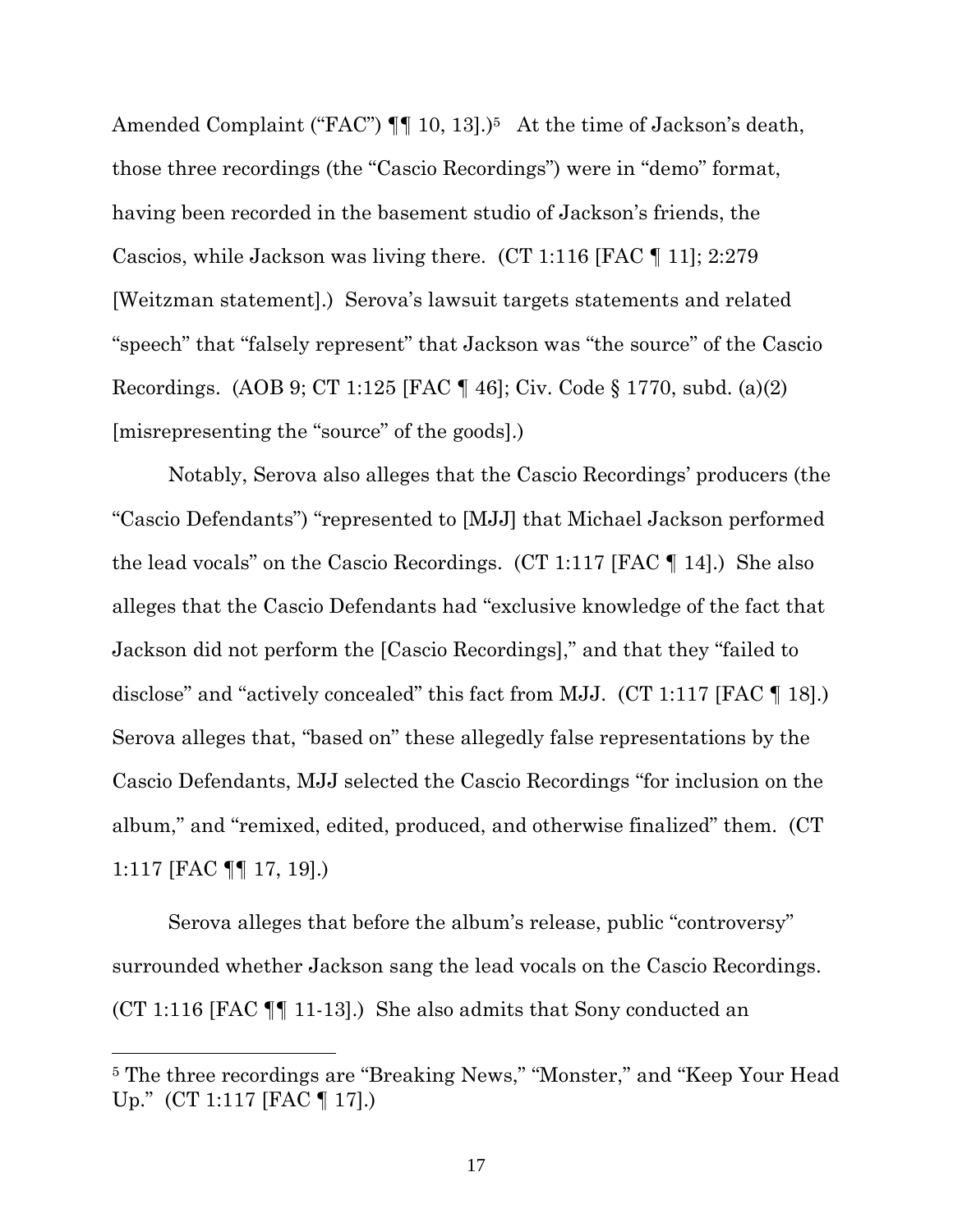investigation into whether Jackson performed on the Cascio Recordings. (CT 1:118 [FAC ¶¶ 21-22].) After the investigation, Sony publicly stated that it had "complete confidence in the results of [its] extensive research as well as the accounts of those who were in the studio with Michael that the vocals on the new album are his own." (CT 1:118 [FAC  $\P$  21].)

An attorney for the Estate, Howard Weitzman, also issued a statement explaining that the Estate had investigated the "authenticity of the lead vocals on the Cascio tracks." (CT 2:279.) Weitzman identified the many people who "concluded that Jackson performed the lead vocals on the tracks," including: (i) six of Jackson's former producers and engineers, who "listened to raw a capella versions of the Cascio tracks" (ii) Jackson's former musical director, piano player, and vocal director; (iii) two forensic musicologists who conducted wave form analyses; and (v) two people in the music industry who played crucial roles in Jackson's career. (CT 1:118 [FAC ¶ 22]; 2:279-2:280.) Weitzman also explained that he spoke to a "soundalike" singer who allegedly sang in Jackson's place on the Cascio Recordings, who said he "had no involvement." (CT 2:280.) Weitzman's statement concluded by saying that despite MJJ's conclusions, "ultimately, Michael's fans will be the judges of these songs, as they always are." (CT 2:280.)

In the midst of this public controversy, in December 2010 MJJ released a video announcing *Michael'*s release (the "Video Announcement"). (CT 1:119 [FAC ¶ 24].) The Video Announcement included a montage of painted images of Jackson and an excerpt of a song from *Michael* that Jackson undisputedly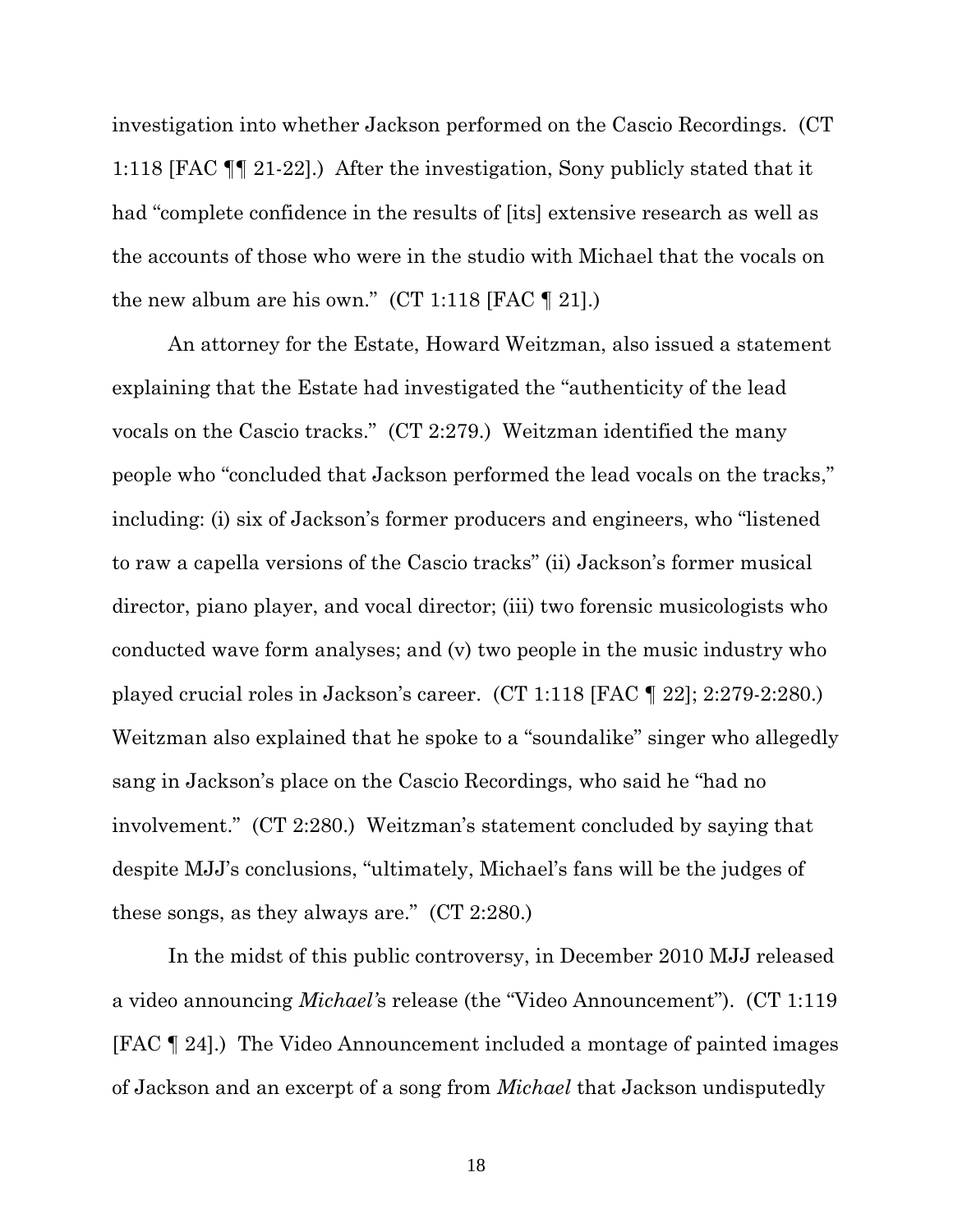performed. (See Video 1, authenticated at CT 2:269–2:270; 2:275 at ¶5c.) At the end, the narrator states: "a brand new album from the greatest artist of all time." (CT 1:119 [FAC ¶ 24]; Lodged CD, Video No. 1 at 0:23.)

Shortly thereafter, MJJ released *Michael*, which contained 10 songs the three Cascio Recordings and seven undisputed Jackson recordings. (AOB 12; CT 1:119 [FAC ¶¶ 26-27].) The album cover features artistic images of Jackson, including Jackson performing his iconic "Moonwalk" and "Smooth Criminal Lean." On the back cover, it states: "This album contains 9 previously unreleased vocal tracks performed by Michael Jackson. These tracks were recently completed using music from the original vocal tracks and music created by the credited producers." (AOB 13; CT 1:119 [album back cover]; FAC  $\P$  27.)<sup>6</sup> The album artwork and description of the album contents (together the "Album Content"), along with the Video Announcement (collectively, the "Challenged Speech"), are the "speech" forming the basis of Serova's claims. (CT 1:119 [FAC ¶¶ 24, 27].)

Serova alleges that before she purchased *Michael*, she saw each of MJJ's statements describing its extensive investigations, and relied on them in purchasing *Michael*. (CT 1:118-120 [FAC ¶¶ 21-30].) Then, having concluded for herself that Michael Jackson did not sing on the Cascio Recordings, she filed class action claims for violation of the CLRA (Civ. Code,

 $6$  One of the tracks had previously been released. (CT 1:119 [FAC  $\P$  27].)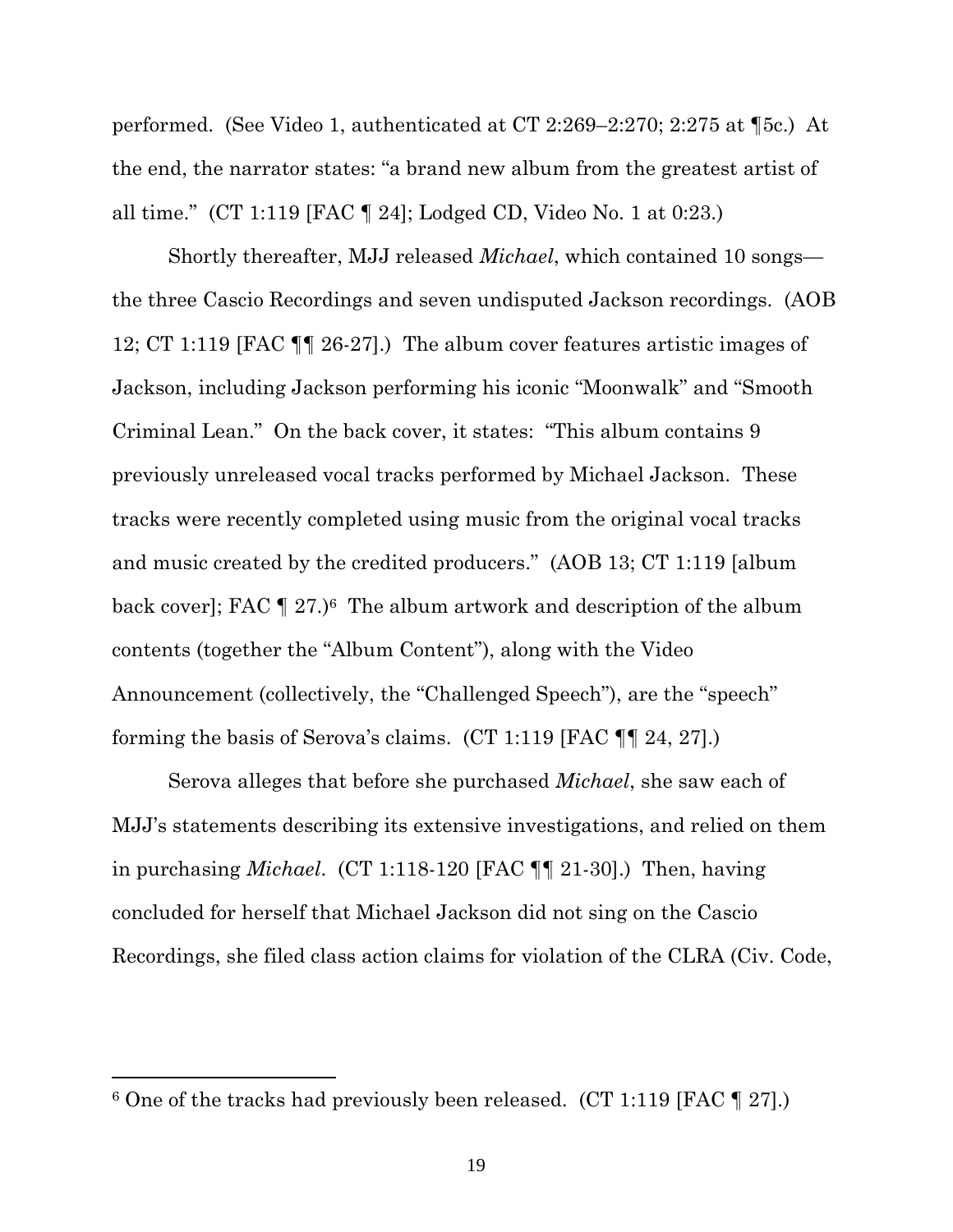$\S 1770$ , subds. (a)(1)-(5), (7)) and the UCL (Bus. & Prof. Code,  $\S 17200$ , et seq*.*). (CT 1:125-128 [FAC ¶¶ 45-59].)

#### **STATEMENT OF THE CASE**

 Serova sued MJJ and the Cascio Defendants under the CLRA and UCL, and included a separate fraud claim against the Cascio Defendants. MJJ moved to strike Serova's CLRA and UCL claims under the anti-SLAPP statute, Code of Civil Procedure section 425.16. (CT 1:151-1:173.) The trial court granted the motion as to the claims based on Weitzman's statement, but denied the motion as to the claims based on the challenged Album Content and Video Announcement. (*Serova v. Sony Music Entertainment* (2018) 26 Cal.App.5th 759, 764, as modified on denial of rehg. Sept. 13, 2018, review granted Dec. 12, 2018.)

The Court of Appeal reversed as to the claims based on the Album Content and Video Announcement, striking those claims under the anti-SLAPP statute. In doing so, the court held that Serova had not shown a reasonable probability of success because MJJ's speech constituted noncommercial speech that is not actionable under the CLRA and UCL. (*Ibid*.)

This Court granted review on a grant-and-hold basis, then directed the Court of Appeal to re-evaluate its decision in light of *FilmOn, supra*, 7 Cal.5th 133, which provides a framework for the first prong of the anti-SLAPP analysis. (*Serova v. Sony Music Entertainment* (2019) 252 Cal.Rptr.3d 227.) The Court of Appeal followed this Court's direction, and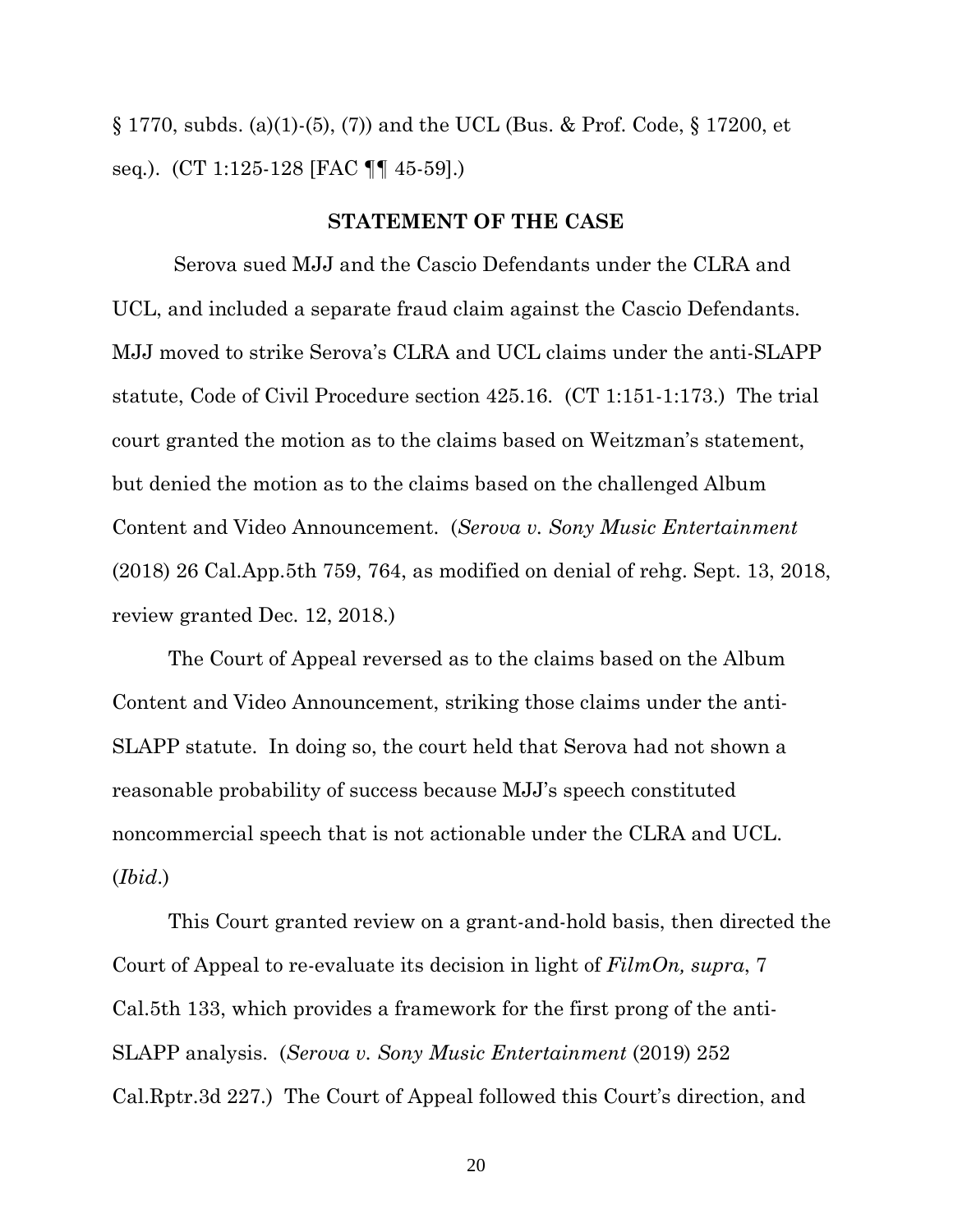again ruled in favor of MJJ. (*Serova v. Sony Music Entertainment* (2020) 44 Cal.App.5th 103 (*Serova*), review granted Apr. 22, 2020, S260736.)

Applying *FilmOn*, the Court of Appeal found that the speech on the challenged Album Content and in the Video Announcement was of public interest in light of Jackson's popularity, his artistic legacy, and the widespread interest regarding whether he was the artist on the Cascio Recordings. (*Id.* at pp. 119-120.) The court also found that the Challenged Speech participated in the ongoing public controversy about whether Jackson sang the Cascio Recordings. (*Id*. at pp. 121-124.) With the elements of the *FilmOn* test satisfied, the Court of Appeal found that MJJ's speech triggered anti-SLAPP protection. (*Ibid.*)

*FilmOn* did not address the second prong of the anti-SLAPP analysis whether the plaintiff demonstrated a reasonable probability of success on her claims. (7 Cal.5th 133.) Accordingly, the Court of Appeal adhered to its prior analysis of that issue, again concluding that the contested speech was not commercial, and therefore not subject to the CLRA or UCL. (*Serova*, *supra*, 44 Cal.App.5th at p. 126.) The court reasoned that the Challenged Speech spoke to an issue of public interest about which MJJ lacked personal knowledge and could not verify, and the statements identifying Michael Jackson as the artist imparted meaning and significance to the music artistic expression that is itself protected by the First Amendment. (*Ibid*.)

This Court again granted review.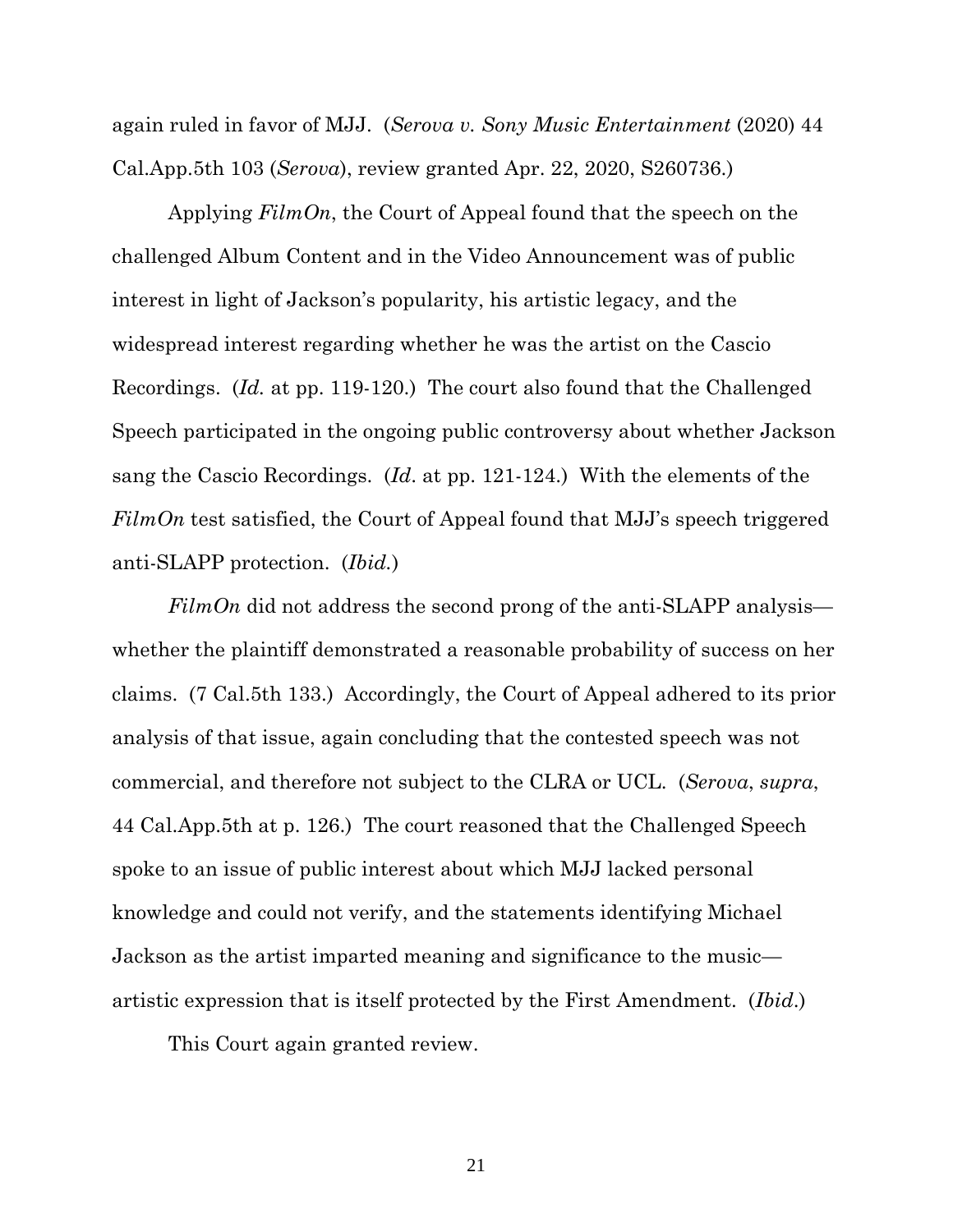#### **ANTI-SLAPP ANALYSIS AND THE STANDARD OF REVIEW**

The anti-SLAPP statute authorizes a special motion to strike any "cause of action against a person arising from any act . . . in furtherance of the person's right of . . . free speech under the United States Constitution or the California Constitution in connection with a public issue." (Code Civ. Proc., § 425.16, subd. (b)(1).) "To encourage 'continued participation in matters of public significance' and to ensure 'that this participation should not be chilled through abuse of the judicial process,' the Legislature expressly provided that the anti-SLAPP statute 'shall be construed broadly.'" (*Simpson Strong-Tie Co., Inc. v. Gore* (2010) 49 Cal.4th 12, 21, quoting Code Civ. Proc., § 425.16 ("§ 425.16").)

Anti-SLAPP motions require a two-step analysis. (*Id.* at p. 21.) First, the defendant must make a prima facie showing that the challenged cause of action arises from protected activity. (*Ibid*.) Second, "[i]f a defendant meets this threshold showing," the burden shifts to the plaintiff and "the cause of action shall be stricken unless the plaintiff can establish 'a probability that the plaintiff will prevail on the claim." (*Ibid.*, quoting  $\S$  425.16, subd. (b)(1).)

This Court reviews a trial court's ruling on an anti-SLAPP motion de novo. (*Thomas v. Quintero* (2005) 126 Cal.App.4th 635, 645.)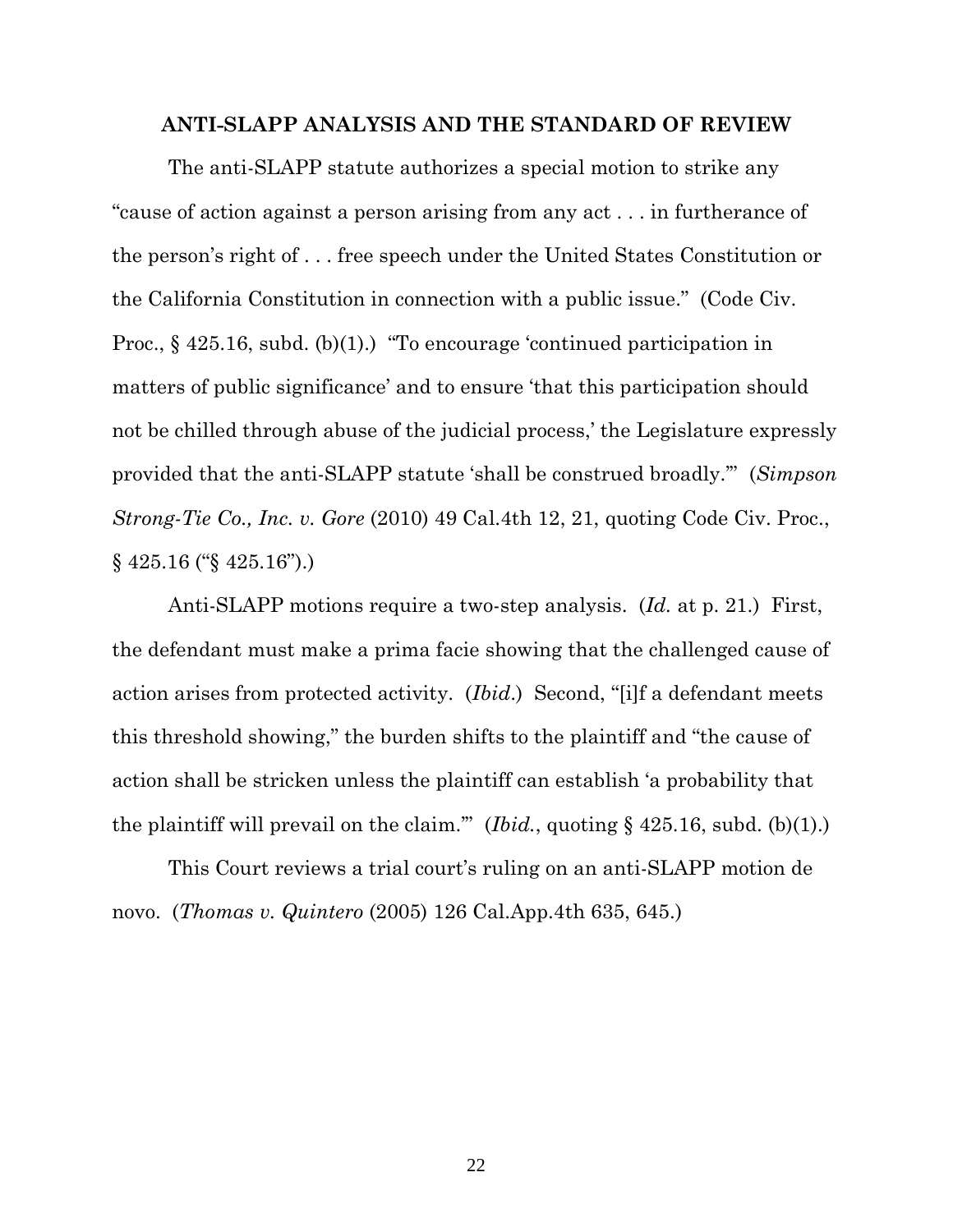#### **ARGUMENTS**

## **I. SEROVA'S ARGUMENTS RELY ON THE INCORRECT PREMISE THAT EXPRESSIVE WORKS ARE TREATED UNDER THE FIRST AMENDMENT LIKE ALL OTHER CONSUMER GOODS.**

Serova's arguments rely on a central, erroneous premise: that *Michael*  is a consumer product no different than a personal care product, a computer, or a car. (AOB 24, 48.) Music in any form, however, belongs to a distinct category of products—expressive works of art. Expressive works of art are "not mere commercial products," but rather "implicat[e] anti-SLAPP concerns and [are] plainly entitled to full First Amendment protection." (*Forsyth v. Motion Picture Ass'n of Am., Inc*. (N.D.Cal., Nov. 10, 2016, No. 16-CV-00935- RS) 2016 WL 6650059, at \*3 [discussing films]; accord, *Mattel, Inc. v. MCA Records, Inc.* (9th Cir. 2002) 296 F.3d 894, 901 (*Mattel*) [a movie title "was not a brand of shoe," and for First Amendment purposes "deserved to be treated differently"].)

 "[E]ntertainment, as a mode of self-expression, is entitled to constitutional protection" because "expression is an integral part of the development of ideas, of mental exploration and of the affirmation of self." (*Guglielmi v. Spelling-Goldberg Productions* (1979) 25 Cal.3d 860, 867, concurring opinion, internal quotation and citation omitted.) Indeed, music and other artistic expression are among the most fully protected forms of speech under the First Amendment, even when they are sold for profit. (*Ward v. Rock Against Racism* (1989) 491 U.S. 781, 790 ["Music, as a form of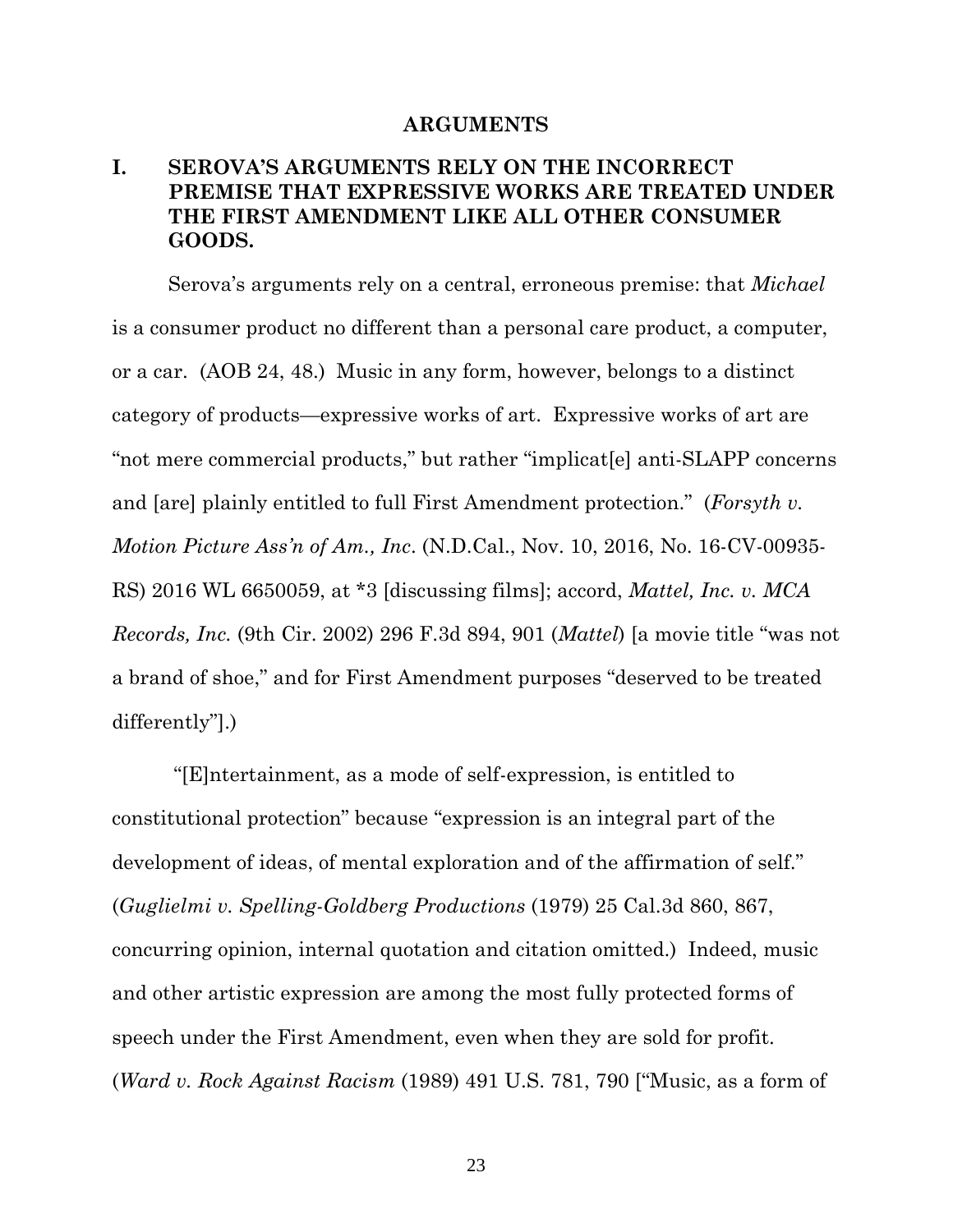expression and communication, is protected under the First Amendment"]; *Stewart v. Rolling Stone LLC* (2010) 181 Cal.App.4th 664, 682 (*Stewart*) [First Amendment protections extend to all forms of expression "whether or not sold for a profit," internal quotation and citation omitted]; *De Havilland v. FX Networks*, *LLC* (2018) 21 Cal.App.5th 845, 850 [fact that creative works generate income "does not diminish their constitutional protection"].)

Importantly, this constitutional protection extends not only to the music, but to the album title *Michael* and to the artwork on the cover, which in their own right are independent forms of artistic expression. And as discussed below, identification of the artist is also protected because it imparts unique meaning to the art, and without it the expressive work changes, or even loses, its meaning. (See Section III.A.2, below.)

Serova ignores the First Amendment implications of imposing strict liability in this case, but the Court of Appeal did not. It properly evaluated the Album Content and Video Announcement with the First Amendment in mind, and found that (1) MJJ met its burden to show that Serova's claims arise from protected activity under the anti-SLAPP statute; and (2) MJJ's speech was not commercial, and thus, not actionable under the consumer statutes.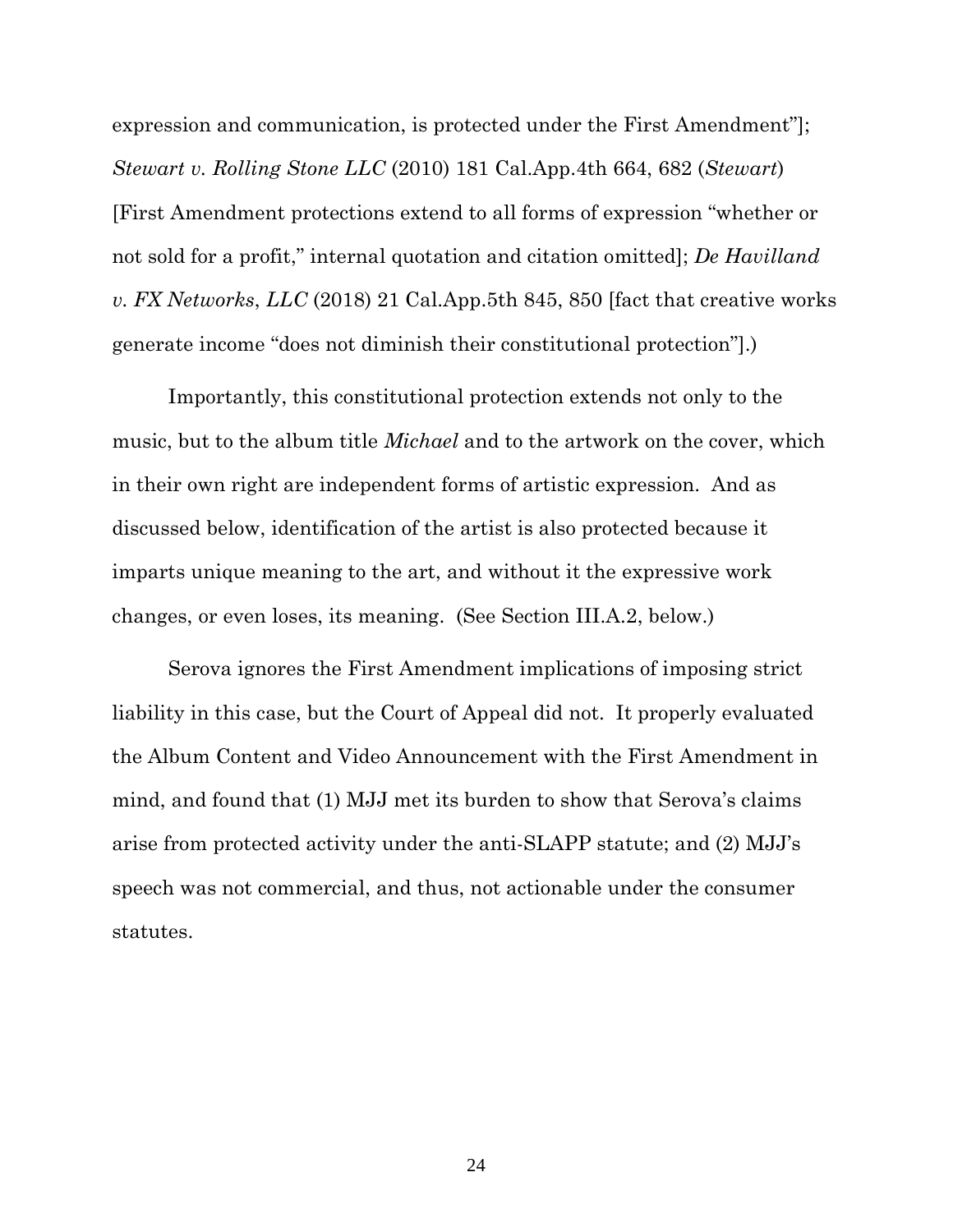## **II. MJJ MET ITS BURDEN ON PRONG ONE OF THE ANTI-SLAPP STATUTE BECAUSE THE CHALLENGED SPEECH CONSTITUTES PROTECTED ACTIVITY.**

The first prong of the anti-SLAPP statute requires the defendant "to identify the activity each challenged claim rests on and demonstrate that that activity is protected by the anti-SLAPP statute." (*Wilson v. Cable News Network, Inc*. (2019) 7 Cal. 5th 871, 884 (*Wilson*).) Activity protected by the anti-SLAPP statute includes: (1) a written or oral statement made in a place open to the public or in a public forum in connection with an issue of public interest; and (2) any other conduct in furtherance of the right to free speech in connection with a public issue or an issue of public interest. (§ 425.16, subds. (b)(1), (e)(3)  $\&$  (4).) Serova's claims based on the Album Content and Video Announcement fall squarely into these categories.

## **A. MJJ's Speech and Conduct Were in Furtherance of the Right to Free Speech.**

Serova does not dispute that this lawsuit arises from activities in furtherance of MJJ's right of free speech. (AOB 20-33). Courts have held the creation and publication of artistic works are acts in furtherance of the right of free speech. (*Stewart*, *supra*, 181 Cal.App.4th at p. 678 [holding defendant's "publication of the [plaintiffs'] names within the graphic design of the Feature, constitutes conduct in furtherance of defendants' right of free speech"]; *Hall v. Time Warner, Inc*. (2007) 153 Cal.App.4th 1337, 1347 [defendant's interview of plaintiff and broadcast of the interview "constituted conduct in furtherance of the defendants' right of free speech"]; *Tamkin v.*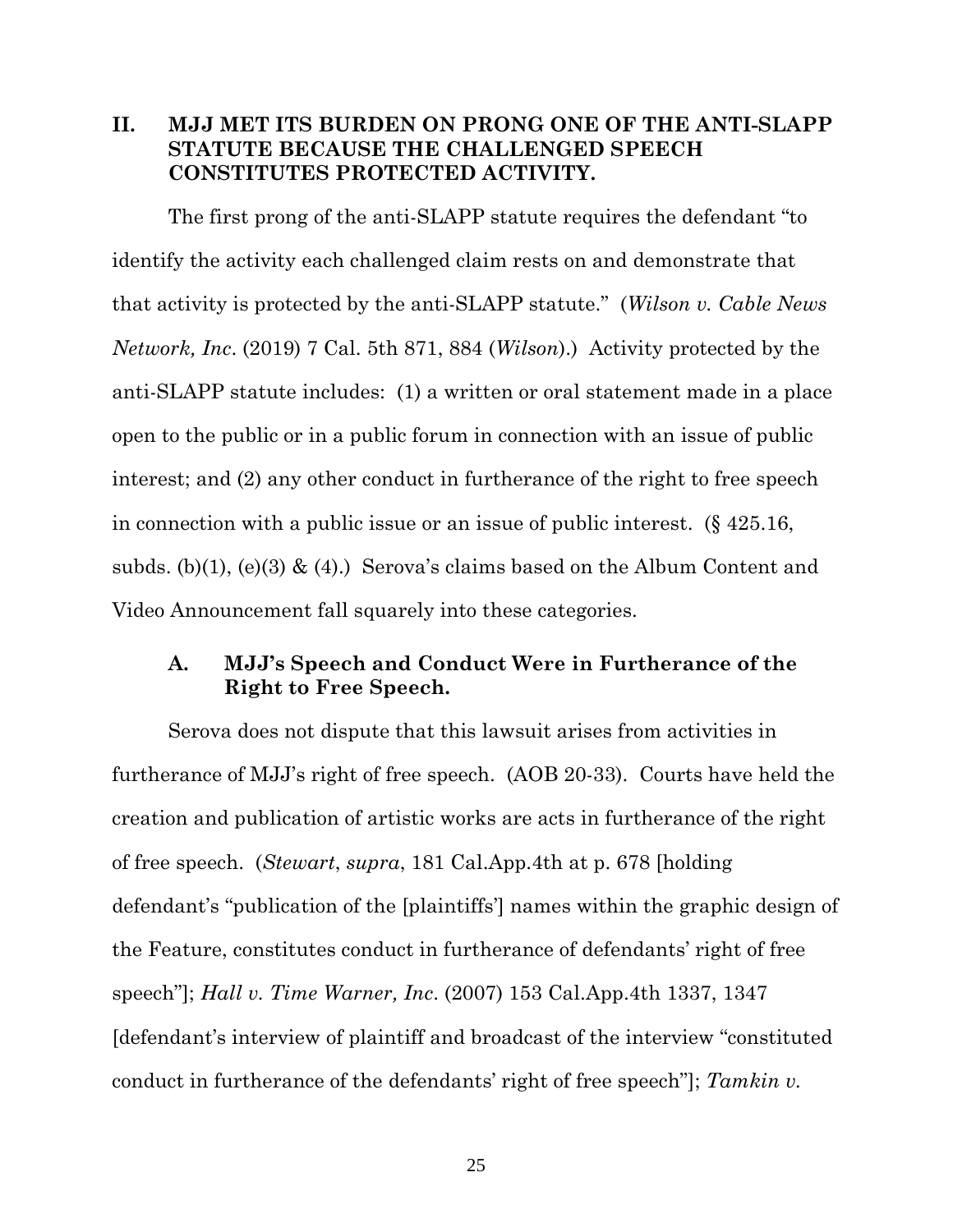*CBS Broad., Inc*. (2011) 193 Cal.App.4th 133, 143 (*Tamkin*) [holding defendant's conduct that "advance[d] or assist[ed] in the creation, casting, and broadcasting of an episode of a popular television show" was conduct in furtherance of free speech].)

Serova's claims arise from MJJ's conduct of (a) naming the album *Michael*, (b) incorporating expressive, artistic depictions of Jackson on the album cover, (c) selecting the Cascio Recordings to be part of *Michael*, and (d) identifying Michael Jackson as the artist in the challenged Album Content and the Video Announcement. (CT 1:125-1:127 [FAC ¶¶ 46, 49, 51, 54-55].) These activities both constitute and further MJJ's creation and distribution of the artistic work *Michael,* which are part and parcel of its right of free speech.

## **B. MJJ's Statements and Conduct Were In Connection With Issues of Public Interest.**

In *FilmOn*, this Court articulated a two-part analysis for whether challenged speech meets section 425.16's public interest requirement. First, the court evaluates what public issue or issue of public interest the speech implicates, "by looking to the content of the speech." (*FilmOn*, *supra*, 7 Cal.5th at p. 149.) Second, the court assesses "the functional relationship" between the speech and the public conversation about a matter of public interest. (*Id.* at pp. 149-150.) At this second step, the court considers the "context" of the speech, including the speech's "audience, speaker, and purpose." (*Id.* at p. 152.) For example, a court considers whether the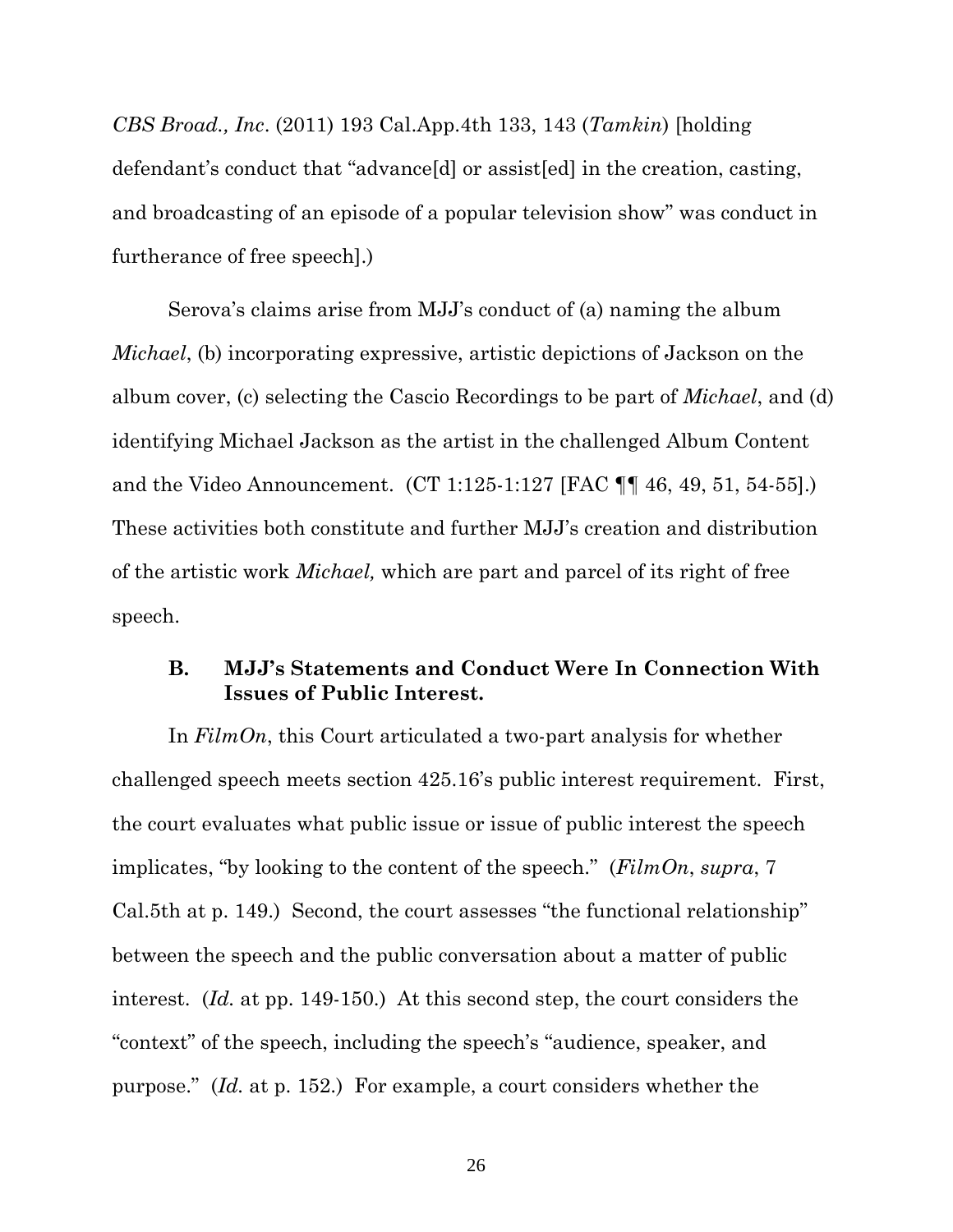statements were made privately or publicly, and specifically whether they were made as "part of any attempt to participate in a larger public discussion." (*Id.* at p. 140.)

This framework's purpose is to "discern what the challenged speech is really 'about'—a narrow, largely private dispute" or "the asserted issue of public interest." (*Id.* at p. 149.) The framework demands "'some degree of closeness' between the challenged statements and the asserted public interest." (*Id.* at p. 150, (internal citation omitted).

*FilmOn* emphasized that "the social utility of the speech at issue" and "the degree to which [the speech] propelled the conversation in any particular direction" are of no concern. (*Id.* at p. 151.) Rather, the crucial issue is whether "a defendant—through public or private speech or conduct *participated in*, or furthered, the discourse that makes an issue one of public interest." (*Ibid.*, italics added.)

## **1. Serova agrees that Michael Jackson and the controversy over the Cascio Recordings were issues of public interest.**

The first step of the *FilmOn* analysis is identifying the issue of public interest the speech implicates. (*FilmOn*, *supra*, 7 Cal.5th at p. 149.) Serova agrees that the Album Content and Video Announcement implicate two issues of public interest.

Serova of course concedes that there is a public interest in Michael Jackson. (AOB 22.) As the Court of Appeal found, "Michael Jackson was a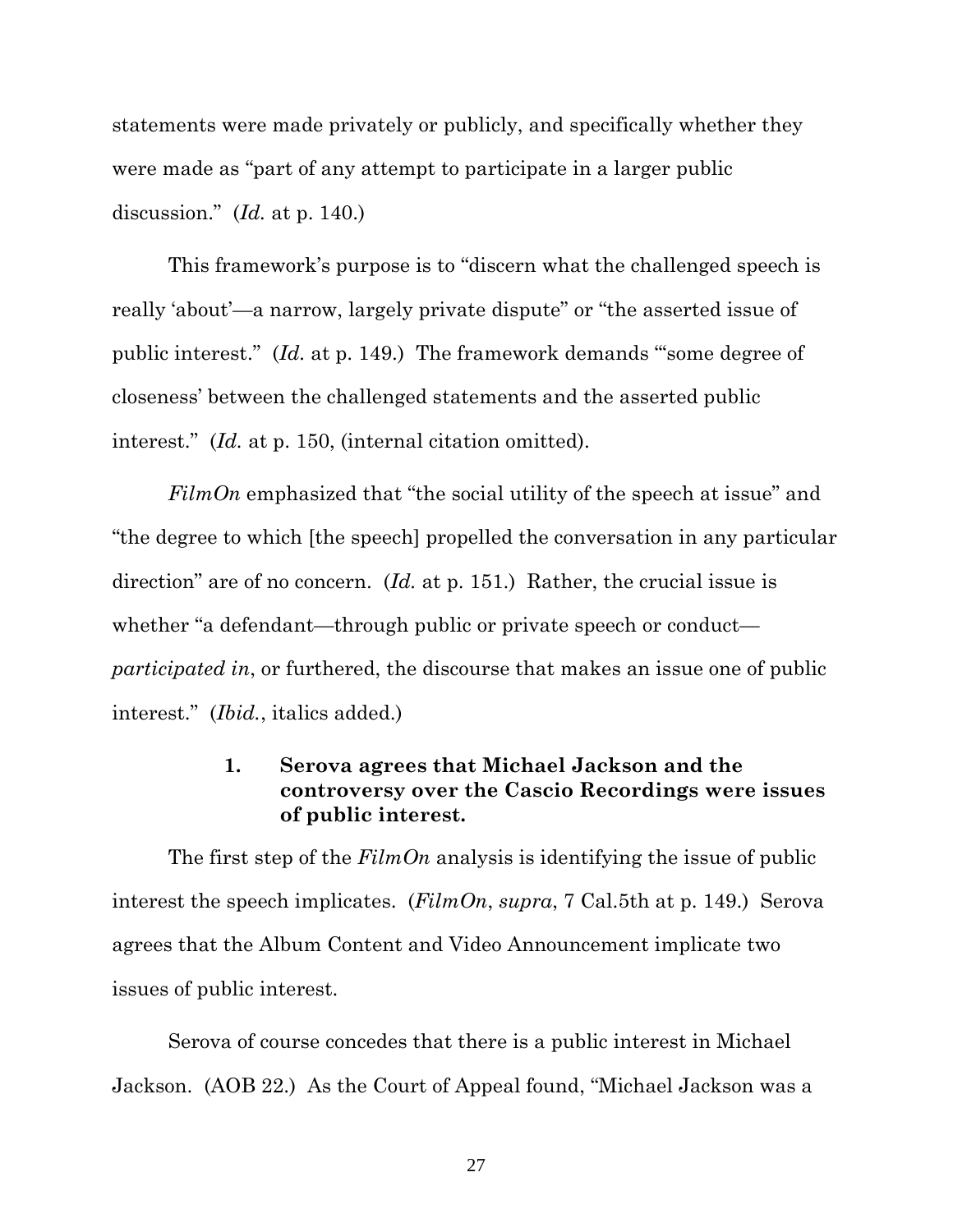famous entertainer who was very much 'in the public eye.'" (*Serova*, *supra*, 44 Cal.App.5th at p. 119 [public interest attaches to people who "by their accomplishments" create "a legitimate and widespread attention to their activities," quoting *Stewart*, *supra*, 181 Cal.App.4th at pp. 677-678]; *No Doubt v. Activision Publishing, Inc*. (2011) 192 Cal.App.4th 1018, 1027 [video game was a "matter of public interest because of the widespread fame" of the subject band].) The public interest in Jackson also naturally included widespread public interest in the creation and dissemination of his first posthumous album *Michael*. (See *Kronemyer v. Internet Movie Database, Inc*. (2007) 150 Cal.App.4th 941, 949 (*Kronemyer*) [motion picture "was a topic of widespread public interest"]; *Tamkin*, *supra*, 193 Cal.App.4th at p. 144 ["public interest in the writing, casting and broadcasting" of a television episode].)

Serova also concedes that since *Michael*'s inception there was a specific "unresolved public controversy over the authenticity of the Cascio Recordings"—i.e., whether Jackson sang them. (AOB 7, 11.) And the Court of Appeal properly found that "[t]he controversy over the identity of the singer on the Disputed Tracks was also of widespread interest among Michael Jackson fans." (*Serova*, *supra*, 44 Cal.App.5th at p. 119.) MJJ issued statements detailing its investigation and conclusion in direct response to that controversy. (CT 1:118-1:119 [FAC ¶¶ 21-22]; AOB 12.)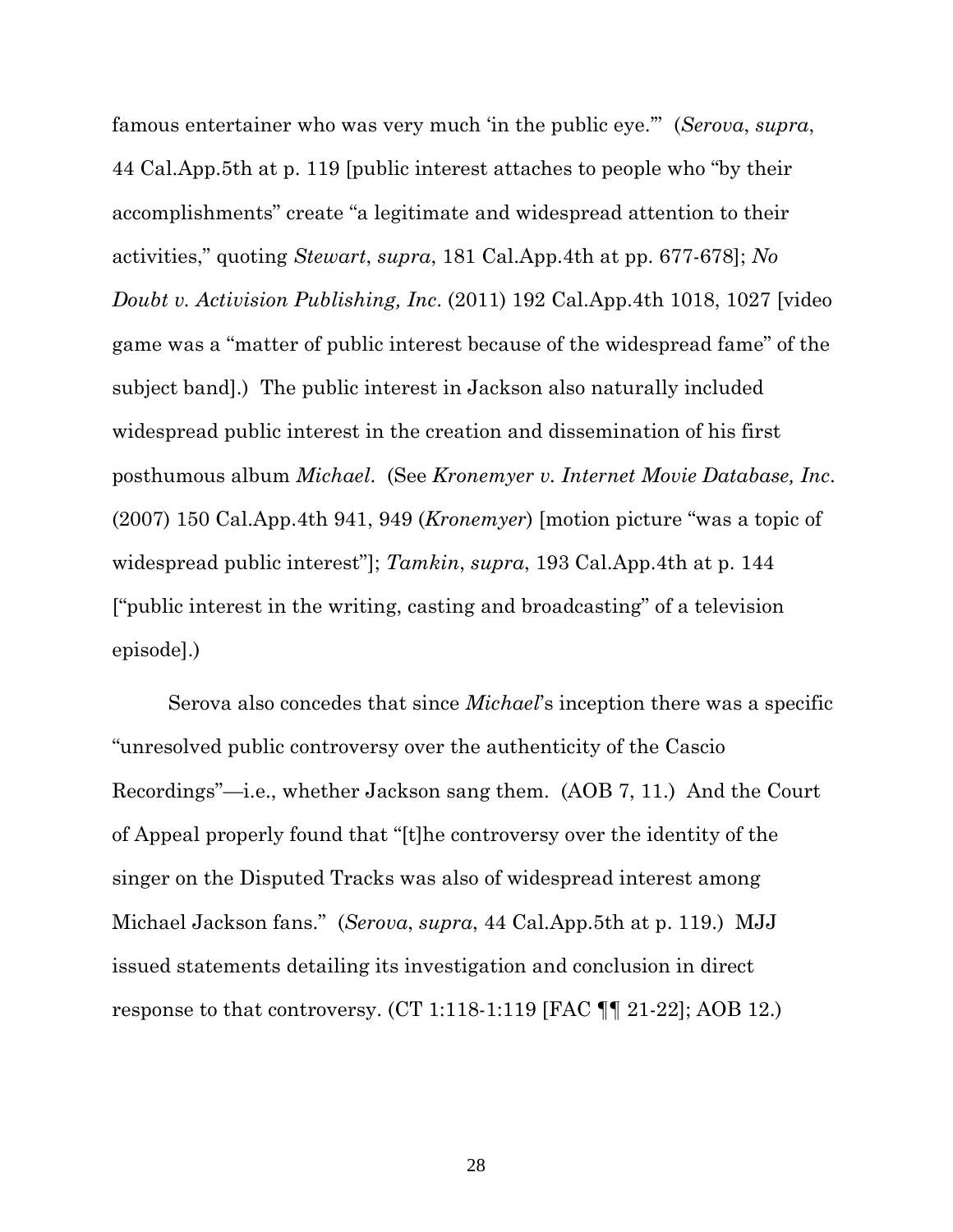## **2. MJJ's speech and conduct in furtherance of its right to free speech were directly connected to the issues of public interest.**

The second step of the *FilmOn* analysis is whether the defendant's speech or conduct ""participat [es] in' or furthers  $\parallel$  some public conversation" on an issue of public interest. (7 Cal.5th at p. 151.) The answer is informed by "context," including the speaker, the audience, and the purpose. (*Id.* at p. 152.)

This Court has recognized that "some individuals may be so prominent, or in such a prominent position, *that any discussion of them concerns a matter of public interest*." (*Wilson*, *supra*, 7 Cal.5th at p. 901, italics added.) As one of the most prominent musical artists of all time, there was a widespread public interest in Michael Jackson and in his music. MJJ's conduct giving rise to Serova's claims—selecting the recordings for inclusion in Jackson's posthumous album, naming the album *Michael*, selecting the accompanying artwork, and identifying Jackson as the artist—all participated in and furthered the creation and distribution of *Michael*. The release of the album, including a description of it, was itself an issue of public interest due to Jackson's international fame as a musical artist.

MJJ's attribution of the Cascio Recordings to Jackson also directly participated in the specific public controversy over whether Jackson was the vocalist. Indeed, Serova's entire claim is based on her assertion that the challenged Album Content and Video Announcement falsely identify Jackson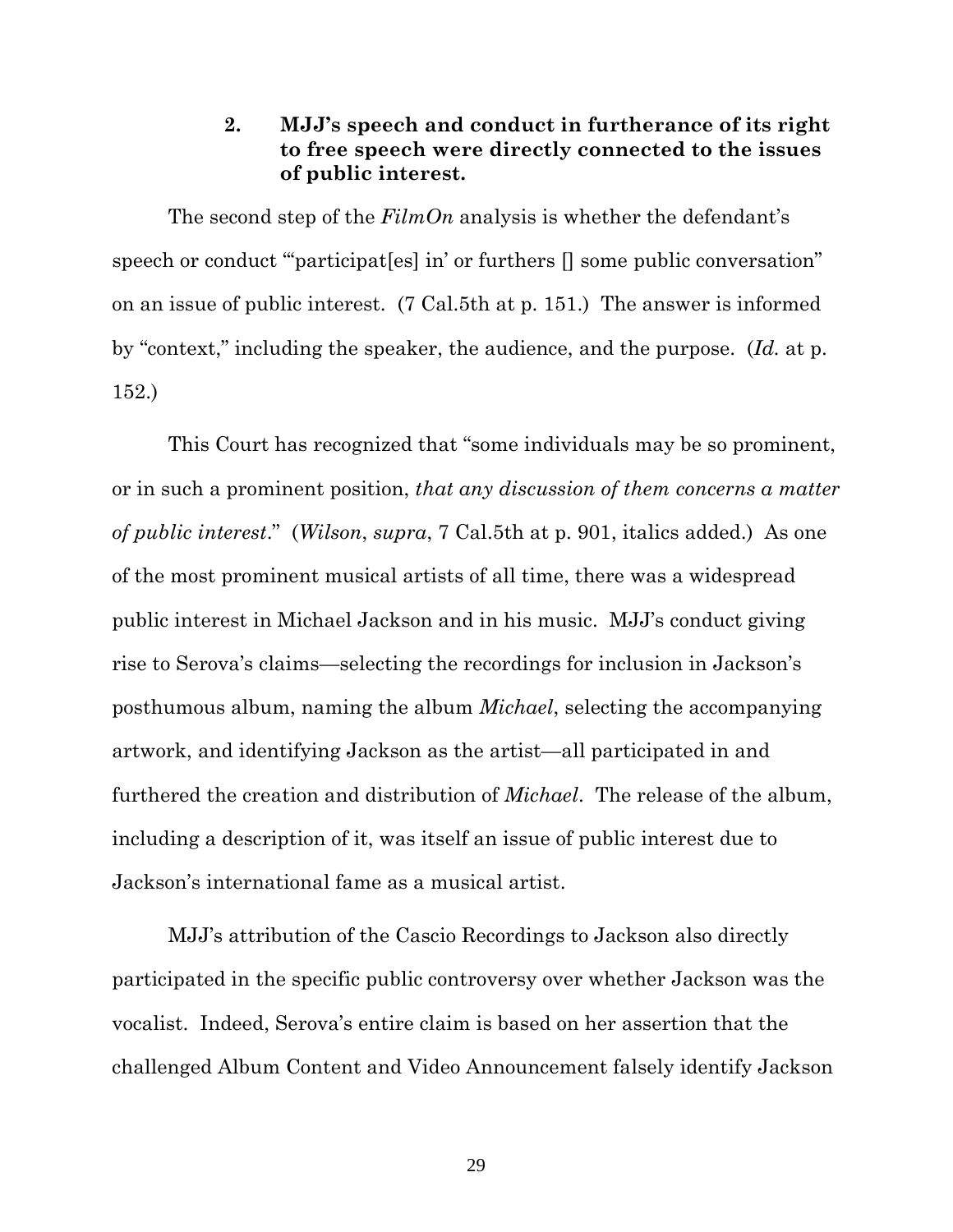as the vocalist on the Cascio Recordings—*the very issue in public controversy*. On the heels of its investigation on the Cascio Recordings, MJJ made the editorial decision to include the recordings in *Michael* and to identify them as Michael Jackson-performed tracks. In so doing, MJJ affirmatively expressed its position on the controversial issue. The Court of Appeal therefore correctly found that MJJ's "challenged statements *made a direct claim about the controversy itself*," and furthered the public discussion by "articulating a consistent and unqualified belief [that] the identity of the artist" was Michael Jackson. (*Serova*, *supra*, 44 Cal.App.5th at p. 109, italics added.)

Serova argues that the Challenged Speech is only tenuously connected to whether Jackson sang the Cascio Recordings because, when considered alone in a vacuum, the Album Content and Video Announcement did not expressly allude to the controversy or provide evidence supporting or disproving the allegations. (AOB 23.) But *FilmOn* makes clear that whether speech constitutes protected activity includes looking specifically at "whether the activity 'occur[red] *in the context* of an ongoing controversy, dispute or discussion.'" (*FilmOn*, *supra*, 7 Cal.5th at p. 145, quoting *Du Charme v. International Brotherhood of Electrical Workers* (2003) 110 Cal.App.4th 107, 119, italics added.)

MJJ released *Michael* with the challenged Album Content and Video Announcement in the midst of public discussion about whether Jackson was the vocal artist on the Cascio Recordings. With "contextual cues" that include public statements concerning its investigation and its view that Jackson was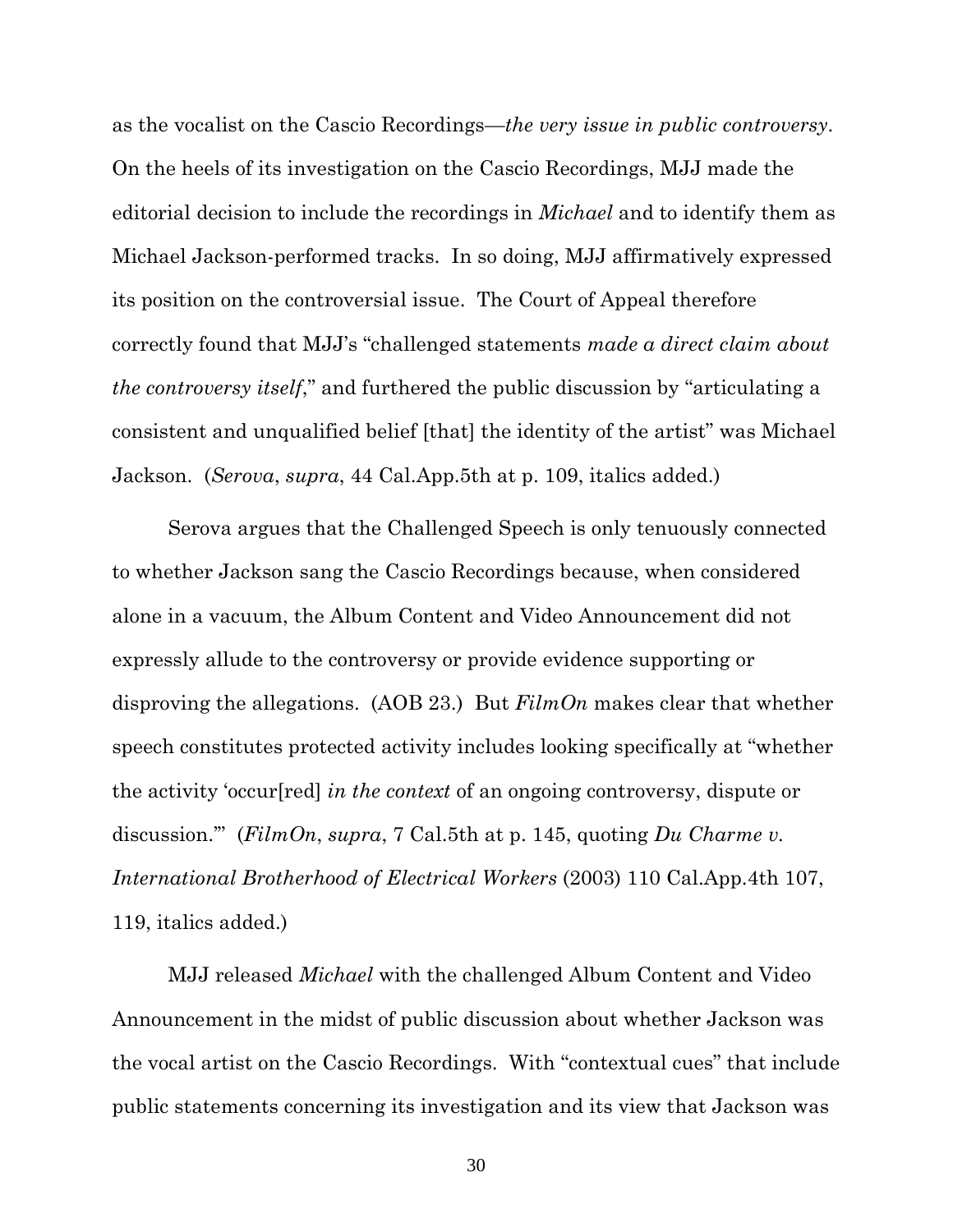the vocalist, MJJ's release of *Michael* with the Cascio Recordings contributed directly to this public discussion. That MJJ sold copies of *Michael* and released the Video Announcement to an audience including potential purchasers does not negate that MJJ's speech and conduct participated in the public conversation. Under *FilmOn*, the anti-SLAPP statute may protect speech with a "commercial or promotional aspect." (*FilmOn*, *supra*, 7 Cal.5th at p. 154.)

Finally, Serova cites no authority conditioning anti-SLAPP protection on the speaker specifying the public issue or controversy to which its speech relates. And it makes no difference that not every member of the public actually knew about the controversy over who sang the Cascio Recordings. (AOB 23-24.) The question is whether the speech furthered the conversation on an issue of public interest, and it did.

## **3. Serova's remaining arguments challenging the lack of connection to issues of public interest miss the mark.**

Contrary to Serova's arguments, *All One God Faith, Inc. v. Organic & Sustainable Industry Standards, Inc.* (2010) 183 Cal.App.4th 1186 (*All One God Faith*) (AOB 24-26) does not preclude finding that the Challenged Speech is protected speech. In *All One God Faith*, the plaintiff contended that a defendant trade association's "organic" certification constituted unfair competition and misleading advertising. (*Id.* at p. 1192.) The court of appeal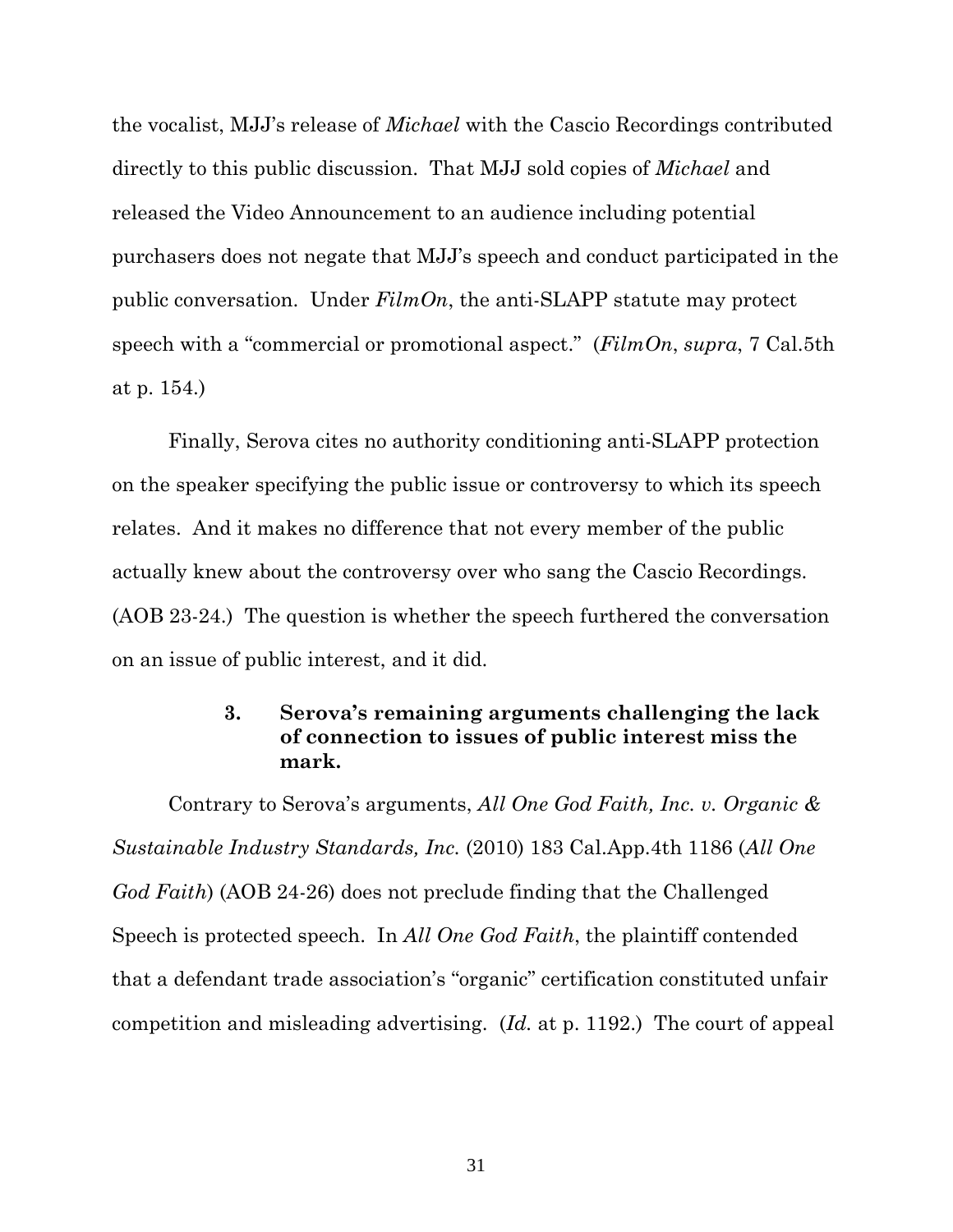held that the anti-SLAPP statute did not apply to the claims because the defendant's "organic" certification was not protected speech. (*Id.* at p. 1200.)

The court reasoned that the only public interest that the defendant demonstrated was in the development of a standard for what is considered "organic," but plaintiff's claims were on a different issue—whether labeling *certain specific products* "organic" was misleading. (*Id.* at p. 1202.) In other words, labeling a particular consumer product organic did not participate in the general public discussion about the standards that should apply for labeling a product "organic." And of course, there was no pre-existing public controversy about whether *this particular product* was or was not organic such that by affixing the label, defendant was contributing to that discussion.

Here, there was a specific public controversy surrounding whether the Cascio Recordings, were or were not Michael Jackson's music. Thus, the decision to attribute those artistic works to Jackson was speech on an issue of public interest.

The other cases Serova cites are likewise distinguishable. In *Rand Resources, LLC v. City of Carson* (2019) 6 Cal.5th 610, 614-615 (AOB 27), this Court rejected a city's anti-SLAPP motion because, although building a sports stadium was a matter of public interest, the city "failed to suggest anything more than the most attenuated connection" between its statements on which agent it should use for negotiations, and this matter of public interest. (*Id.* at p. 626.) And in *Consumer Justice Center v. Trimedica*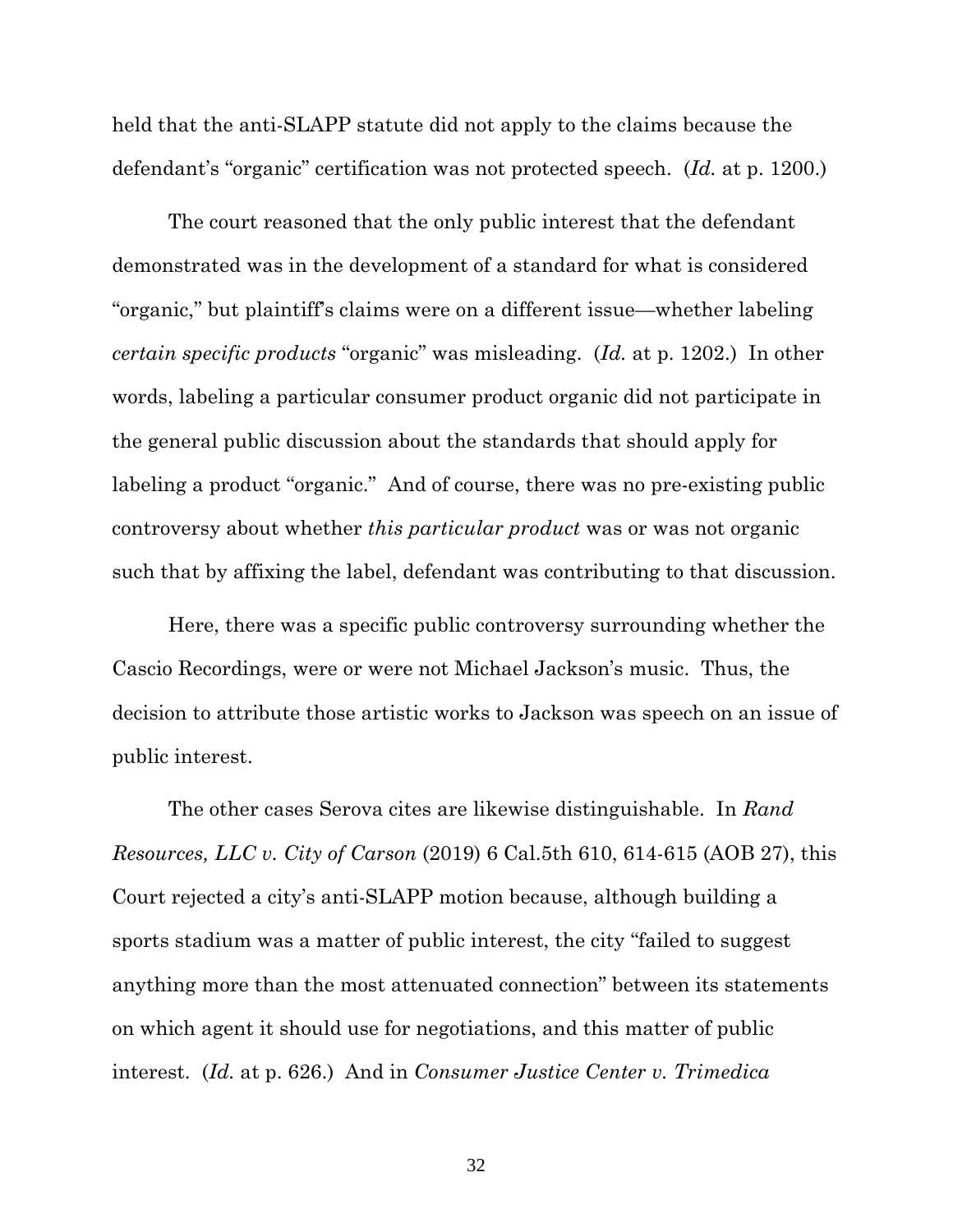*International, Inc*. (2003) 107 Cal.App.4th 595, 599, 601 (AOB 25), the anti-SLAPP motion failed because there was no connection between the asserted public interest in herbal supplements and defendant's product offer for breast enlargement supplements. Here again, by contrast, MJJ's activities were directly connected to the issues of public interest of Michael Jackson, the album *Michael*, and the public controversy surrounding the Cascio Recordings.

Nor, contrary to Serova's argument (AOB 27-28), do the facts of *FilmOn*  suggest that the speech at issue here is unprotected. In *FilmOn,* the Court concluded that a *privately-issued* report marking FilmOn's website as copyright-infringing and containing adult materials was not an issue of public interest, even though media reports had covered FilmOn's controversial streaming model. (*Ibid.*, citing 7 Cal.5th at pp. 141, 150-153.) That conclusion is readily distinguishable. There, the reports were "generated for profit [and] exchanged confidentially, without being part of any attempt to participate in a larger public discussion"; "[t]he information never entered the public sphere, and the parties never intended it to." (*Id.* at pp. 140, 153.) By contrast, the Album Content and Video Announcement were *designed* to be public, and to reach a sizeable audience that was likely to be interested in the issue. The Challenged Speech contributed to the public conversation, making this case markedly different from *FilmOn*.

Finally, Serova argues that MJJ needed to submit evidence to prove the Challenged Speech's focus "was so significantly tied to making the point in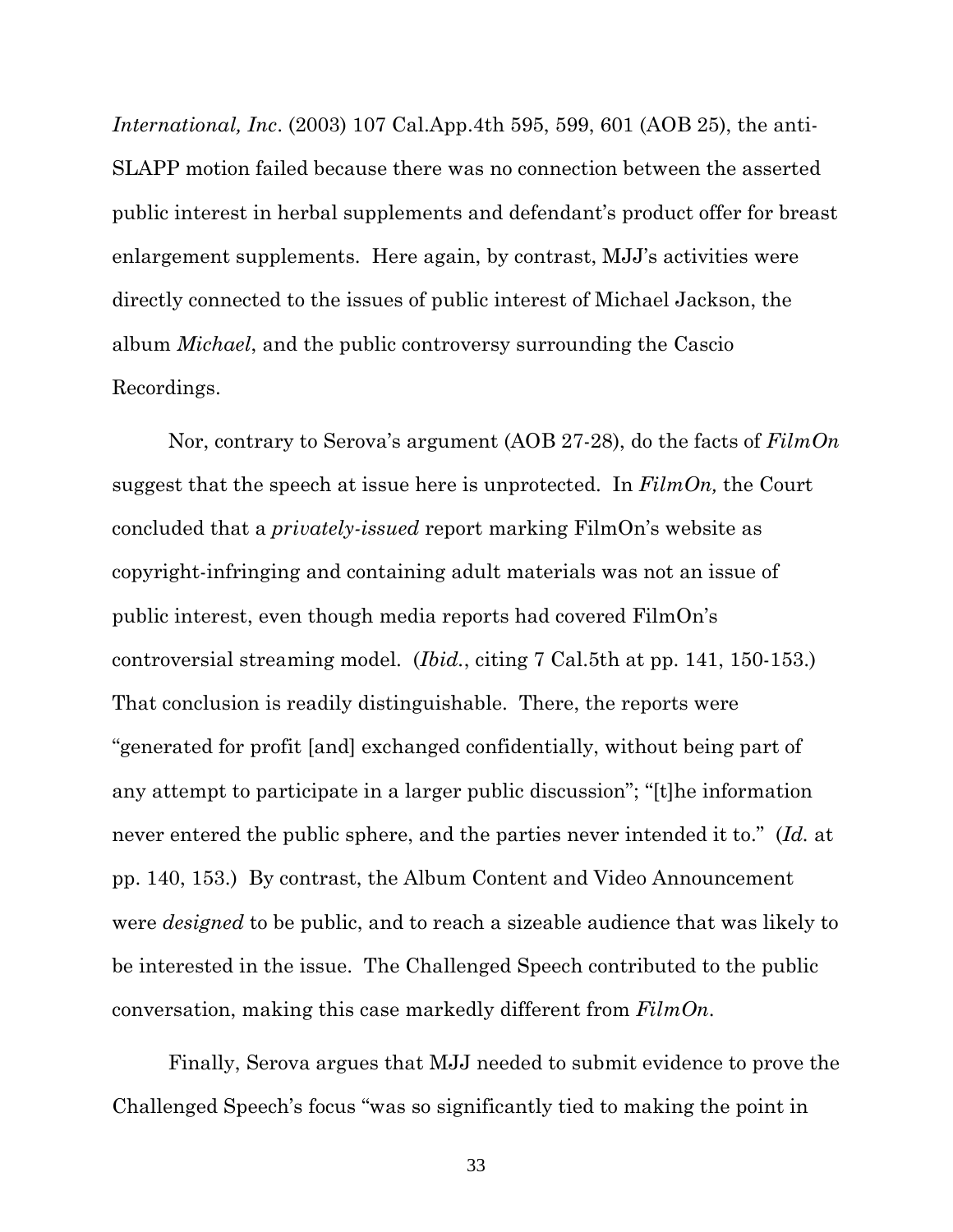controversy that it overshadowed the obvious commercial purpose." (AOB 33.) Serova cites nothing for her "so significantly tied" test. To the contrary, the *FilmOn* test is whether the speech "participated in, or furthered" the issue of public interest, without regard to the speech's social utility or the degree to which it advances the conversation. (*FilmOn*, *supra*, 7 Cal.5th at p. 151.)

Serova is also wrong as to the evidentiary requirement: It is wellsettled that a defendant filing an anti-SLAPP motion "may rely on the plaintiff's allegations alone in making the showing necessary under prong one [of the anti-SLAPP statute] without submitting supporting evidence." (*Bel Air Internet, LLC v. Morales* (2018) 20 Cal.App.5th 924, 936.) *Wilson, supra*, 7 Cal.5th at p. 900 (AOB 33) is not to the contrary. There, defendant claimed that an employee's professional competence was a matter of public interest, but there were no allegations in the pleadings showing that the employee was a public figure. (*Wilson, supra*, 7 Cal.5th at pp. 881-882, 900- 902.)

Here, Serova's First Amended Complaint describes the creation and release of *Michael* and details, at length, the ongoing public controversy that surrounded the Cascio Recordings. She includes MJJ's public statements in response to the public controversy, and that in the midst of these discussions MJJ elected to include the Cascio Recordings on *Michael* and attribute them to Jackson. (CT 1:116-1:120 [FAC ¶¶ 10-31].) These allegations more than suffice to connect attributing the disputed recordings to Michael Jackson on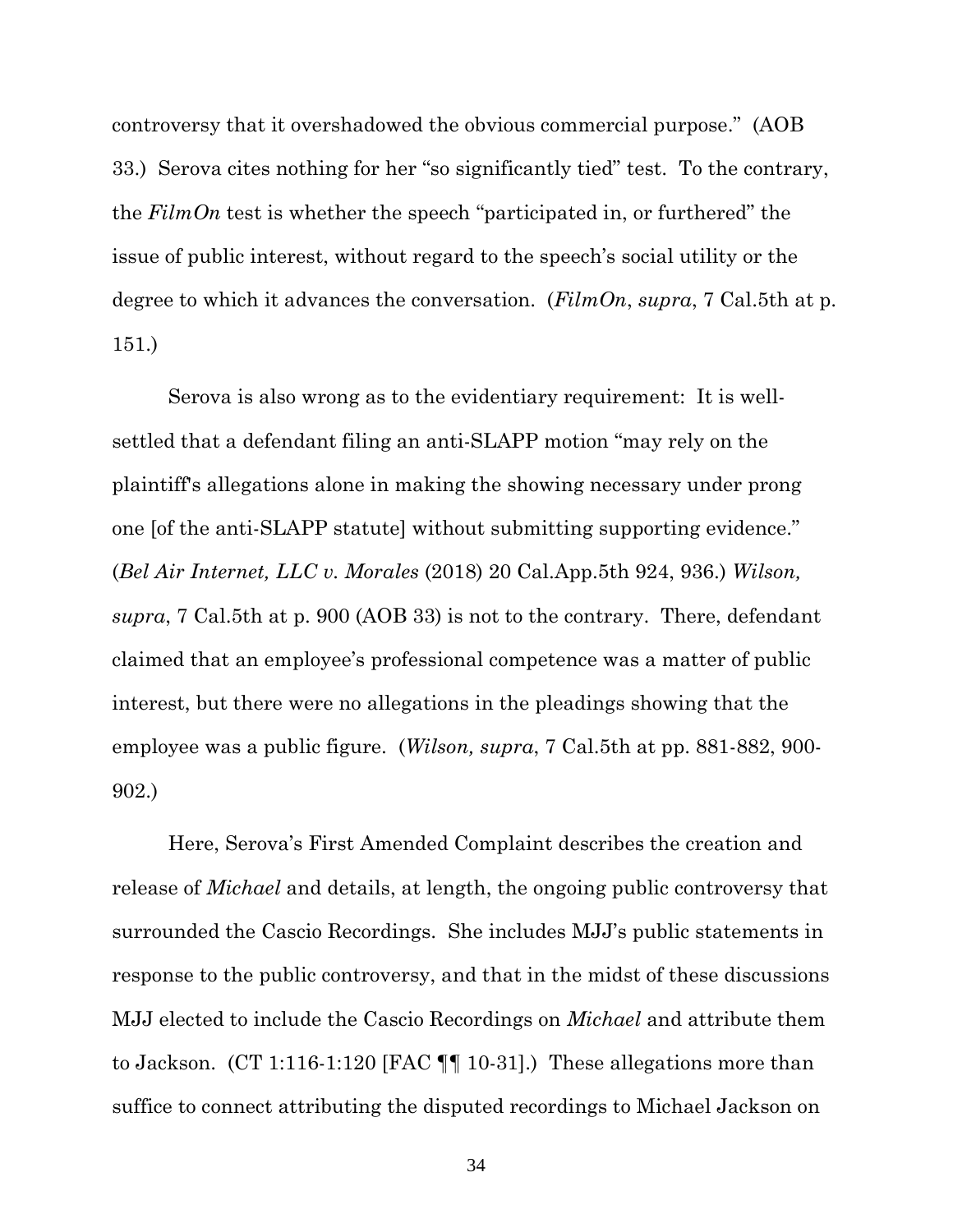*Michael*, to the public controversy she alleges on the very issue of whether he was the vocal artist.

The Court of Appeal correctly held that MJJ met its burden to show that Serova's claims arise from protected activity. The burden therefore shifts to Serova to establish a probability that she will prevail on the merits.  $(\S$  425.16, subd. (b)(1).)

## **III. SEROVA FAILS TO MEET HER BURDEN ON PRONG TWO OF THE ANTI-SLAPP STATUTE BECAUSE SHE CANNOT SHOW A PROBABILITY OF PREVAILING ON HER CLAIMS.**

The second prong of the anti-SLAPP inquiry requires Serova to demonstrate that her complaint is both "legally sufficient and supported by a sufficient prima facie showing of facts to sustain a favorable judgment[.]" (*Gilbert v. Sykes* (2007) 147 Cal.App.4th 13, 26, internal quotations and citation omitted.) The Court of Appeal correctly held that Serova failed to meet this burden.

Serova's claims fail as a matter of law because the Album Content and Video Announcement were not commercial speech, and only commercial speech is actionable under the CLRA and UCL. Even if the Challenged Speech was commercial, Serova's claims are preempted by the Copyright Act.

## **A. The CLRA And UCL Claims Fail Because The Challenged Speech Is Not Commercial.**

The parties agree that the CLRA and UCL only regulate commercial speech. (AOB 6 [issue is whether the challenged statements "constitute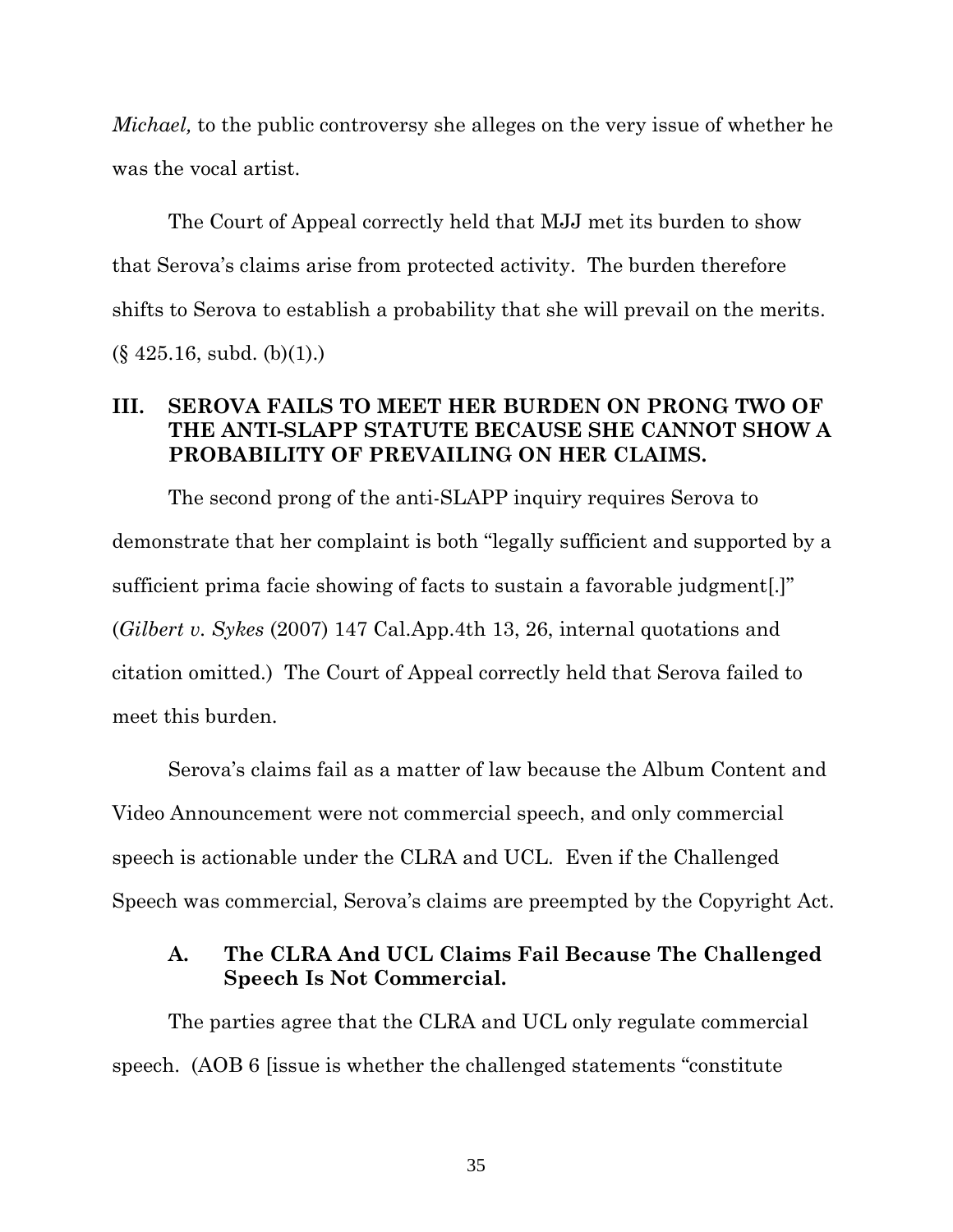commercial speech"]; see also *Rezec v. Sony Pictures Entertainment, Inc*. (2004) 116 Cal.App.4th 135, 140, as modified Feb. 26, 2004 ["California's consumer protection laws, like the unfair competition law, govern only commercial speech"].) Because the Challenged Speech is not commercial, Serova's claims fail as a matter of law.

> **1. Federal law requires that speech can only be regulated as "commercial" when it does no more than propose a commercial transaction, it is readily verifiable, regulation is unlikely to chill it, and it is consistent with traditional regulation of commercial transactions.**

Even commercial speech is entitled to some First Amendment protection. (*City of Cincinnati v. Discovery Network, Inc*. (1993) 507 U.S. 410, 423 (*Discovery Network*).) But the determination whether speech is deemed "commercial" or "noncommercial," affects how much First Amendment protection it receives. Commercial speech "receives a lesser degree of constitutional protection than many other forms of expression." (*Kasky*, *supra*, 27 Cal.4th at p. 946.)

The United States Supreme Court has explained that core "commercial speech" is speech that "does no more than propose a commercial transaction." (*Bolger v. Youngs Drug Products Corp.* (1983) 463 U.S. 60, 66, internal quotation and citation omitted.) Statements on "price and quantity information" routinely constitute core commercial speech because they generally serve no purpose outside of a commercial transaction. (*Discovery Network, supra,* 507 U.S. at p. 422)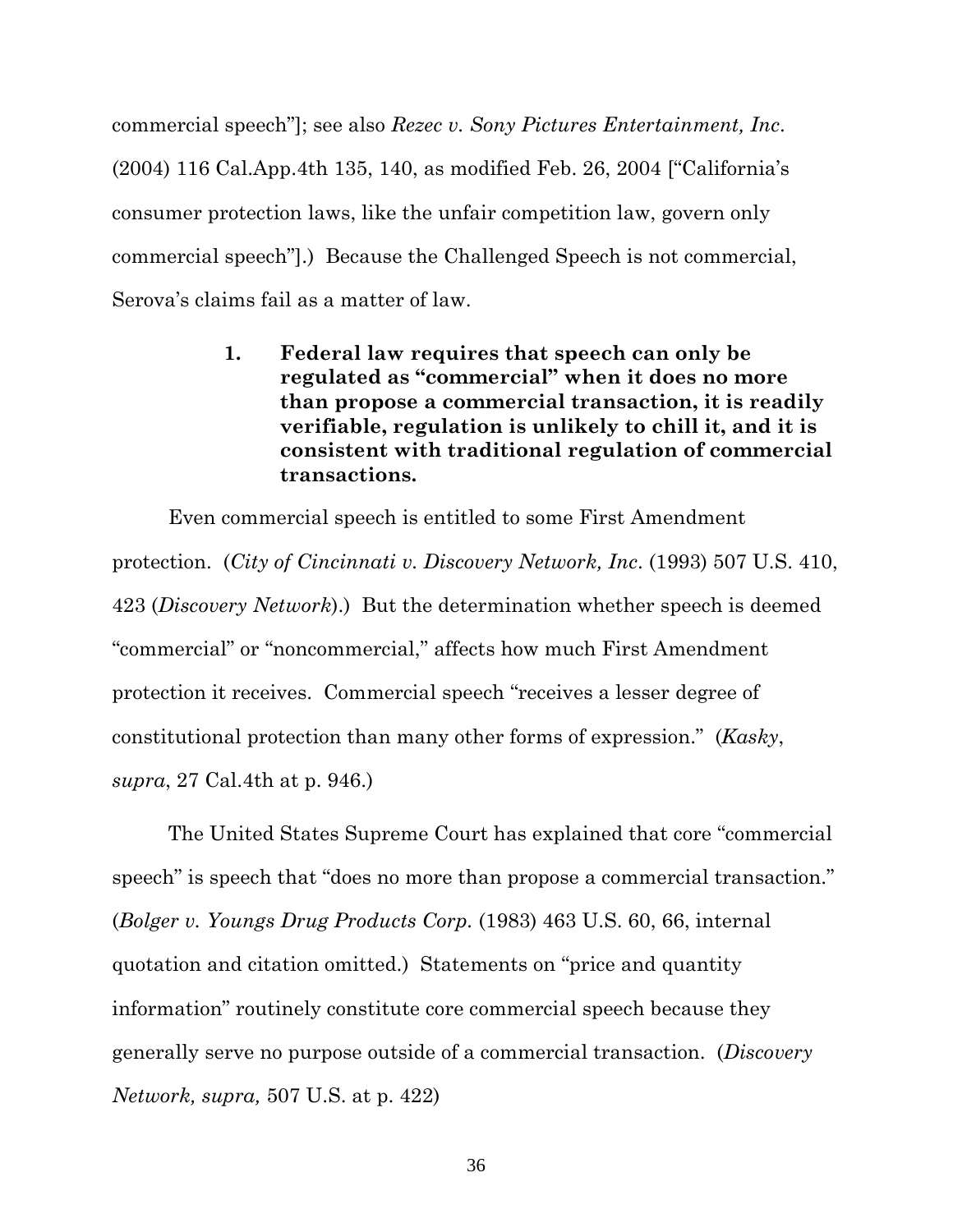The mere fact that statements are contained in advertisements "d[oes] not make them commercial speech because paid advertisements are sometimes used to convey political or other messages unconnected to a product or service or commercial transaction." (*Kasky*, *supra*, 27 Cal.4th at p. 956, citing *Bolger*, *supra*, 463 U.S. at p. 66.) That "books, newspapers, and magazines are published and sold for profit does not prevent them from being a form of expression whose liberty is safeguarded by the First Amendment." (*Joseph Burtsyn, Inc. v. Wilson* (1952) 343 U.S. 495, 502.)

In *Kasky v. Nike*, this Court considered the United States Supreme Court's precedent on commercial speech, and formulated a limited-purpose test for "when a court must decide whether particular speech may be subjected to laws aimed at preventing false advertising or other forms of commercial deception*.*" (27 Cal.4th at p. 960.) In that instance, "categorizing a particular statement as commercial or noncommercial speech requires consideration of three elements: the speaker, the intended audience, and the content of the message." (*Ibid*.)

With commercial speech, "the *speaker* is likely to be someone engaged in commerce—that is, generally, the production, distribution, or sale of goods or services—or someone acting on behalf of a person so engaged, and the *intended audience* is likely to be actual or potential buyers or customers of the speaker's goods or services." (*Id.* at p. 960.)

Importantly, in evaluating the speech's *content*, the underlying rationale for regulating commercial speech must be considered. (*Id.* at pp.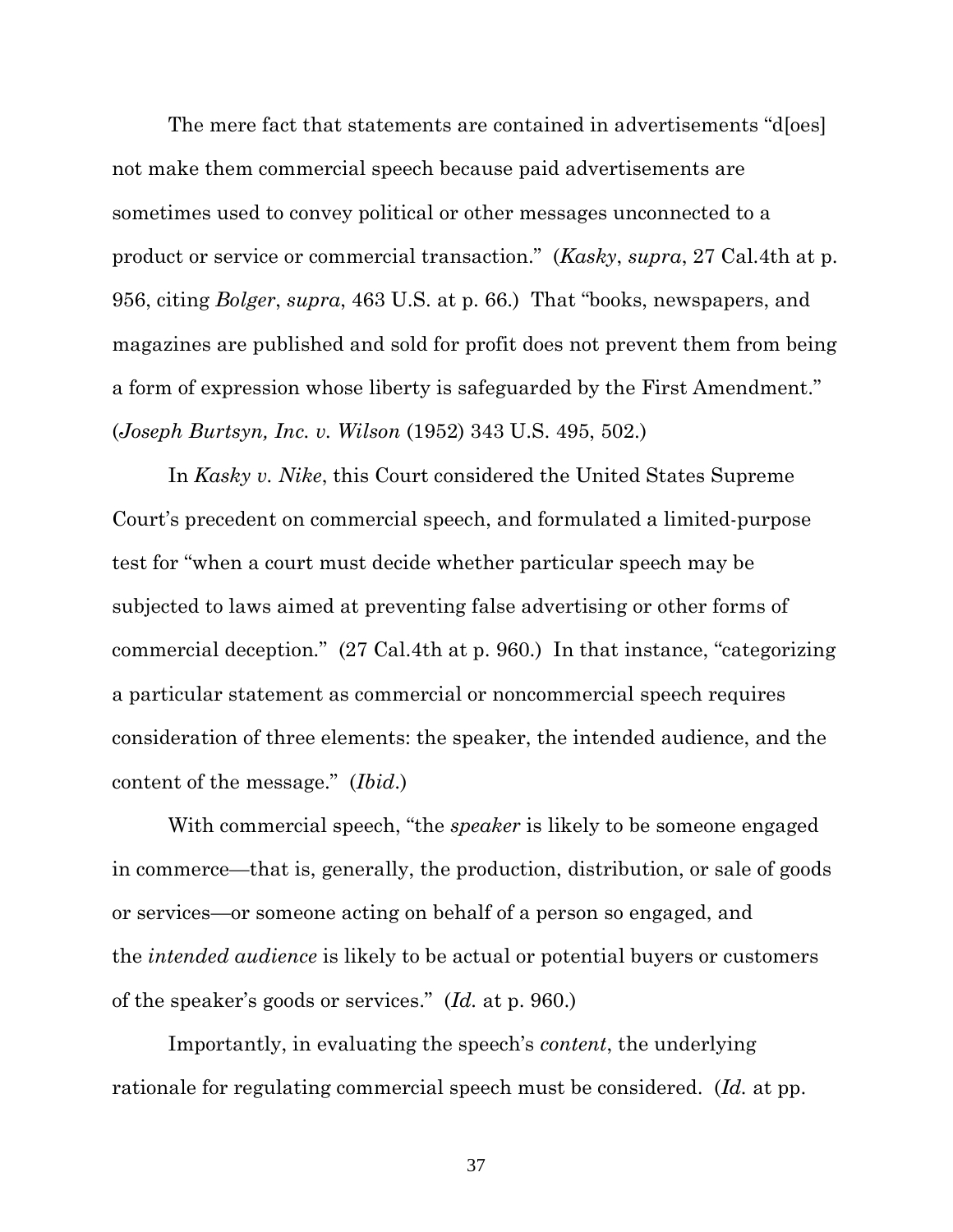963-964.) And this is where Serova cannot meet her burden. Commercial speech is regulated on the premise that "the truth of commercial speech is 'more easily verifiable by its disseminator'" and "is less likely than noncommercial speech to be chilled by proper regulation" because it is "motivated by the desire for economic profit." (*Id.* at p. 962, quoting *Virginia State Bd. of Pharmacy. v. Virginia Citizens Consumer Council, Inc.* (1976) 425 U.S. 748, 772, fn. 24 (*Virginia State Bd. of Pharmacy).*) Verifiability is a touchstone of commercial speech because "commercial speakers have extensive knowledge of both the market and their products," they are "well situated to evaluate the accuracy of their messages and the lawfulness of the underlying activity." (*Central Hudson Gas & Elec. Corp. v. Public Service Commission of New York* (1980) 447 U.S. 557, 564, fn. 6 (*Central Hudson*).)

Commercial speech is also "particularly hardy or durable," such that "regulation aimed at preventing false and actually or inherently misleading speech is unlikely to deter [defendants] from speaking truthfully or at all." (*Kasky*, *supra*, 27 Cal.4th at p. 963; *Central Hudson*, *supra*, 447 U.S. at p. 564, fn. 6 [commercial speech "is a hardy breed of expression"].) The regulation of the speech should also be "consistent with traditional government authority to regulate commercial transactions for the protection of consumers by preventing false and misleading commercial practices." (*Kasky*, *supra*, 27 Cal.4th at p. 964.)

Serova's analysis ignores the constitutional foundation for regulating commercial speech: she fails to demonstrate that the challenged Album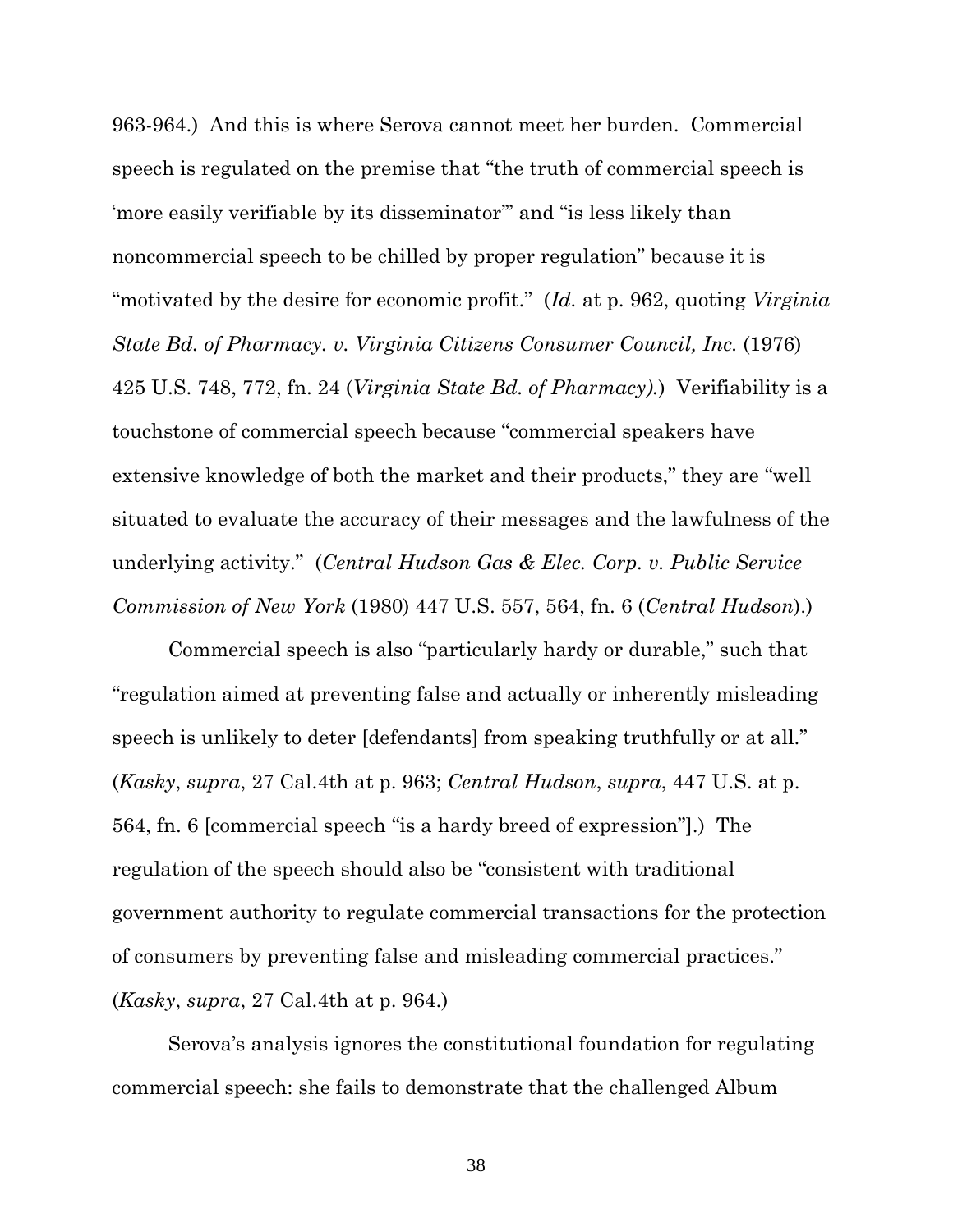Content and Video Announcement contained verifiable information—because they don't; she fails to demonstrate that regulation will not chill attributional statements linking artists to artistic works—because it will; and she fails to demonstrate that regulating the speech is consistent with traditional government authority to regulate commercial transactions—because it is not.

As part of the commercial speech test, *Kasky* requires an evaluation of the speech's verifiability, the potential to chill speech, and consistency with traditional regulation. Indeed, if *Kasky* omitted these considerations, it could not be squared with the United States Supreme Court precedent. (See *Virginia State Bd. of Pharmacy*, *supra*, 425 U.S. at p. 772, n. 24 [commercial speech is both "more easily verifiable by its disseminator" and less likely to be "chilled by proper regulation"]; *Central Hudson*, *supra*, 447 U.S. at p. 564, fn. 6 [commercial speech is a "hardy breed of expression that is not particularly susceptible to being crushed by overbroad regulation"]; *44 Liquormart, Inc. v. Rhode Island* (1996) 517 U.S. 484, 501 ["the purpose of a state's regulation [should be] consistent with the reasons for according constitutional protection to commercial speech"].)

Pursuant to United States Supreme Court First Amendment jurisprudence and *Kasky*, the challenged Album Content and Video Announcement are not commercial speech. Even if the speaker and intended audience suggest that the speech is commercial, the Court of Appeal correctly held that the speech's *content "*is critically different from the type of speech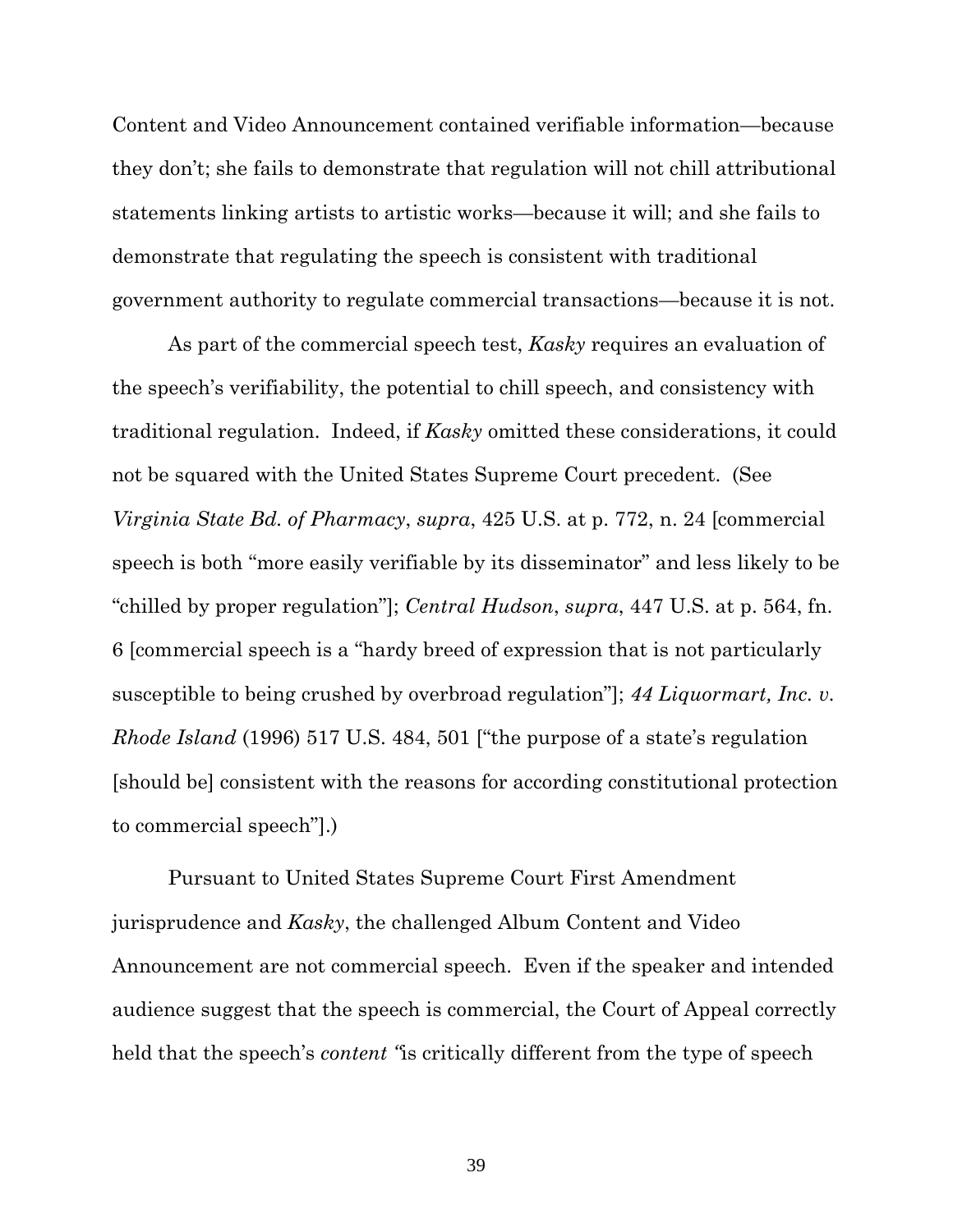that may be regulated as purely commercial speech." (*Serova*, *supra*, 44 Cal.App.5th at p. 126.)

## **2. The Challenged Speech proposed more than a commercial transaction because it imparted subjective meaning to artistic work fully protected under the First Amendment.**

Serova does not dispute that the "music on the album itself is entitled to full protection under the First Amendment," and is not commercial speech. (*Serova*, *supra*, 44 Cal.App.5th at p. 130; *see also Sarver v. Chartier* (9th Cir. 2016) 813 F.3d 891, 905 [the movie "The Hurt Locker is not speech proposing a commercial transaction" and is protected by the First Amendment].) But the speech she does attack—the challenged Album Content and the Video Announcement—is likewise noncommercial because it is in some instances expressive itself, and in others directly imparts meaning and significance to the artistic expression.

The pictures of Michael Jackson on the album cover include iconic images of Jackson performing his signature dance moves, as well as artistic renderings of his face. This is pure artistic expression, not commercial speech. (*Armstrong v. Eagle Rock Entertainment, Inc*. (E.D.Mich. 2009) 655 F.Supp.2d 779, 787 ["The cover of the DVD, which includes artwork [such as plaintiff artist's picture] and information about the contents of the DVD, contains expression protected by the First Amendment"].)

The album title *Michael* is also part of the expressive work, regardless if there was economic motivation involved in choosing it. (See, e.g., *Bery v.*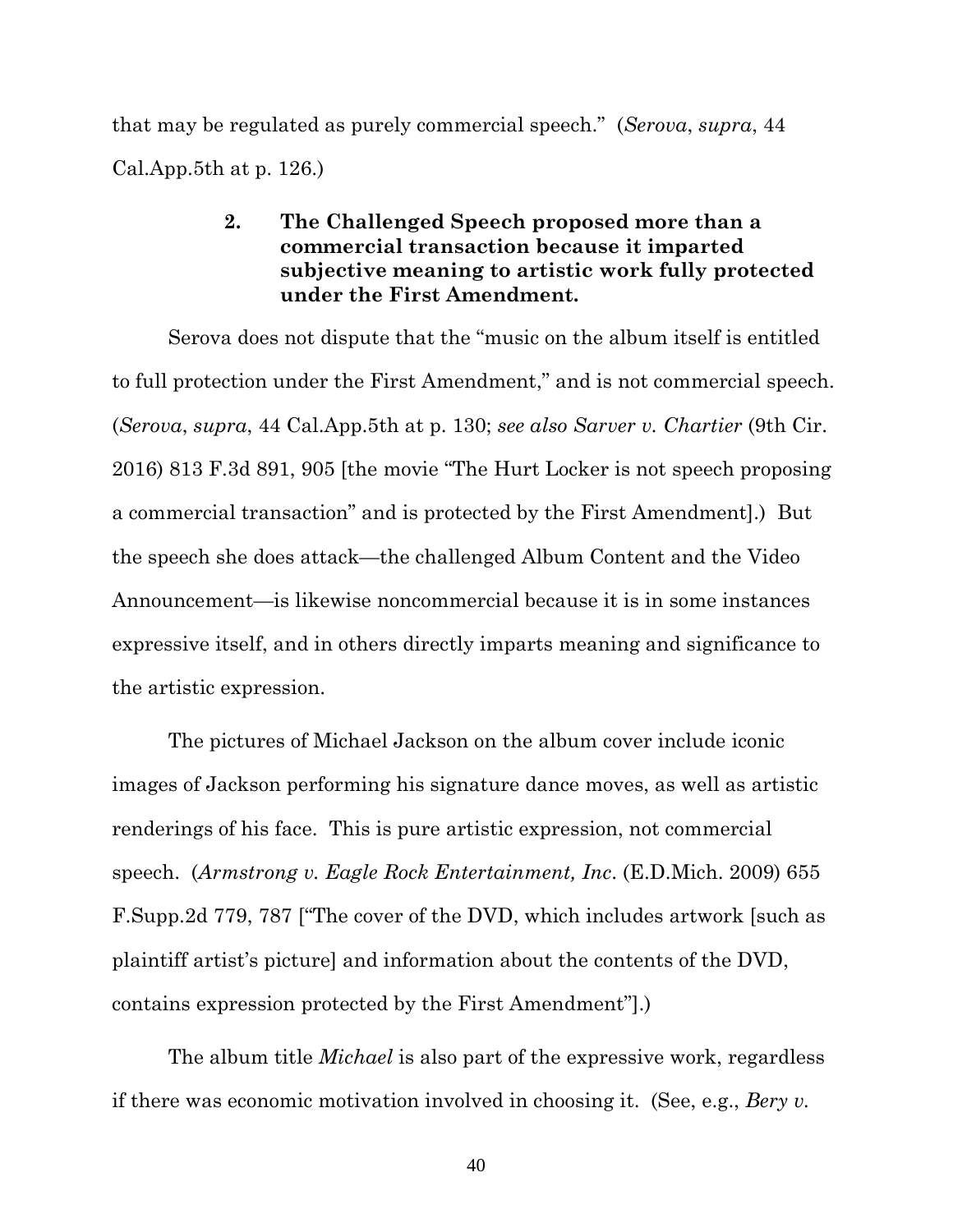*New York* (2d Cir. 1996) 97 F.3d 689, 695 ["words may form part of a work of art, and images may convey messages and stories"]; *Rogers v. Grimaldi* (2d Cir. 1989) 875 F.2d 994, 998 ["Titles, like the artistic works they identify, are of a hybrid nature, combining artistic expression and commercial promotion"]; *Winchester Mystery House, LLC v. Glob. Asylum, Inc*. (2012) 210 Cal.App.4th 579, 585 588-595 [the title and visual depiction on a DVD cover were protected by the First Amendment in part because of its "artistic relevance to the underlying work" even though they were chosen "to generate interest" in the film].) Titling a musical work is expression reflecting a creative choice, whether it's the Beatles' *Abbey Road* or MJJ's *Michael*.

The other elements of the Challenged Speech are the attributional statements identifying Michael Jackson as the vocal artist of *Michael*. The back of the album states: "This album contains 9 previously unreleased vocal tracks performed by Michael Jackson." (AOB 12-13; CT: 1:119 [FAC ¶ 27].) And the Video Announcement states that *Michael* "is a brand new album from the greatest artist of all time." (Lodged CD, Video No. 1 at 0:23.) These statements of attribution do far more than simply propose a commercial transaction. They impart subjective meaning because art is self-expression and the identity of the artist reveals whose expression we are experiencing. (*White v. City of Sparks* (9th Cir. 2007) 500 F.3d 953, 956 ["an artist conveys *his* sense of form, topic, and perspective," italics added]; Eberle, Edward J. (2007) 11 Univ. of Penn. Journal of Law and Social Change 1, 19 ["The personality of the artist is revealed in the art"]; *Stewart*, *supra*, 181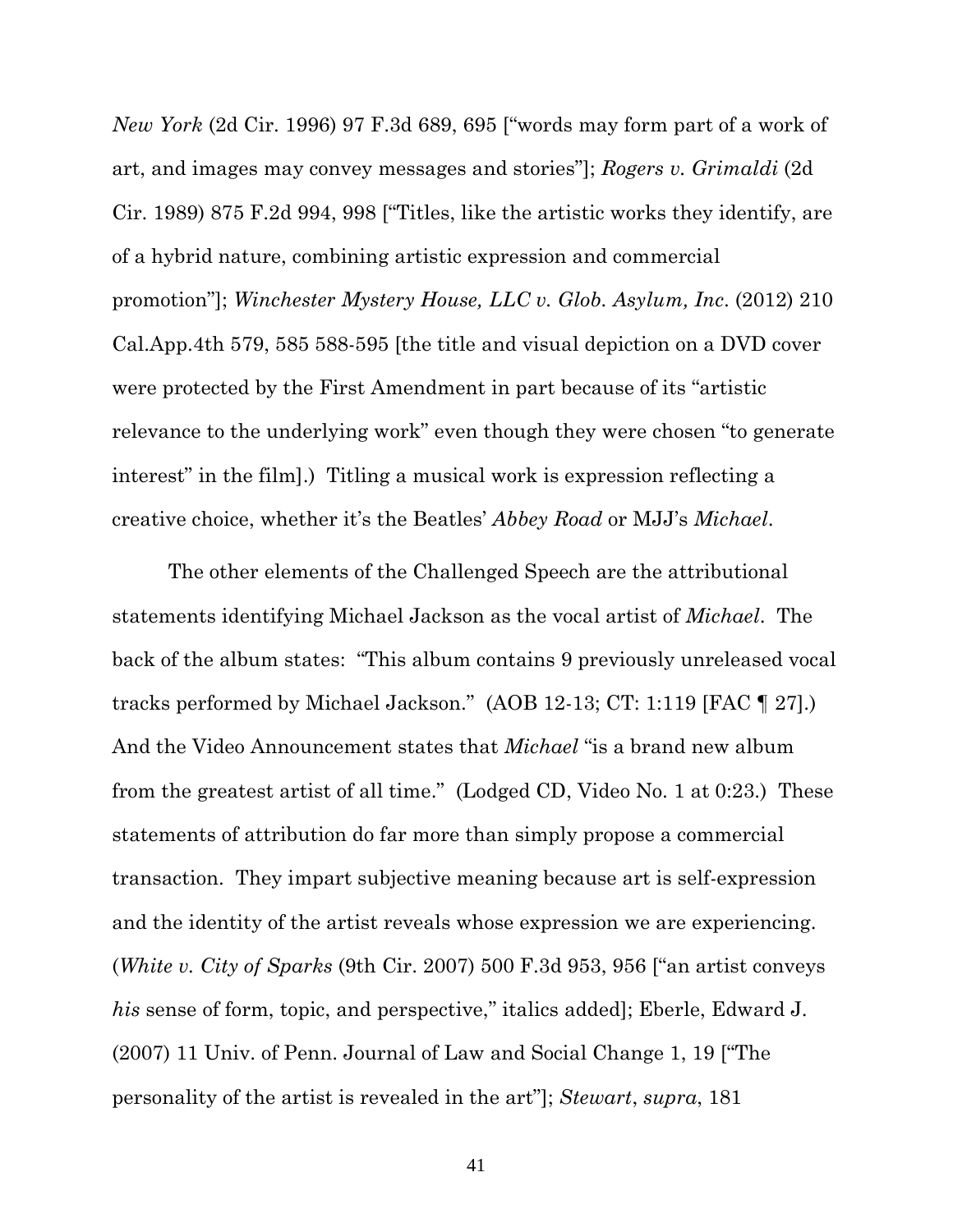Cal.App.4th at p. 682 [First Amendment exists "to further individual rights of self-expression," internal quotation and citation omitted].)

As the Court of Appeal recognized, "[t]he identity of a singer, composer, or artist can be an important component of understanding the art itself. No one could reasonably dispute that knowing whether a piece of music was composed by Johann Sebastian Bach or a picture was painted by Leonardo Da Vinci informs the historical understanding of the work." (*Serova*, *supra*, 44 Cal.App.5th at p. 130.) Artists express themselves in relation to their own identities and experiences, and who the artist is undeniably forms an inseparable part of their expression.

The Court of Appeal also rightly held that "whether Michael Jackson was actually the lead singer of the songs on the Disputed Tracks certainly affects the listener's understanding of their significance." (*Id.* at p. 131.) Serova does not dispute "that the identity of the singer on the Disputed Tracks affected the musical experience for many listeners." (*Id.* at p. 123.) The Court of Appeal thus correctly found that because attributing the Cascio Recordings to Jackson imparts meaning and significance to the expressive works, it was noncommercial speech. (*Id.* at pp. 130-132.)

It makes no difference for these purposes that the parties stipulated that the attribution here was false. (AOB 38.) First Amendment protection "does not turn upon the truth" of the speech. (*New York Times Co. v. Sullivan* (1964) 376 U.S. 254, 271 (*Sullivan*).) Commercial speech "must be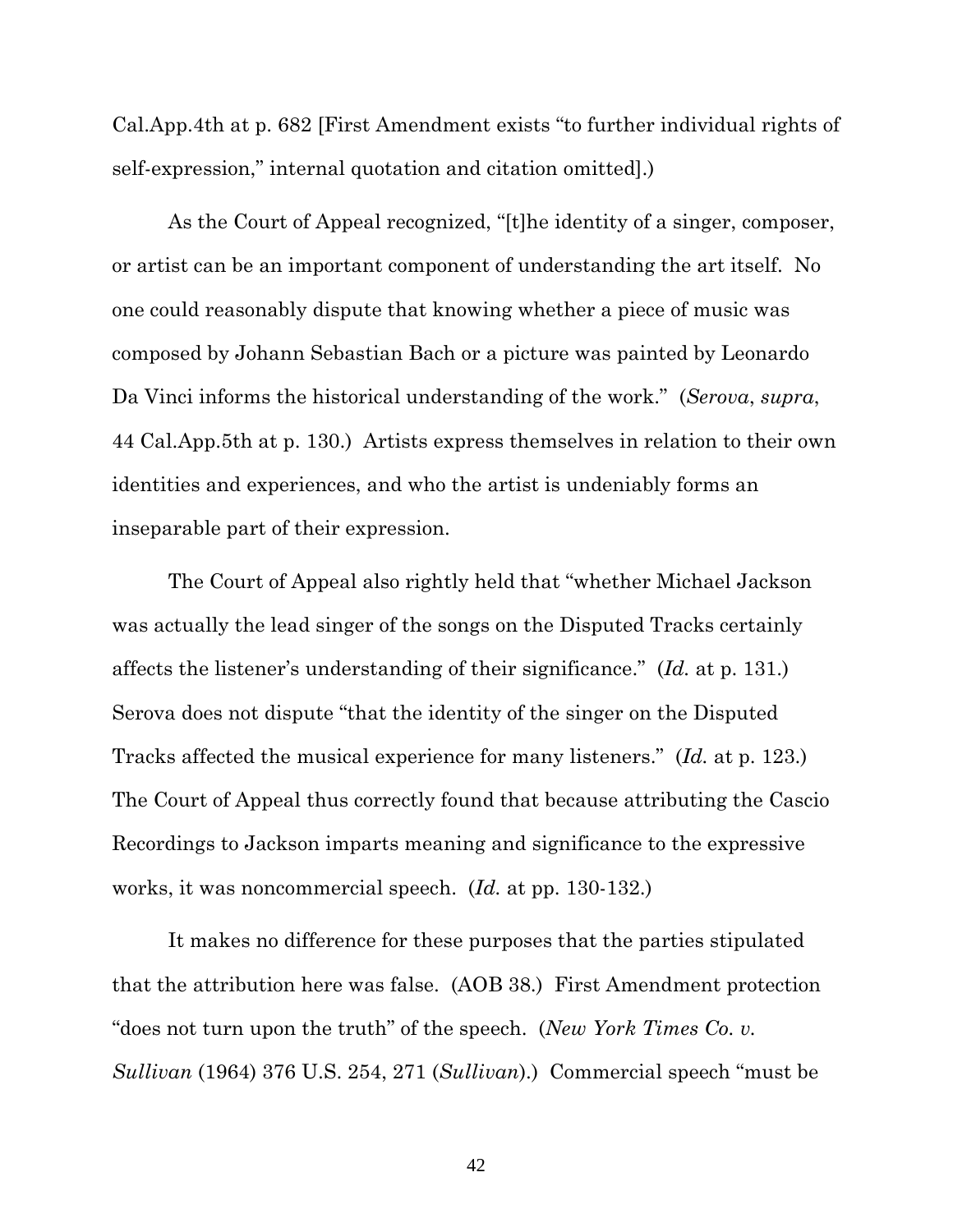distinguished [from noncommercial speech] *by its content*," i.e. the type of speech at issue. (*Metromedia, Inc. v. City of San Diego* (1981) 453 U.S. 490, 505, fn. 11, quoting *Virginia State Bd. of Pharmacy*, *supra*, 425 U.S. at p. 761, italics added.) Falsity is simply not the test because "if speech is found to be non-commercial speech, even falsehoods contained in the speech will be given protection." (*Oxycal Laboratories, Inc. v. Jeffers* (S.D.Cal. 1995) 909 F.Supp. 719, 723.)

Some falsehoods are protected by the First Amendment "to give freedom of expression the 'breathing space' it needs to survive." (*Kasky*, *supra*, 27 Cal.4th at p. 953, quoting *Sullivan*, *supra*, 376 U.S. at p. 272.) In other words, "to protect speech that matters." (*Gertz, supra*, 418 U.S. at p. 341; see e.g. *Hoffman v. Capital Cities/ABC, Inc.* (9th Cir. 2001) 255 F.3d 1180, 1182-1186 (*Hoffman*) [finding magazine's portrayal of actor was entitled to full First Amendment protection even though it was alleged to be false].) Accordingly, just because a good-faith attribution turns out to be incorrect does not mean that the speech is commercial and automatically subject to strict liability under the CLRA and UCL.

Serova does not identify a single case where a statement linking an artist to an artistic work was treated as commercial speech. The only case that Serova relies on involving an artistic work is *Keimer*, which involved a non-fiction book on investing. (*Keimer v. Buena Vista Books, Inc.* (1999) 75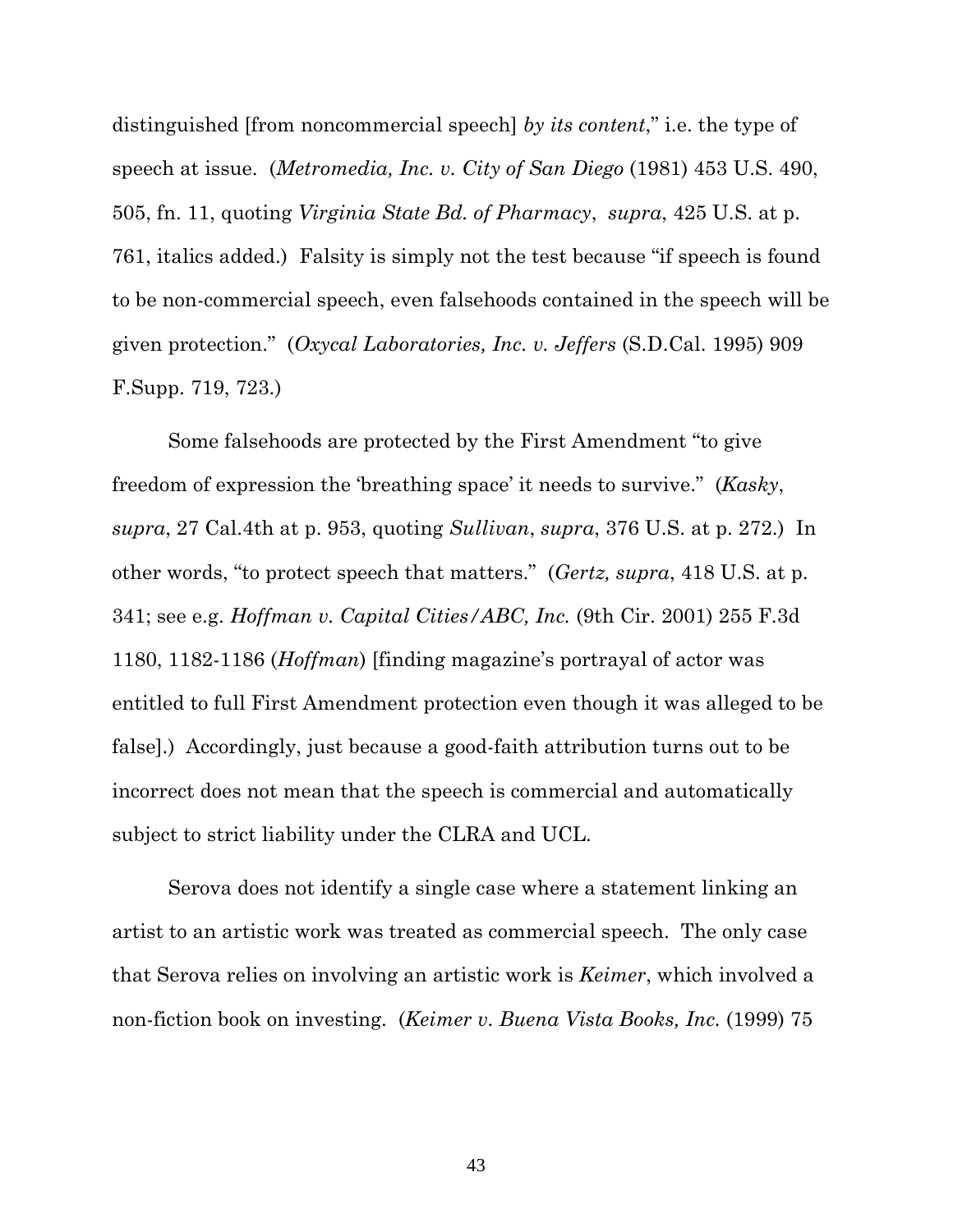Cal.App.4th 1220 (*Keimer*), cited at AOB 37.)7 In *Keimer*, false statements in the book's advertising materials were "of a core commercial nature": They claimed the authors had achieved specific returns on their investments, and were made to promote the authors' claims that buying their product would enable consumers to "learn how to outperform mutual funds and professional money managers 3 to 1." (*Id.* at pp. 1223-1224, 1229.) Thus, even though *Keimer* involved an artistic work, the speech was indistinguishable from commercial speech touting objective qualifications of a professional speaker. (See also, *Peel*, *supra*, 496 U.S. at pp. 102-104 [treating attorney's certification as commercial speech where it was verifiable].) In contrast to the false statements about investment returns in *Keimer*, the identity of an artist conveys additional and subjective meaning *to the art itself*.

The bottom line: The Challenged Speech proposed more than a commercial transaction because it was part of the artistic expression and imparted subjective meaning on how the art was experienced. Identifying an artist is not commercial speech.

<sup>7</sup> The other cases that Serova cites do not involve artistic works at all. (See AOB 36-38, citing *Peel v. Attorney Registration and Disciplinary Com'n of Illinois* (1990) 496 U.S. 91 (*Peel*) [professional certification on attorney's letterhead constituted commercial speech]; *Nagel v. Twin Laboratories, Inc.*  (2003) 109 Cal.App.4th 39, 48-49 [listing of ingredients for weight loss drug]; and *Benson v. Kwikset Corp.* (2007) 152 Cal.App.4th 1254, 1268 ["Made in U.S.A." labels on merchandise].)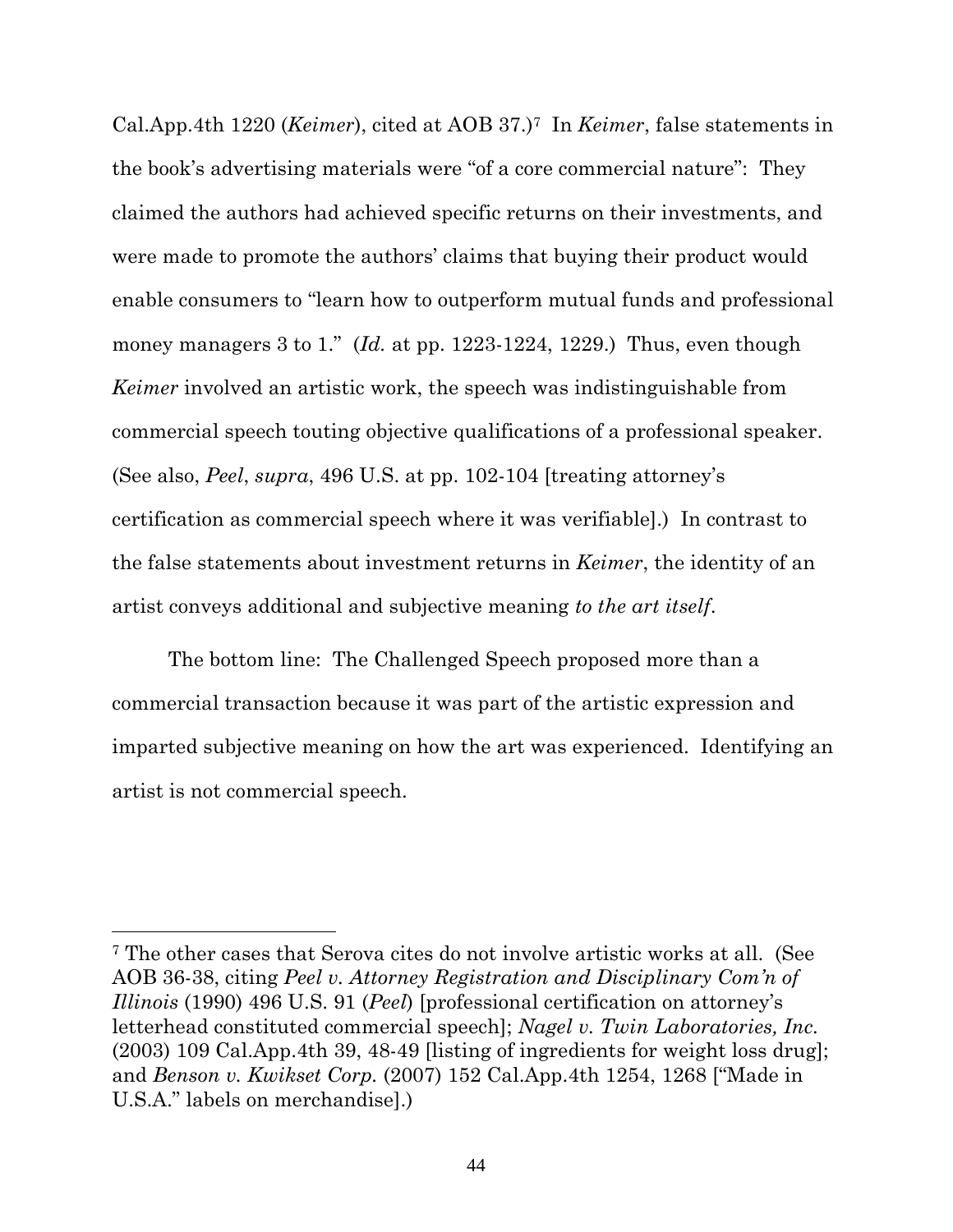### **3. The Challenged Speech was not commercial because it did not contain objective information that MJJ could readily verify.**

As the United States Supreme Court has explained, reduced protection for commercial speech is justified because "ordinarily the advertiser seeks to disseminate information about a specific product or service that he himself provides and *presumably knows more about than anyone else*." (*Virginia State Bd. of Pharmacy*, *supra*, 425 U.S. at p. 772, fn. 24, italics added.) "The truth of commercial speech" therefore "may be more easily verifiable by its disseminator" than news reporting or political commentary. (*Ibid.*) "[T]he greater objectivity and hardiness of commercial speech, may make it less necessary to tolerate inaccurate statements for fear of silencing the speaker." (*Ibid.*)

For instance, "[a] lawyer's certification by [the National Board of Trial Advocacy] is a verifiable fact, as are the predicate requirements for that certification." (*Peel*, *supra*, 496 U.S. at p. 101; see also *Ibanez v. Fla. Dept. of Bus. & Prof*. (1994) 512 U.S. 136, 145, fn. 9 [individual's status as a Certified Financial Planner was verifiable]; *Rubin v. Coors Brewing Co*. (1995) 514 U.S. 476 [commercial speech consisted of verifiable alcohol content on beer label].) Similarly, the speakers in *Keimer* certainly could verify the actual investment returns they touted. (*Keimer*, *supra*, 75 Cal.App at p. 1231.) And in *Kasky*, Nike had expressly assumed responsibility for and could itself verify the working conditions that were the subject of the contested speech. (*Kasky*, *supra*, 27 Cal.4th at pp. 947, 963*.*)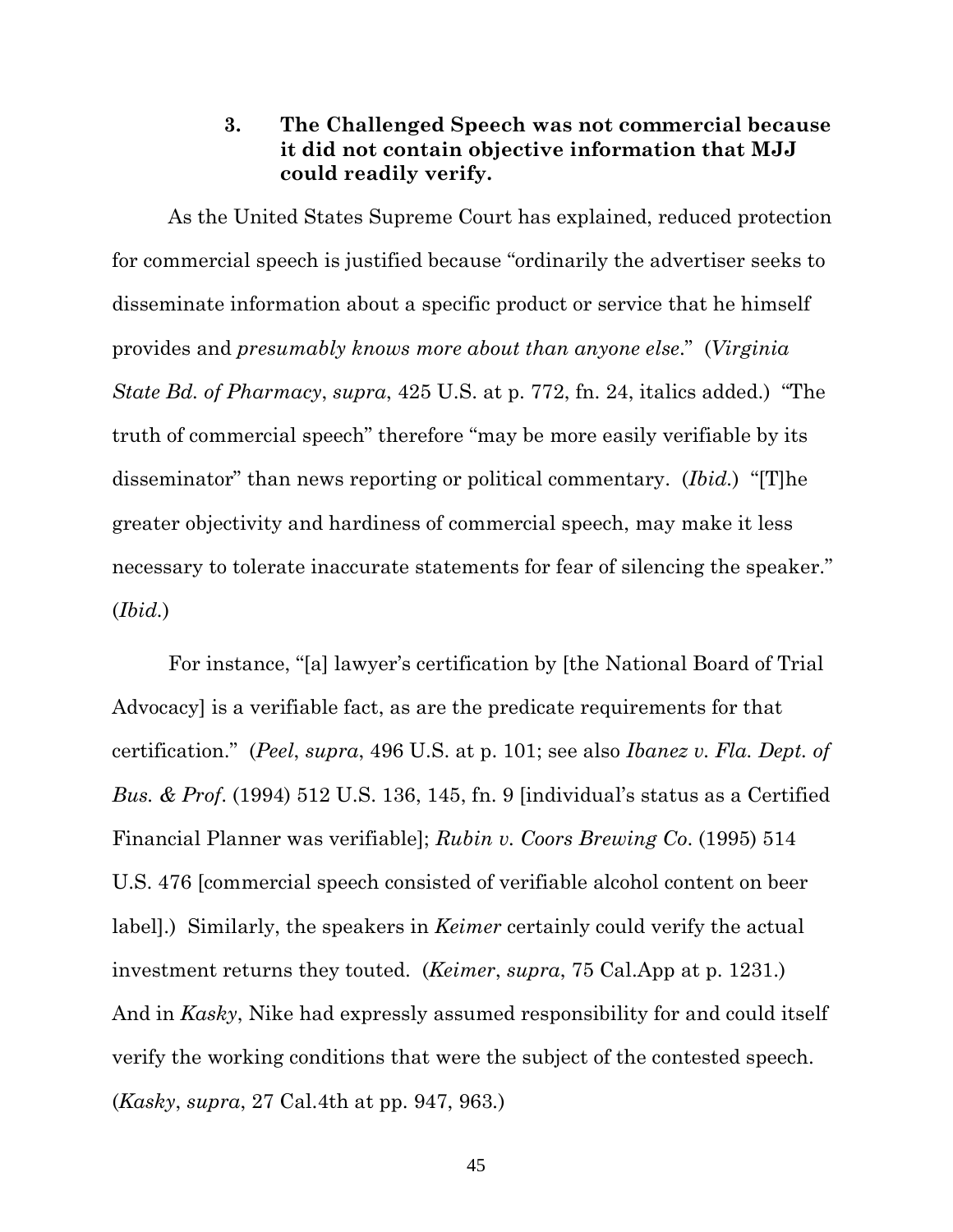Here, by contrast, MJJ was not in a position to verify who sang on the Cascio Recordings because, as Serova acknowledges, MJJ was not involved in the creation of the Cascio Recordings. (CT 1:116 [FAC ¶¶ 12-13]; *Serova*, *supra*, 44 Cal.App.5th at p. 127.) And Serova specifically alleges that the Cascio Defendants had "exclusive knowledge" that Jackson did not perform the vocals, and they "actively concealed" that fact from MJJ. (CT 1:117 [FAC  $\P$  18].)

Because Michael Jackson had died, MJJ could only draw a conclusion based on third party interviews and expert opinions—but could not *verify* the identity of the vocal artist. (*Serova*, *supra*, 44 Cal.App.5th at p. 128.) MJJ's research included obtaining accounts from "those who were in the studio with Michael" (the Cascio Defendants), having Jackson's former producers and engineers listen to a cappella versions of the recordings and provide their thoughts and opinions, and hiring professional forensic musicologists to analyze the tracks and do the same. (CT 1:118 [FAC ¶¶ 21- 22].) Based on its investigations, MJJ concluded that the vocals on the Cascio Recordings were Jackson's and accordingly attributed them to him. Unlike every case cited above involving speech deemed commercial, the identity of the vocal artist was not an objectively verifiable fact to MJJ.

In analyzing a similar type of speech, courts have consistently found that credits for movies and television shows—which identify those creating and performing expressive works—are not commercial speech. (*Kronemyer*, *supra*, 150 Cal.App.4th at p. 949.) In *Kronemyer*, plaintiff sued the Internet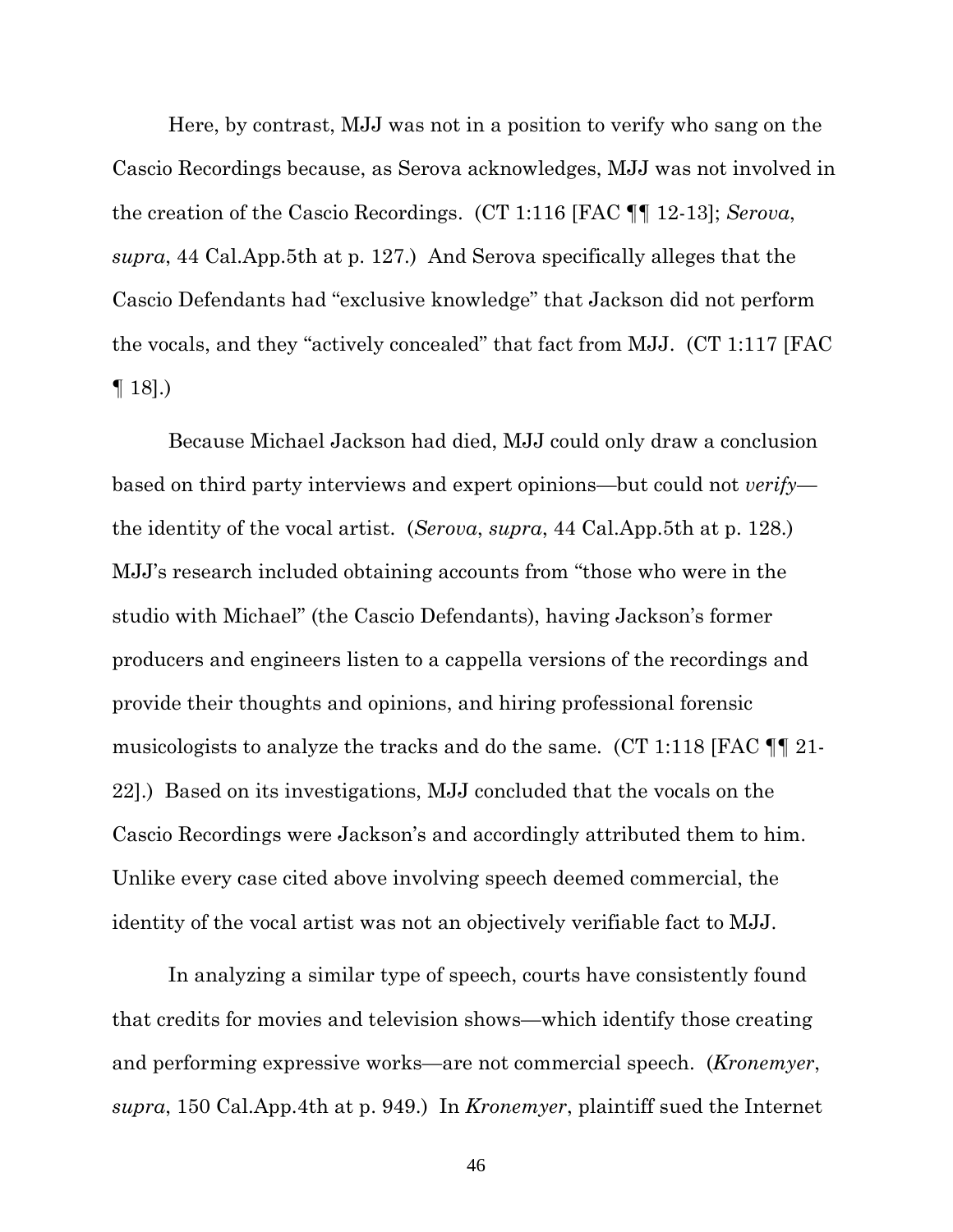Movie Database (IMDB) website, claiming that IMDB incorrectly attributed production credit for a movie to another person. (*Id.* at p. 944.) Plaintiff argued that IMDB's website constituted unprotected commercial speech. (*Id.* at p. 948.) The court held that even though the credit listings provided the "prospect of some financial benefit" to IMDB, they were not commercial speech. (*Id.* at p. 949.) Rather, the listing of credits was "informational rather than directed at sales" and was in furtherance of IMDB's right of free speech. (*Id.* at p. 947-949.)

The court also emphasized that the "constitutional right of free speech includes the right not to speak." (*Id.* at 947.) Specifically, the court held that IMDB's free speech right included refusing to make changes to the credit listing because it was "unable to verify" that plaintiff deserved attribution for the credit. (*Id.* at pp. 944-945, 949-952; see also *IMDb.com Inc. v. Becerra* (9th Cir. 2020) 962 F.3d 1111, 1122 [holding public profiles on the IMDB website that contain information on a film's cast and crew do not constitute commercial speech].)

Serova incorrectly contends that if statements attributing an artistic work are noncommercial whenever the seller has no personal knowledge, then willful ignorance and avoidance of provenance investigation would insulate sellers from liability. (AOB 39.) Serova is wrong, and it is beside the point. Determining that artistic attributions are noncommercial speech does not mean that *no* liability can ever be imposed, it simply determines the level of protection applicable to the speech. (*Kasky*, *supra*, 27 Cal.4th at 946.)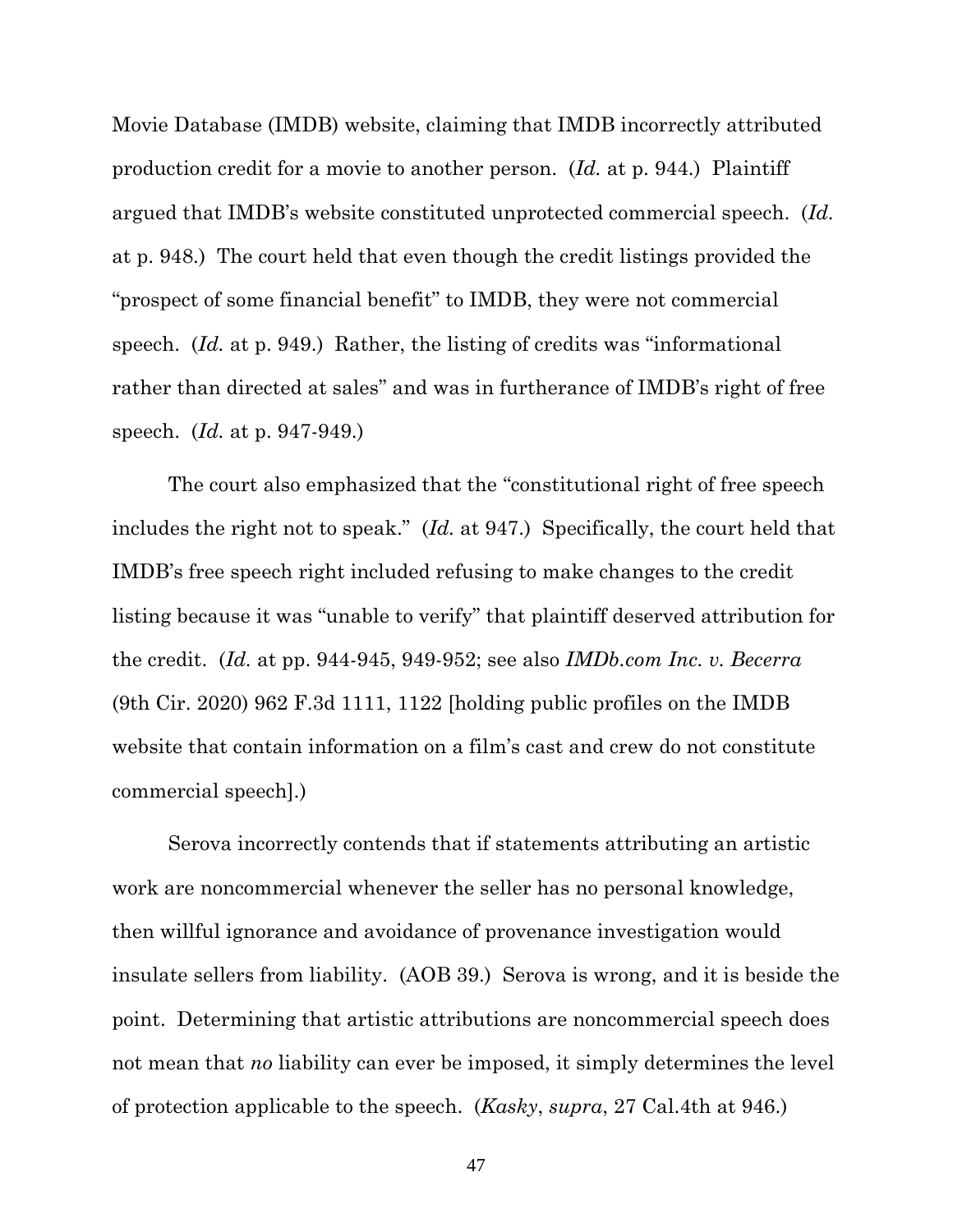MJJ's argument is only that artistic attribution should not be wholly unprotected such that it is subject to strict liability. A seller that is willfully ignorant or intentionally avoids provenance investigation is not without fault. In any event, this issue is not present here and the Court need not reach it. Serova *admits* MJJ and Sony did not engage in willful ignorance or avoid any provenance investigation. Just the opposite. She affirmatively alleges that MJJ and Sony actively investigated the issue, publicly disclosed the details of that investigation, and announced their results before including the Cascio Recordings on *Michael*. (CT 1:118-1:119 [FAC ¶¶ 21-22, 26].)

Similarly unavailing is Serova's argument that finding the Challenged Speech to be noncommercial renders the CLRA's bona fide error defense obsolete. (AOB 45.) The bona fide error defense precludes a damages award if the defendant "(a) proves that such violation was not intentional and resulted from a bona fide error notwithstanding the use of reasonable procedures adopted to avoid any such error, and (b) makes an appropriate correction, repair or replacement, or other remedy . . . " (Civ. Code, § 1784.)

But the bona fide error defense is not the same as First Amendment protections. To avail itself of the defense, MJJ would be forced to undergo expensive litigation, bear the burden of establishing an affirmative defense, and make a correction if it was ultimately determined by a jury that, contrary to their own conclusion, Jackson was not the vocal artist. Moreover, the defense is premised on the assumption that the defendant can avoid making an error.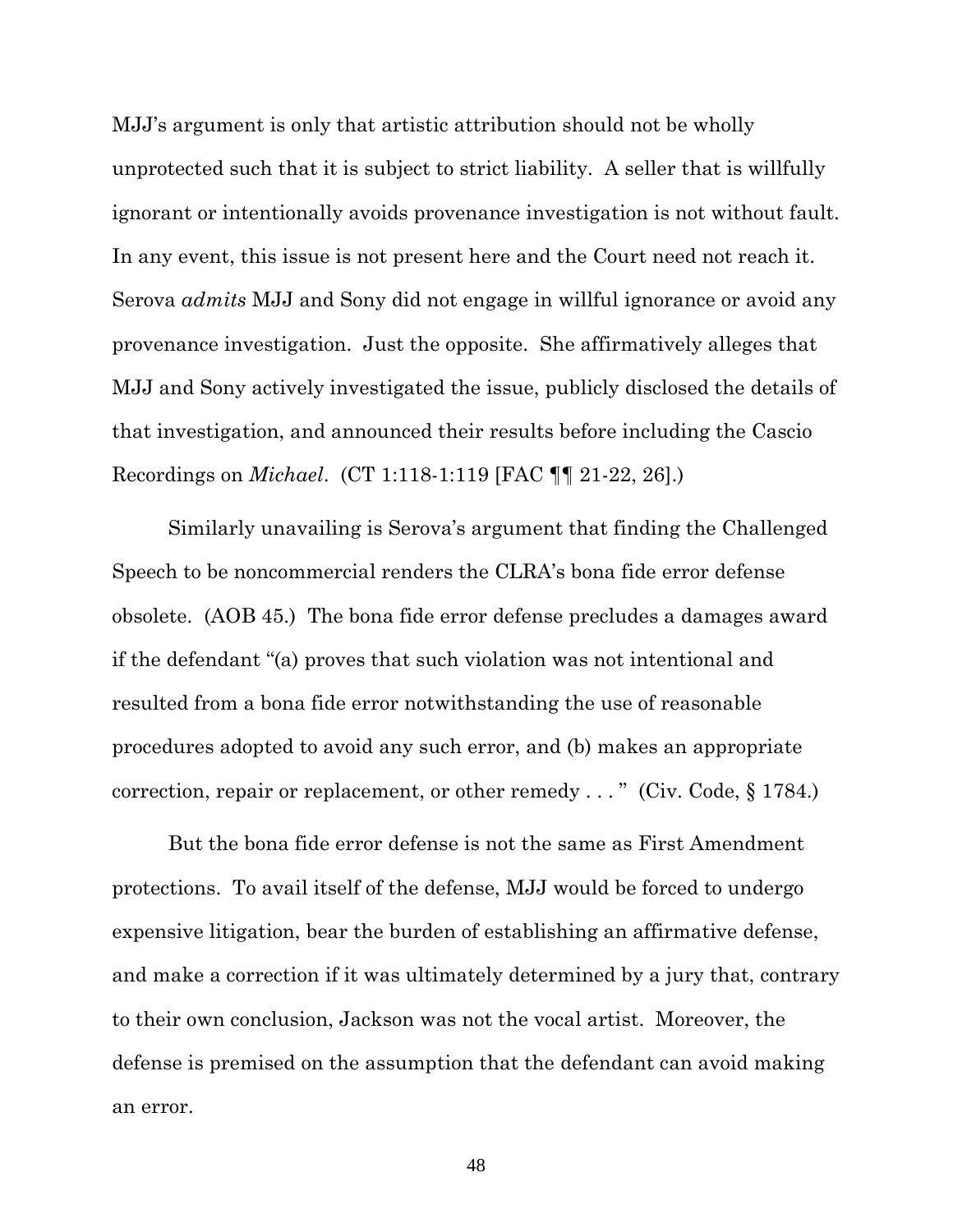As set forth above, MJJ had no ability to guarantee that its determination about the vocalist was accurate in the first place. So it was faced with the Hobson's Choice of: (a) not including the tracks on *Michael*, (b) stating on the album that the Cascio Recordings "might not be" Jackson's vocals, thereby submitting to forced speech contrary to its own conclusions and those of its experts, or (c) including the recordings and being saddled with strict liability should Serova's experts convince a jury that their opinions are better than MJJ's experts. These restrictions on speech and artistic expression cannot be squared with the First Amendment.

The bottom line: Commercial speech contains objective information about the speaker's product that the speaker can readily verify as true or false. The challenged Album Content and Video Announcement identifying the deceased Michael Jackson as the vocalist, on recordings discovered after his death, simply do not meet this standard.

### **4. Regulation of the Challenged Speech would chill artistic expression.**

The Challenged Speech also must be deemed noncommercial because subjecting MJJ to strict liability for misattributing an artistic work would chill expression. Put another way, attribution of artistic works is speech that is not at all "hardy."

Uncertainty over credit and attribution for expressive works is common. (See, e.g., *Kronemyer*, *supra*, 150 Cal.App.4th at p. 944 [noting there are "frequent disputes among industry professionals and studios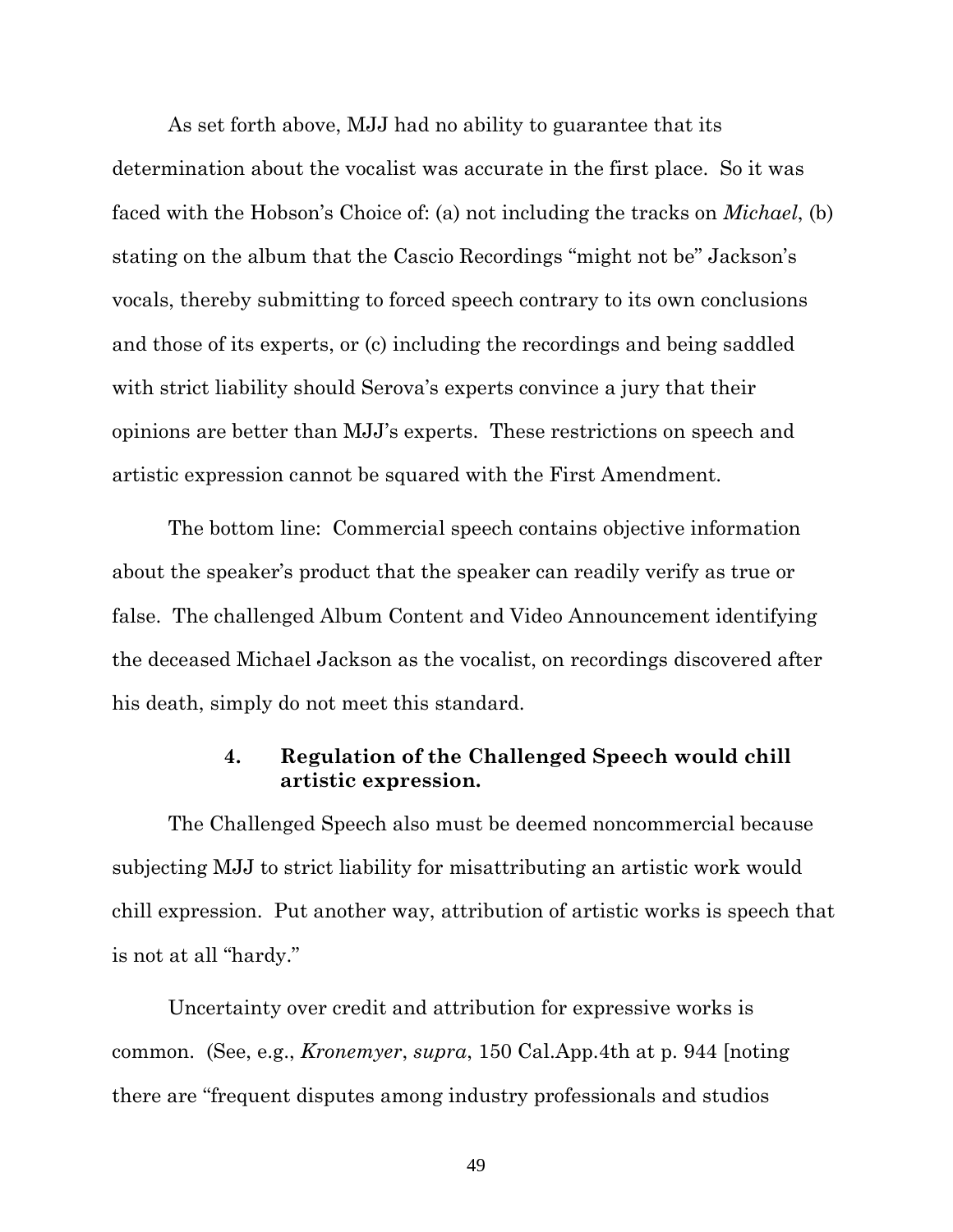regarding who should and should not be included in the [filmography] credits"].) Indeed, there is routinely litigation over who is owed attribution for expressive works. (See, e.g., *Aalmuhammed v. Lee* (9th Cir. 2000) 202 F.3d 1227 [plaintiff claimed he was a co-author of the movie *Malcolm X* and deserved a writing credit].)

The uncertainty involved with attributing artistic works means this is not a situation where strict liability will encourage entities to make only accurate attributions, such as when a defendant is speaking on the objective, verifiable characteristics of how its own products are made. (*Kasky*, *supra*, 27 Cal.4th at p. 963.) When speech is verifiable, regulation may cause a defendant "to make greater efforts to verify the truth of its statements," which "serve[s] the purpose of commercial speech protection by 'insuring that the stream of commercial information flow[s] cleanly as well as freely.'" (*Id.* at pp. 963-964, quoting *Virginia State Bd. of Pharmacy*, *supra*, 425 U.S. at p. 772.) But when, as here, the speech is not readily verifiable and expert analysis and opinions are called upon to help evaluate authorship, mistakes or inadvertent misattributions would still occur. As one article noted, "[a] reasonable estimate might be that at least 20 per cent of the paintings held by our major museums, some up on the walls, many others in the vaults, will no longer be attributed to the same painter 100 years from now." (Michael Glover, *The Big Question: How many of the paintings in our public museums are fakes?* (Apr. 16, 2010) Independent.) This is not because of intentional forgery, but because "many works were bought because they were, at the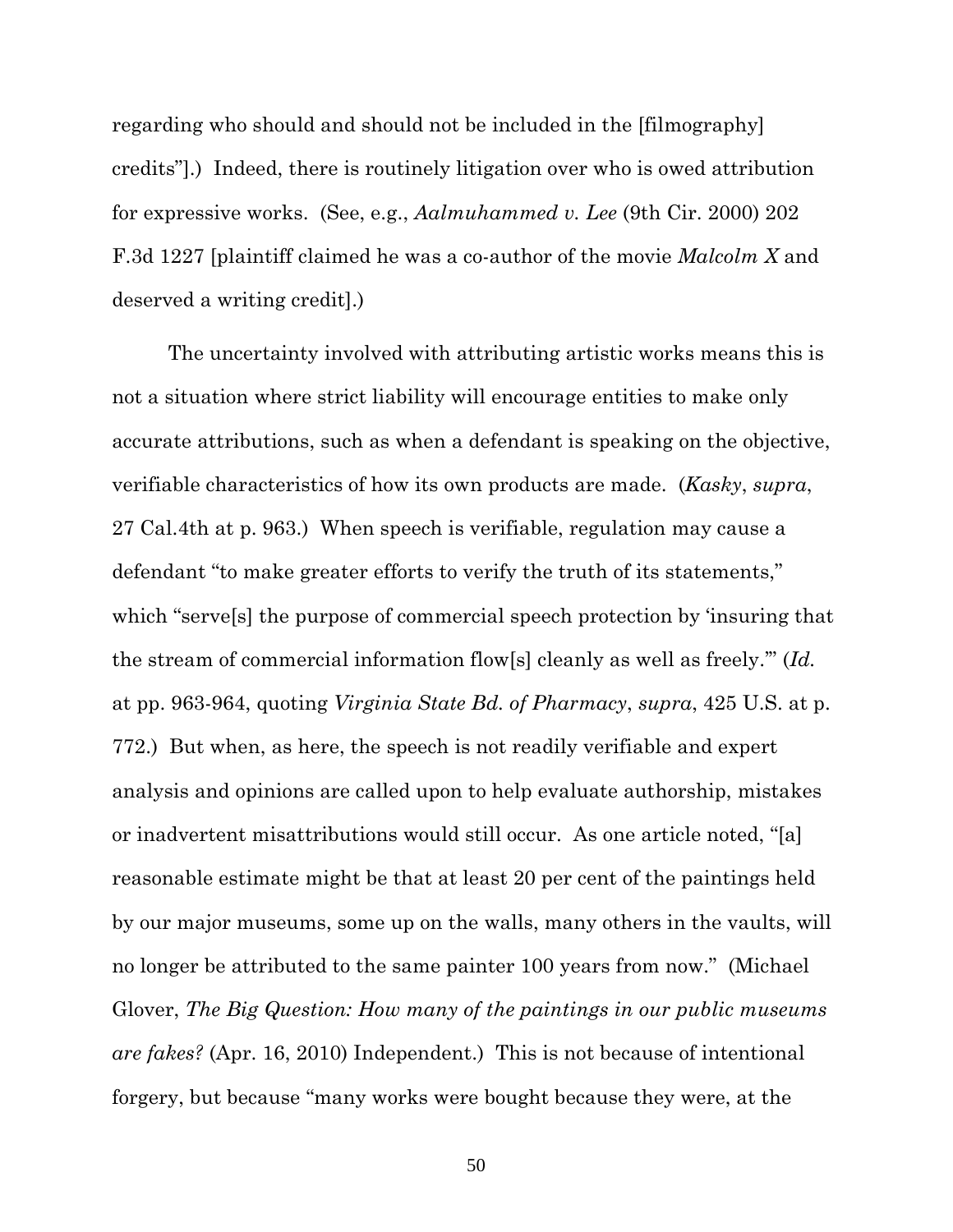point of acquisition, believed by the harumphing experts of the day to be by painter X, without a doubt." (*Ibid.*)

Accordingly, regulating attributional statements identifying artists will not encourage greater accuracy. It will only impose harsh penalties for mistakes in attributing artwork, even if made in good faith. In the face of strict and substantial liability, entities would err on the side of *not*  distributing artistic works or not attributing them to an author whenever there was uncertainty, which would chill artistic expression and hinder its dissemination.

The chilling effect would be particularly problematic, when, as here, an artist has passed away, because uncertainty on whether works were created by the deceased are common. As the Court of Appeal noted, there is controversy surrounding whether compositions by Johann Sebastian Bach were attributable to him or his wife, and doubt about whether Leonardo da Vinci actually painted a famous work attributed to him. (*Serova*, *supra*, 44 Cal.App.5th at p. 130, fn. 17.) Likewise, there is a centuries old controversy on whether someone other than William Shakespeare wrote the works attributed to him.<sup>8</sup>

<sup>8</sup> The Tennessee Law Review devoted a symposium to "Who Wrote Shakespeare? An Evidentiary Puzzle." (See, e.g., William F. Causey, *Burden of Proof and Presumptions in the Shakespeare Authorship Debate* (2005) 72 Tenn. L. Rev. 93 [explaining the "controversy over who wrote the works attributed to William Shakespeare is a fascinating intellectual debate" that has "existed for over two hundred years"].)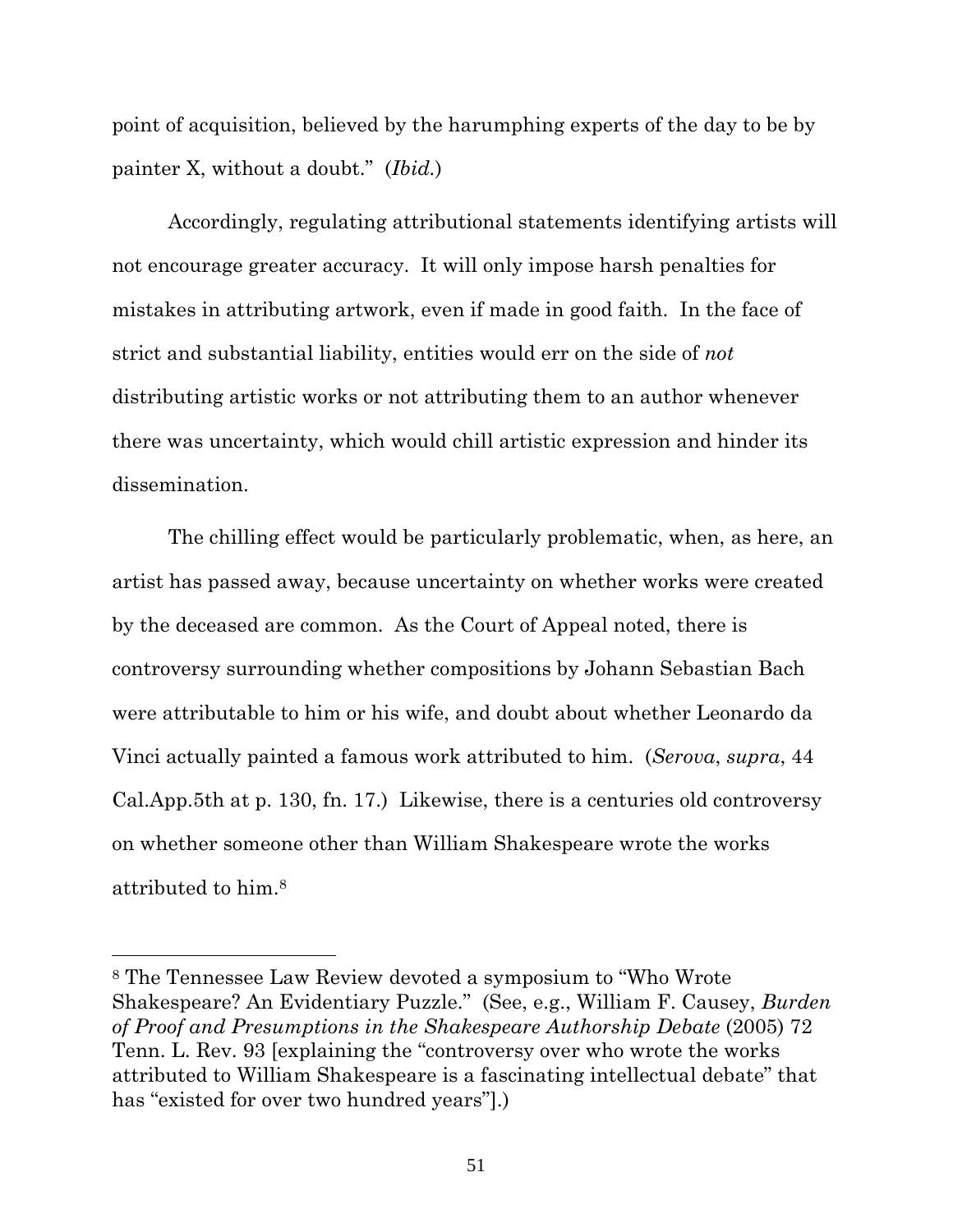Given the uncertainty involved with identifying credit and attribution for expressive works, media defendants require editorial discretion and deference over these decisions, not the threat of liability for even innocent mistakes. Courts recognize that a media defendant's right of free speech includes editorial discretion on what content should be included for dissemination to the public and how it should be presented. (*City of Los Angeles v. Preferred Communications, Inc*. (1986) 476 U.S. 488, 494 ["cable operators exercise a significant amount of editorial discretion regarding what their programming will include," internal quotation and citation omitted]; *Wilson*, *supra*, 7 Cal.5th, at p. 895 [courts recognize "the full freedom and liberty of the petitioner to publish the news as it desires" which guides them in "distinguish[ing] between permissible regulation and unconstitutional interference with a newspaper's editorial judgment," internal quotation and citation omitted]; *Greater Los Angeles Agency on Deafness*, *Inc. v. Cable News Network, Inc.* (9th Cir. 2014) 742 F.3d 414, 423 [CNN's editorial discretion includes "affirmative decisions about what content to post on its web site and how that content is displayed" which "furthers CNN's free speech right"].)

In ultimately selecting the Cascio Recordings for inclusion on *Michael*, MJJ exercised its editorial discretion, based on the best available information available to it, on whether the recordings belonged in Jackson's catalog of work. Even if MJJ's decision was unknowingly erroneous, that editorial decision-making requires breathing room that should not be subject to government regulation imposing strict liability. (See *McFarlane*, *supra*, 74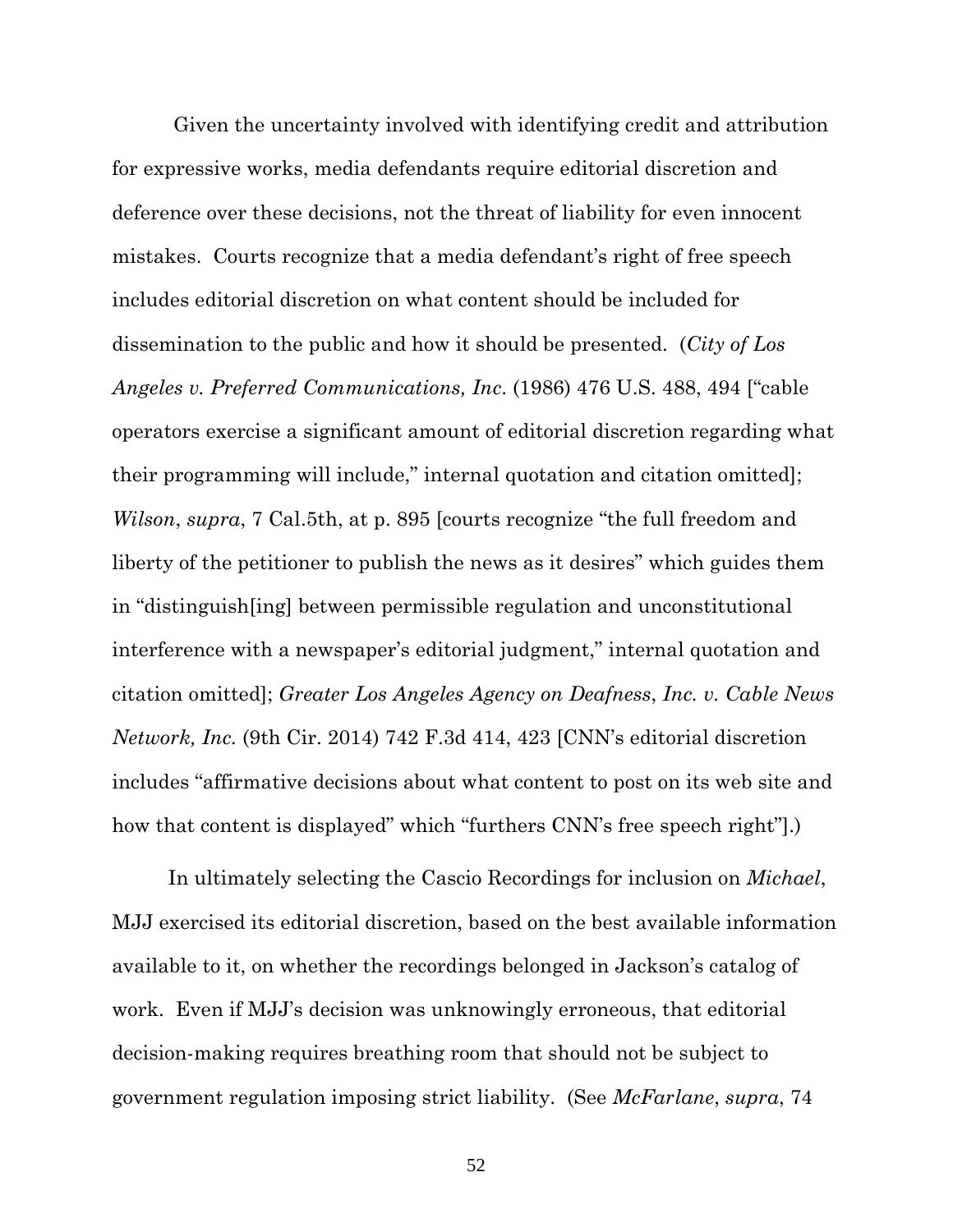F.3d at pp. 1299, 1303-1304 [where plaintiff alleged article falsely conveyed he was a spy, editorial embellishment that pushed the theory forward had to be shown to be made with actual malice].)

Serova's assertion that MJJ could avoid liability by including a disclaimer misses the point. (AOB 53.) Serova's cited authority provides that disclaimers may be a remedy for false advertising (*ibid.*, citing *In re R.M.J.* (1982) 455 U.S. 191, 203), which is necessarily *after* the speech is already deemed commercial. But where speech is not commercial, a disclaimer is improper because the right to free speech "inherently involves choices of what to say and what to leave unsaid." (*Pacific Gas & Elec. Co. v. Pub. Utilities Comm'n of California* (1986) 475 U.S. 1, 11 (*Pacific Gas*).) The "essential thrust" of First Amendment protection is "shield[ing] the man who wants to speak or publish" and also protecting the "concomitant freedom not to speak." (*Harper & Row Publishers, Inc. v. Nation Enterprises* (1985) 471 U.S. 539, 559.) This does not mean that a speaker has the "right to be free from vigorous debate," but a regulation cannot require a speaker "to assist in disseminating [its opponent's] views." (*Pacific Gas*, *supra*, 475 U.S. at p. 14 [striking down law that required defendant to include opponent's view].) In this case, once MJJ conducted its extensive investigations, it was entitled to formulate an opinion and conclusion, exercise their editorial judgment, and make decisions going forward consistent with its conclusion. By identifying Michael Jackson as the artist on the Cascio Recordings, MJJ took a position on the public controversy surrounding whether Jackson was the artist on the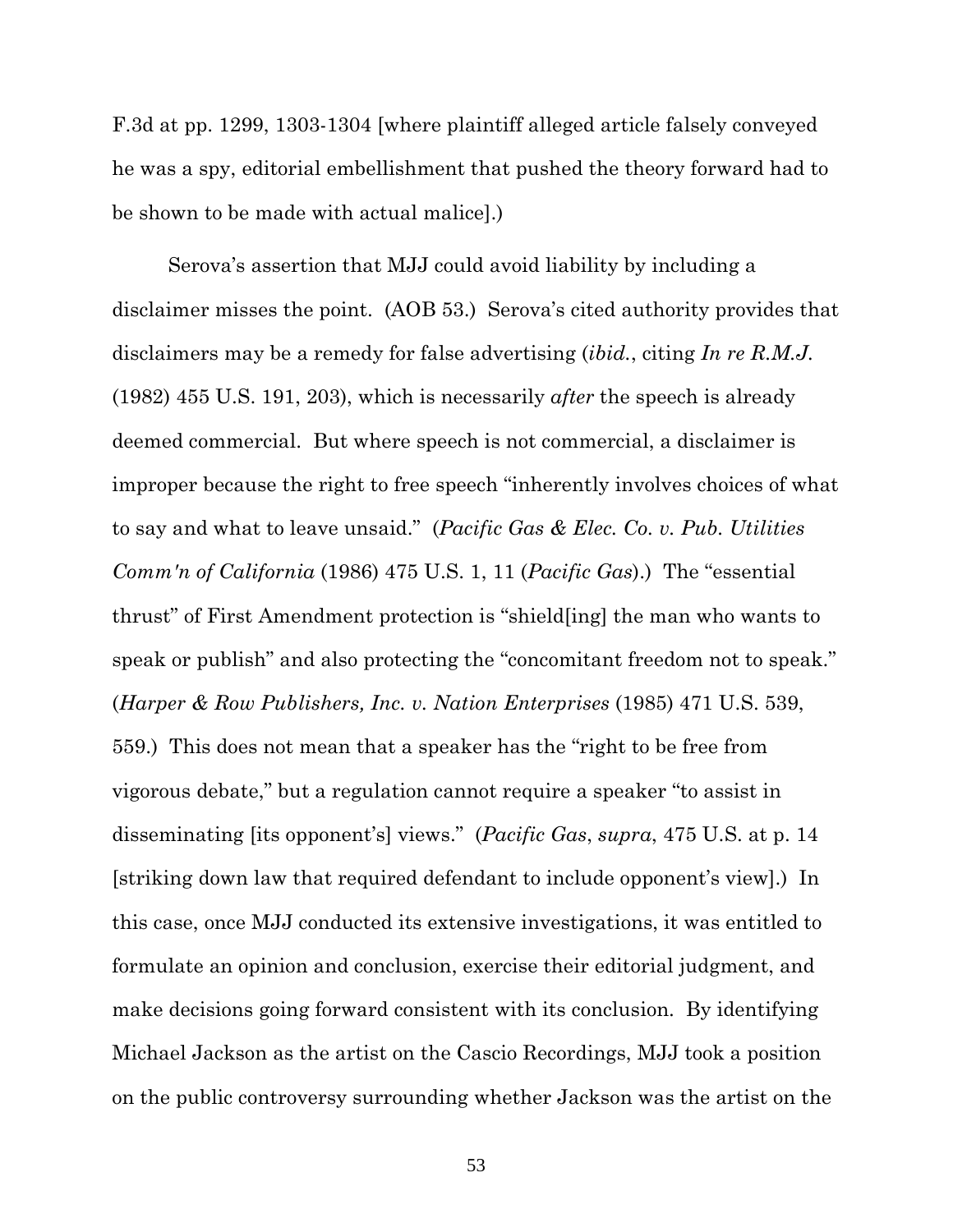Cascio Recordings, and was not required to further publicize the controversy, or worse, disavow its beliefs and give credence to the oppositional view.

The bottom line: Regulating attributional statements of art to artists is likely to chill speech, which means that such speech is not hardy, a fundamental attribute of commercial speech.

### **5. Regulating the Challenged Speech is not consistent with traditional government authority to regulate commercial transactions.**

Under *Kasky*, speech should only be deemed commercial—i.e., subjecting the speaker to strict liability for falsity—if it is "consistent with traditional government authority to regulate commercial transactions for the protection of consumers by preventing false and misleading commercial practices." (*Kasky*, *supra*, 27 Cal.4th at p. 964.) Regulation of the Challenged Speech here does not meet this requirement.

As an initial matter, the Challenged Speech in this case falls outside traditional regulation of speech on matters of public concern. Generally, for false statements on issues of public concern, states may define their own standard of liability "so long as they *do not impose liability without fault*." (*Gertz v. Robert Welch, Inc.* (1974) 418 U.S. 323, 347 (*Gertz*), italics added.) This is so because a "rule of strict liability that compels a publisher or broadcaster to guarantee the accuracy of his factual assertions may lead to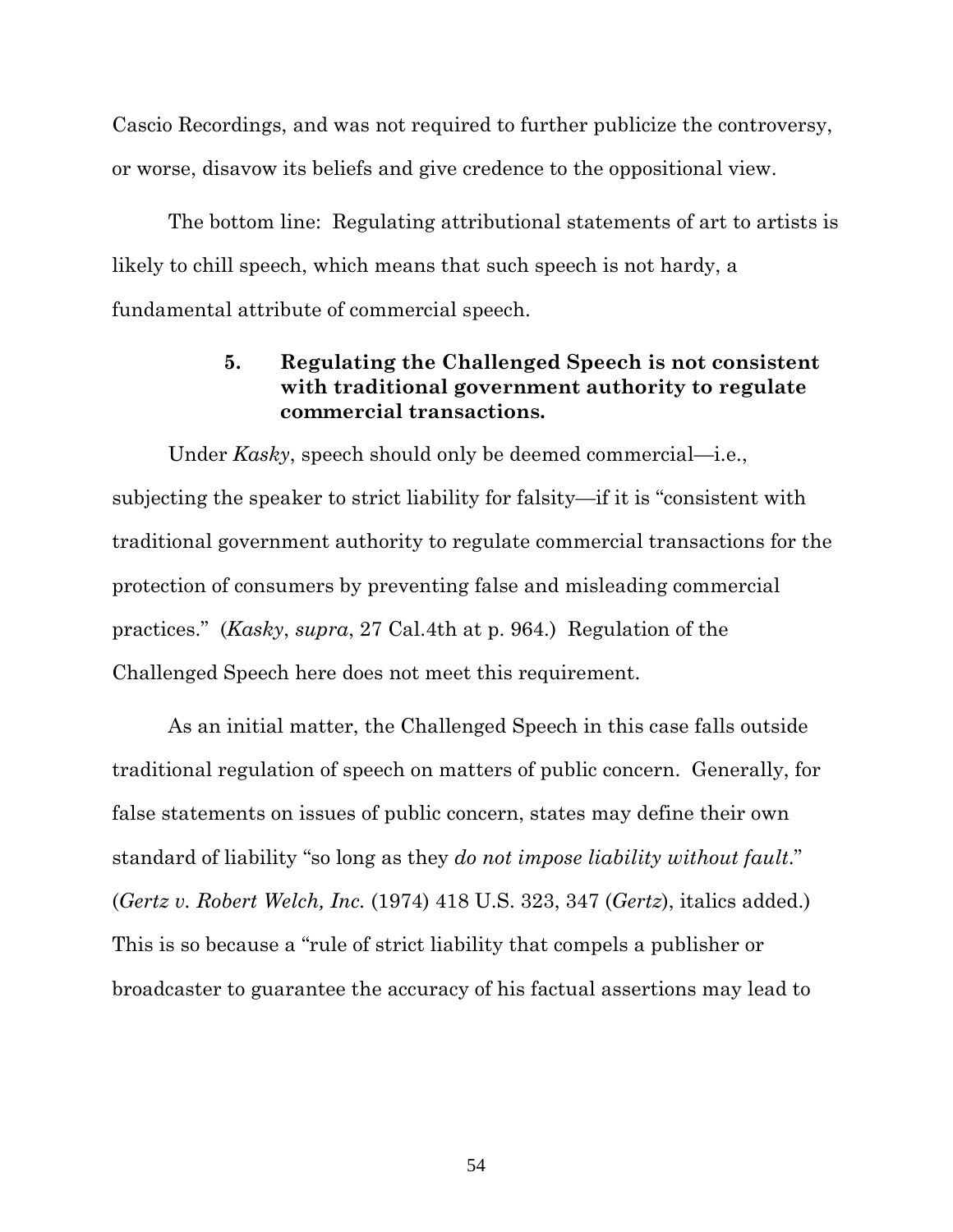intolerable self-censorship." (*Id.* at p. 340.)9 Accordingly, "the First Amendment generally precludes the imposition of liability upon a publisher for its expressive activities, except upon a finding of fault." (*Stewart*, *supra*, 181 Cal.App.4th at p. 681.)

MJJ's Challenged Speech directly relates to matters of public concern: namely, Michael Jackson himself and his album *Michael*, and the public controversy over the identity of the artist on the Cascio Recordings. (CT 1:116 [FAC ¶ 11].) Given this connection, MJJ's Challenged Speech cannot be subject to strict liability because doing so would be inconsistent with how the government ordinarily regulates statements of public concern, and fails to withstand constitutional scrutiny.

Regulating the Challenged Speech is also not consistent with the type of speech that has traditionally been regulated as misleading commercial practices. *Kasky* explained that the government has traditionally regulated false statements about products, their origin, how they were made, or by whom. (*Kasky*, *supra*, 27 Cal.4th at p. 964 [listing statutes].) All of the statutes *Kasky* referred to regulate some aspect of the production of the

<sup>9</sup> Analogously, California courts have preserved this constitutional protection in right-of-publicity cases, by requiring a plaintiff suing based on a statement of public concern to prove that the statement was a "knowing or reckless falsehood." (*Eastwood v. Superior Court* (1983) 149 Cal.App.3d 409, 425 (*Eastwood*), superseded by statute on other grounds as explained by *KNB Enterprises v. Matthews* (2000) 78 Cal.App.4th 362, 367, fn. 5.)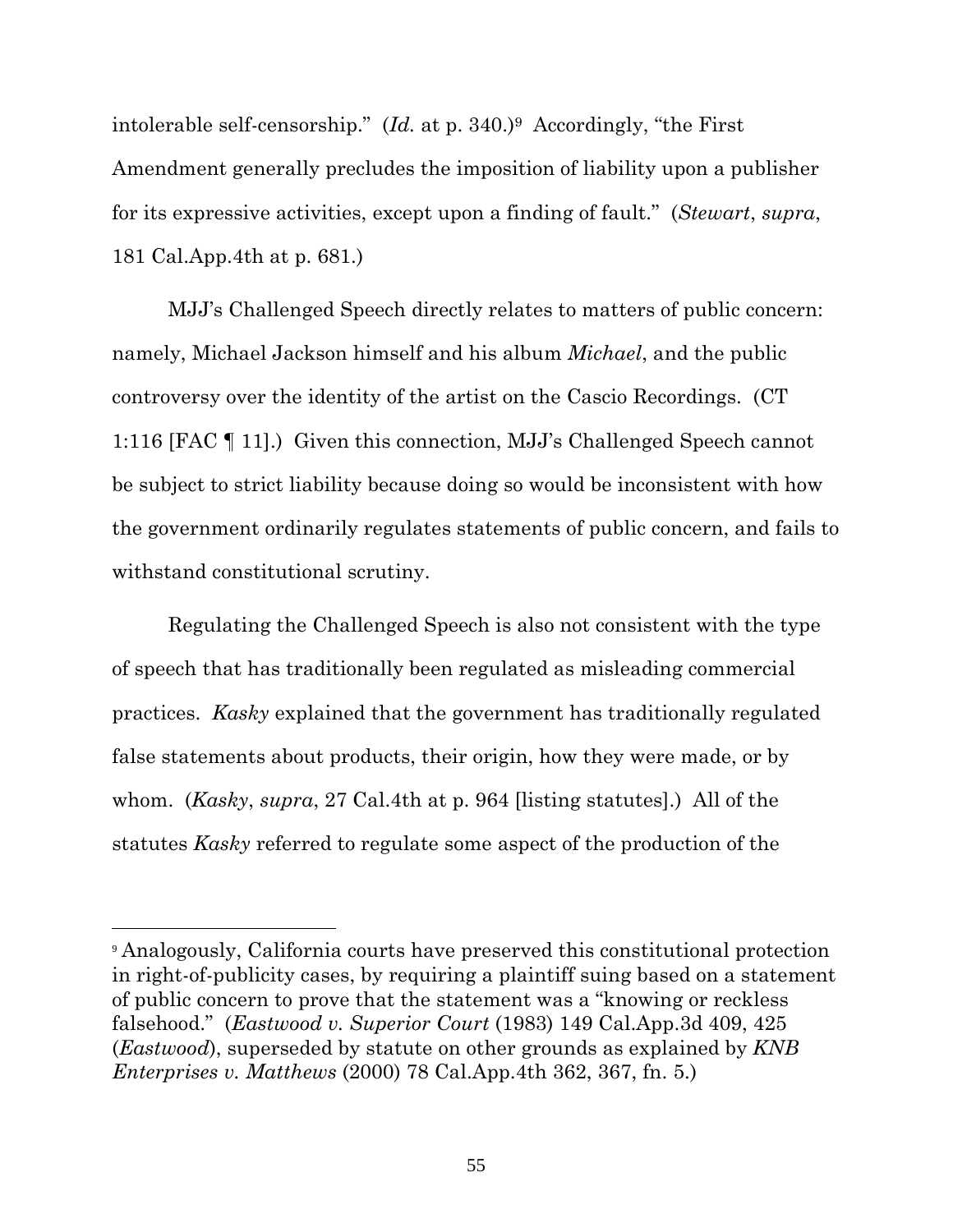*tangible commercial product*, such as ensuring truthful statements on a product labeled as "Made in U.S.A." or that a product was "made by blind workers" or "made by authentic American Indian labor." (*Ibid.*, citations omitted.) Statements such as these are consistent with the type of speech that this Court has identified as being readily verifiable by the manufacturer like the "working conditions in factories where Nike products are made." (*Ibid*.) Here, the Challenged Speech, statements of attribution identifying the artist of an artistic work, is not speech relating to the production of a tangible commercial product.

The bottom line: Regulating the Challenged Speech fundamentally diverges from traditional regulation of commercial transactions, indicating that it should not be deemed commercial speech.

## **6. Even assuming the attribution of artistic expression is commercial speech, it is "inextricably intertwined" with fully protected speech and is therefore entitled to full First Amendment protection.**

Even if material is found to meet the threshold classification for commercial speech because it does no more than propose a commercial transaction, "courts must determine whether the speech still receives full First Amendment protection, because the commercial aspects of the speech are 'inextricably intertwined' with otherwise fully protected speech." (*Dex Media West*, *Inc. v. City of Seattle* (2012) 696 F.3d 952, 958.) When commercial speech is "inextricably intertwined" with noncommercial speech it does not retain its commercial character. (*Riley v. Nat. Federation of the*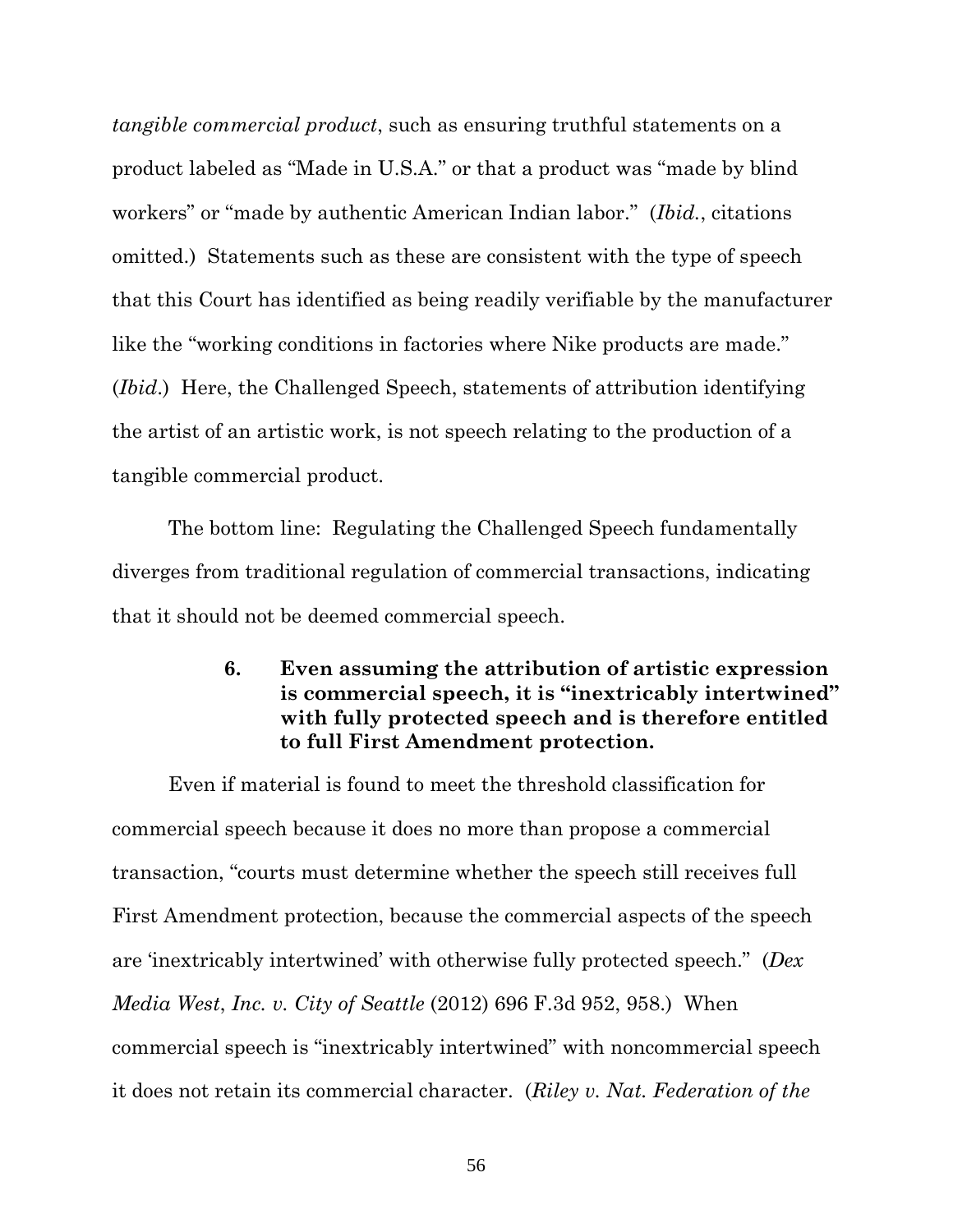*Blind of N.C., Inc.* (1988) 487 U.S. 781, 796.) As such, the "level of scrutiny" that applies to speech must be determined from "the nature of the speech taken as a whole." (*Ibid.*) When, as here, it would be "both artificial and impractical" to "parcel out the speech, applying one test to one phrase and another test to another phrase," the "test for fully protected expression" applies. (*Ibid.*)

For example, in *Hoffman v. Capital Cities/ABC, Inc.* (9th Cir. 2001) 255 F.3d 1180, an actor brought suit against a magazine and its publisher for *inter alia* violation of his right of publicity and unfair competition based on a published photograph that falsely depicted him wearing fashion designers' women's clothes. (*Id.* at p. 1182-1183.) The actor contended that the feature in which the photograph appeared was commercial speech because it highlighted fashion items by brands that advertised in the magazine. (*Id.* at 1185.) The court held that the magazine feature was entitled to full First Amendment protection afforded to noncommercial speech, even if the portrayal was false and despite the commercial elements. (*Id*. at 1185-1186.) In context, "the article as a whole [was] a combination of fashion photography, humor, and visual and verbal editorial comment on classic films and famous actors," such that any commercial aspects were "inextricably entwined with expressive elements." (*Id.*at 1185.) Thus, the article was deemed noncommercial speech and the actor had to prove actual malice to recover damages. (*Id.* at 1186-1187.)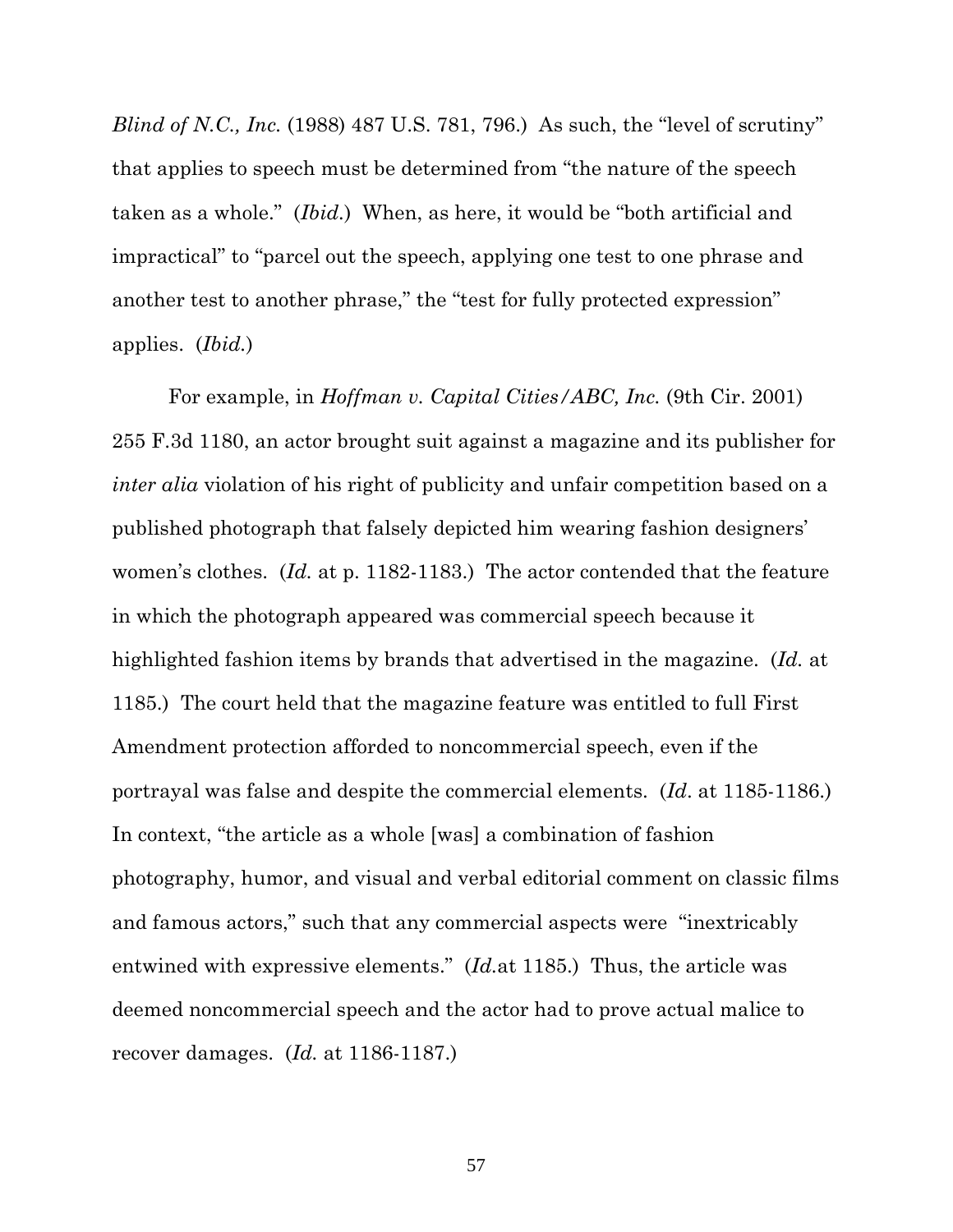Similarly, in *Stutzman v. Armstrong* (E.D.Cal., Sept. 10, 2013, No. 2:13- CV-00116-MCE) 2013 WL 4853333, the court applied the inextricably intertwined doctrine to bar plaintiffs' UCL and CLRA claims against cyclist Lance Armstrong and the publishers of his book. The statements at issue were false statements on the book's jackets and flyleaves that Armstrong did not use performance enhancing drugs, including that the book was "nonfiction." (*Id.* at pp. \*1, \*17-18.) The court found it impossible to separate the cover's content—which included a summary of the book's content, its description as non-fiction, and its description of Armstrong as a Tour de France champion even though he had been stripped of his titles—from the fully protected contents of the book itself. (*Id*. at pp. \*17-18.) In finding the books' covers and flyleaves were protected, the court reasoned that for a book to be sold at all, there has to be some leeway to describe the work and its author without transforming that expression into commercial speech. (*Id.* at p. \*18; see also *Mattel*, *supra*, 296 F.3d at pp. 903-907 [holding the song "Barbie Girl" was commercial speech because it used Mattel's famous mark, but that it was inextricably intertwined with noncommercial speech commenting on the cultural use of Barbie so the entire song was "fully protected"]; *Boule v. Hutton* (2d Cir. 2003) 328 F.3d 84, 88, 91-92 [statements on the authenticity of plaintiff's paintings made in an article on "a matter of public concern—fraud in the art market" were inextricably intertwined with protected speech and thus "not commercial speech"].)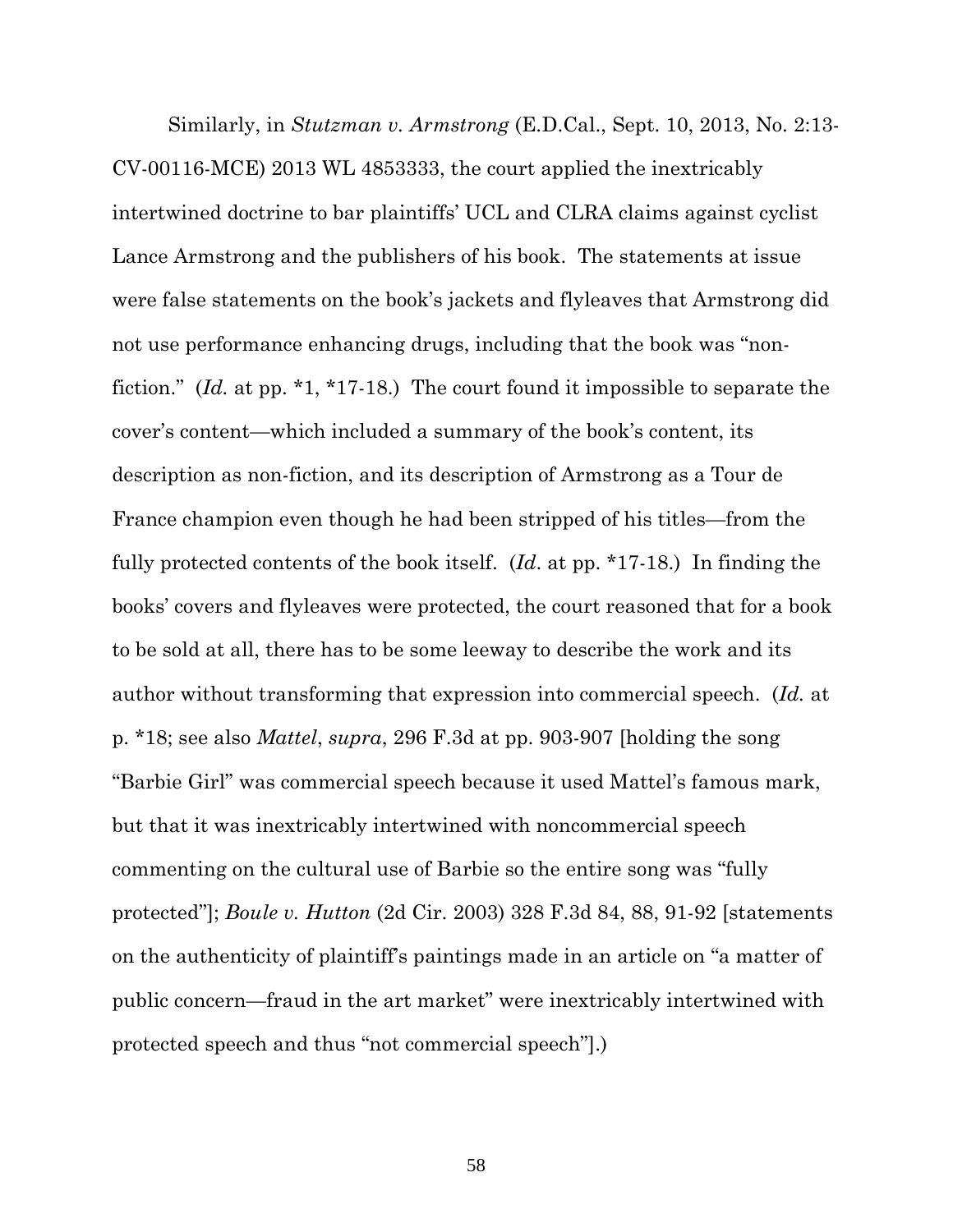Other courts have similarly held that commercial speech that is merely adjunct to noncommercial speech, i.e. "promotes only the protected publication," is itself protected absent a showing that the publishers knew their statements were false or published them in reckless disregard for their truth. (*Cher v. Forum Internat., Ltd*. (9th Cir. 1982) 692 F.2d 634, 639 [First Amendment protections extend to advertising that "is merely an adjunct" of protected speech]; *William O'Neil & Co., Inc. v. Validea.com Inc.* (C.D.Cal. 2002) 202 F.Supp.2d 113, 1119 [holding that "because the book cover, flyleaf, and other material advertising The Market Gurus is 'an adjunct' of The Market Gurus, it is protected to the same extent as the book itself"]; *People v. Fogelson* (1978) 21 Cal.3d 158, 165, fn. 7 ["promotion of constitutionally protected written works is protected as an incident to the First Amendment value of the underlying speech or activity"].)

In this case, statements identifying the artist/performer as Michael Jackson are inextricably intertwined with the musical work (the *Michael* album including the Cascio Recordings) and "cannot be separated." (*Hoffman*, *supra*, 255 F.3d at p. 1185.) Indeed, one could not, as a practical matter, distribute musical recordings without identifying the artist because this is the common way that music is identified, sorted, and consumed. In contrast, a company can sell a padlock without claiming that it was "Made in America" (*Kwikset Corp. v. Superior Court* (2011) 51 Cal.4th 310, 329), and can sell a personal care product without calling it "organic" (*All One God Faith*, *supra*, 183 Cal.App.4th at p. 1206-1210). Musical albums, like other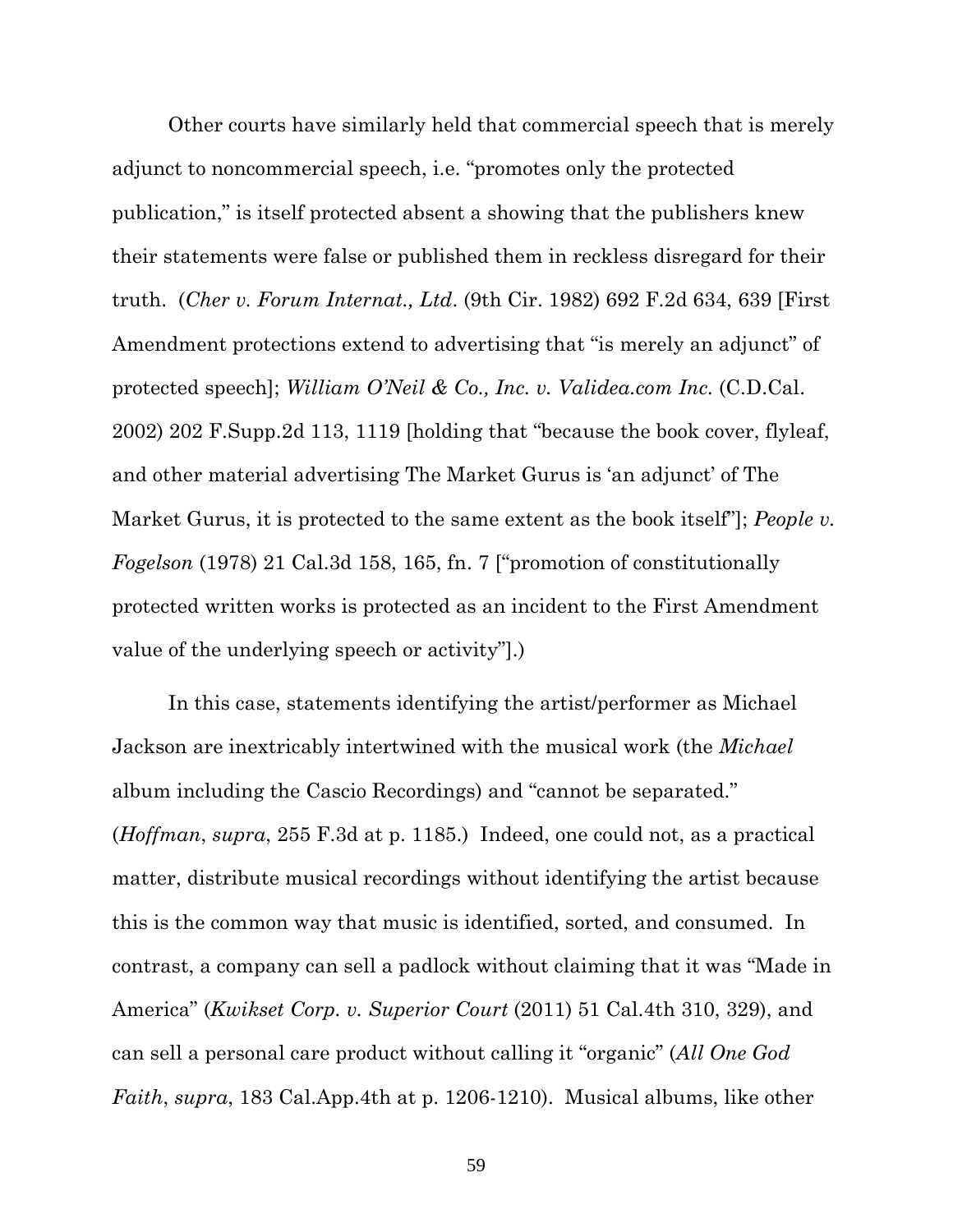forms of entertainment, "are not mere commercial products," but are expressive works "plainly entitled to full First Amendment protection." (See *Forsyth*, *supra*, 2016 WL 6650059, at pp. \*1-3.) And identifying the artist is adjunct to, and inextricably intertwined with, the expression itself.

The bottom line: The attribution to Michael Jackson as the artist on the Cascio Recordings is noncommercial speech entitled to full First Amendment protection, and is not subject to strict liability under the CLRA and UCL.

#### **B. Serova's Claims Are Preempted by the Copyright Act.**

Finally, even if the Challenged Speech is deemed commercial, Serova still could not show a reasonable probability of success on her CLRA and UCL claims for another, independent reason: they are preempted by the Copyright  $Act.<sup>10</sup>$ 

The Copyright Act "govern[s] exclusively" "all legal or equitable rights that are equivalent to any of the exclusive rights within the general scope of copyright."  $(17 \text{ U.S.C.} \S 301(a))$  Courts follow a two-part test to determine when a cause of action is preempted by the Copyright Act: (1) whether the "subject matter" of the claim "falls within the subject matter of copyright"; and (2) if it does, whether the right plaintiff asserts is "equivalent" to one of

<sup>10</sup> Although Defendants did not raise this issue below, copyright preemption can be raised and decided for the first time on appeal because it goes to the Court's jurisdiction. (*Balboa Ins. Co. v. Trans Glob. Equities* (1990) 218 Cal.App.3d 1327, 1338 (*Balboa*).)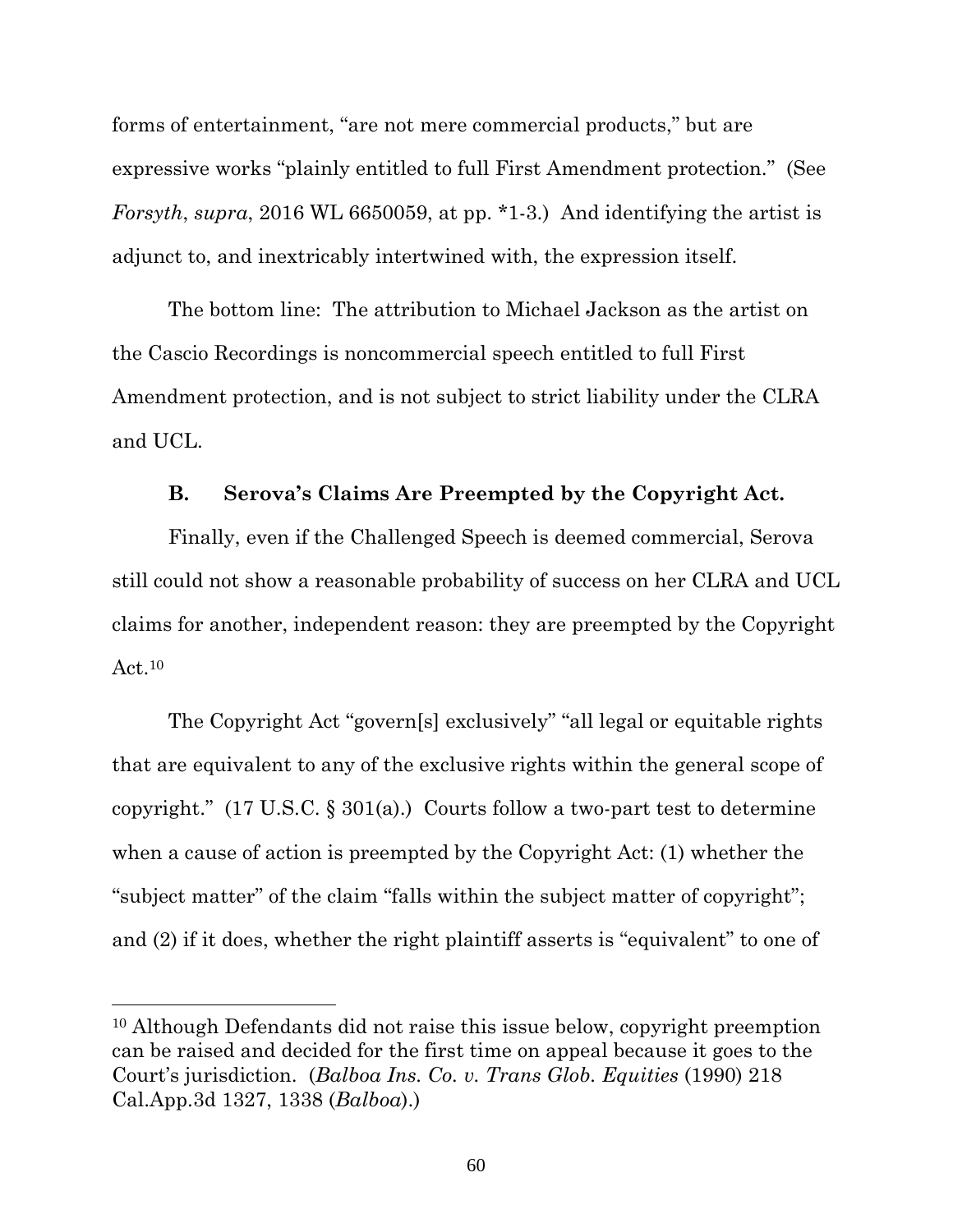the exclusive rights of copyright holders. (*Laws v. Sony Music Entertainment, Inc*. (9th Cir. 2006) 448 F.3d 1134, 1137-1138 (*Laws*); *Melchior v. New Line Productions, Inc*. (2003) 106 Cal.App.4th 779, 791 [same].)

Here, the first step is easily met: Serova's claims all arise from MJJ's distribution and sale of the Cascio Recordings, which are sound recordings. (AOB 11-14.) Sound recordings are within the scope of copyright law (17 U.S.C. § 102(a)(7)), and it is undisputed that defendant MJJ Productions, Inc. holds the copyright to *Michael*. (CT 1:116 [FAC ¶ 10].)

On the second step, the right that Serova seeks to protect is equivalent to the exclusive rights protected by the Copyright Act. To avoid preemption, the cause of action "must protect rights which are *qualitatively different* from the copyright rights," such that the cause of action has "an extra element which changes the nature of the action." (*Laws*, *supra*, 448 F.3d at p. 1143, internal quotation and citation omitted, italics added; *Balboa*, *supra*, 218 Cal.App.3d at p. 1340 [same].) The additional element must "transform" the nature of the action into something that is substantively different than a claim for violation of an exclusive right granted under the Copyright Act. (*Laws*, *supra*, 448 F.3d at p. 1444.)

The gravamen of Serova's claims is that MJJ passed off the Cascio Recordings as Jackson recordings, when they were not Jackson's. Serova bases her CLRA claim on provisions that prohibit the misrepresentation of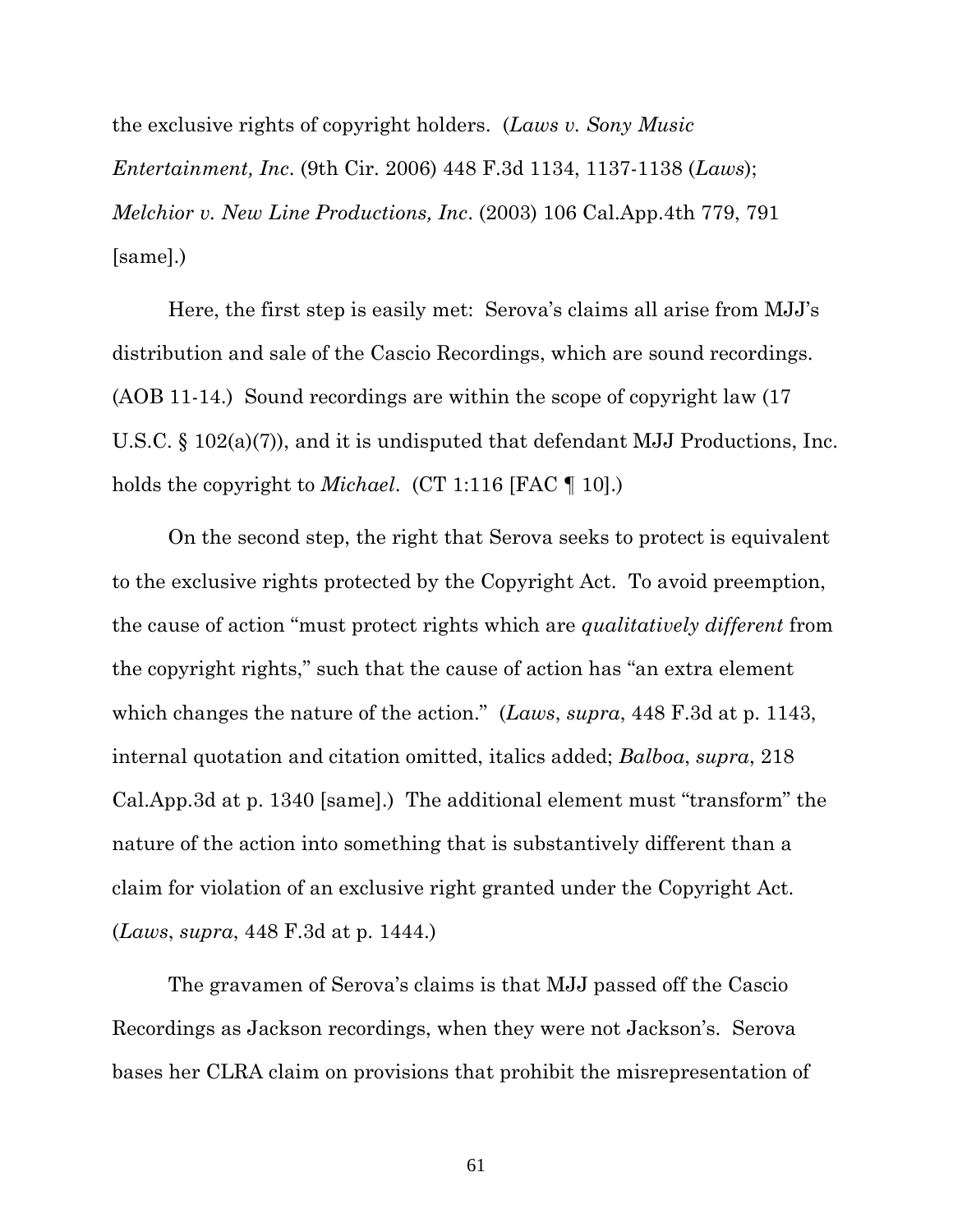the "source" of a good. (See AOB 9; Civ. Code,  $\S 1770$ , subds. (a)(1) ["[p]assing off goods or services"], (a)(2) [misrepresenting the "source" of the goods].) Serova's UCL claim is based on two theories: (1) the CLRA violation is an unlawful business practice; and (2) MJJ's actions "deceive[d] Plaintiff and the public," which is an alleged fraudulent business practice. (CT 1:127 [FAC ¶¶ 54-55].) By Serova's own account, her "claims target misleading advertisements which falsely represent *the source* of the work," i.e., the Cascio Recordings. (AOB 9, italics added.)

Cases uniformly hold that the Copyright Act preempts a state law claim based on a defendant misleading the public that another's expressive work is his own. (See, e.g., *Fisher v. Dees* (9th Cir. 1986) 794 F.2d 432, 440 (*Fisher*) [Copyright Act preempted California unfair competition claim that defendant sold song "as if it were his" on a music album when it was allegedly authored by plaintiff]; *Lacour v. Time Warner, Inc*. (N.D.Ill., May 24, 2000, No. 99 C 7105) 2000 WL 688946, at \*1-2, 5-8 (*Lacour*) [Copyright Act preempted unfair competition claims alleging defendant "made false and misleading representations to the consuming public by giving R. Kelly attribution credit for being the sole and original author" of a song]; *Nutter v. Clear Channel Commc'ns, Inc*. (N.D.W.Va., Sept. 26, 2006, No. CIV.A. 505CV65) 2006 WL 2792903, at \*5 [Copyright Act preempted state law claim based on allegations that defendant used plaintiff song but "denied him attribution"]; 1 Nimmer on Copyright § 1.15 [when state law unfair competition claims allege "B is selling B's products and representing to the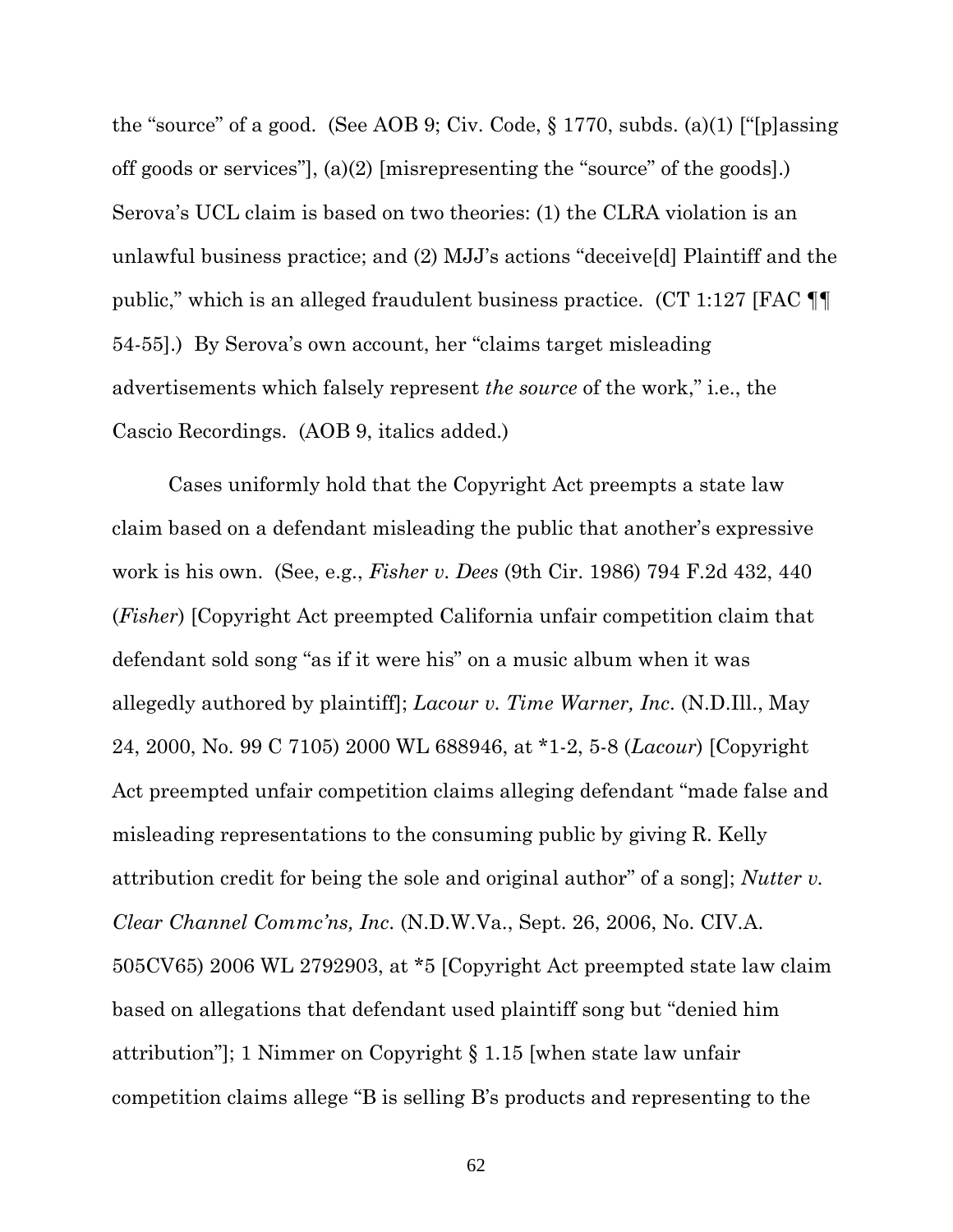public that they are B's," but allegedly uses A's work, that conduct is "in fact a disguised copyright infringement claim and, hence, preempted".) $11$ 

Such state law claims are preempted because they are not qualitatively different than a copyright claim over the distribution and use of an expressive work. (*Fisher*, *supra*, 794 F.2d at p. 440; *Media.net*, *supra*, 198 F.Supp.3d at pp. 1087-1088; *Lacour*, *supra* 2000 WL 688946, at \*7.) "[T]he right to copy creative works, with or without attribution, is the domain of copyright, not of . . . unfair competition, and the failure to credit the true author of a copyrighted work is not a false designation of origin, but a violation of copyright." (*Patterson v. Diggs* (S.D.N.Y., Aug. 23, 2019, No. 18 Civ. 03142) 2019 WL 3996493, at \*6.)

Accordingly, where, as here, the only misrepresentations that plaintiff alleges are "from a defendant passing off someone's work as his own," this is not "qualitatively different" from a copyright claim. (*Terarecon, Inc. v. Fovia, Inc*. (N.D.Cal., July 6, 2006, No. C 05-4407 CW) 2006 WL 1867734, at \*3-4, internal citations omitted.) Indeed, the "failure to award [the alleged proper] credit and any resulting confusion or deception of consumers" is "nothing more than the inherent misrepresentation that accompanies unauthorized

<sup>11</sup> See also *Media.net Advert. FZ-LLC v. Netseer*, Inc. (N.D.Cal. 2016) 198 F.Supp.3d 1083, 1087-1088 (*Media.net*) [UCL claim preempted because it "[was] not qualitatively different from a copyright infringement claim" where defendant marketed plaintiff's product as its own]; *Xerox Corp. v. Apple Computer, Inc.* (N.D.Cal. 1990) 734 F.Supp. 1542, 1550 [UCL claim preempted by copyright law where "Xerox allege[d] that Apple [was] selling Xerox' work as its own].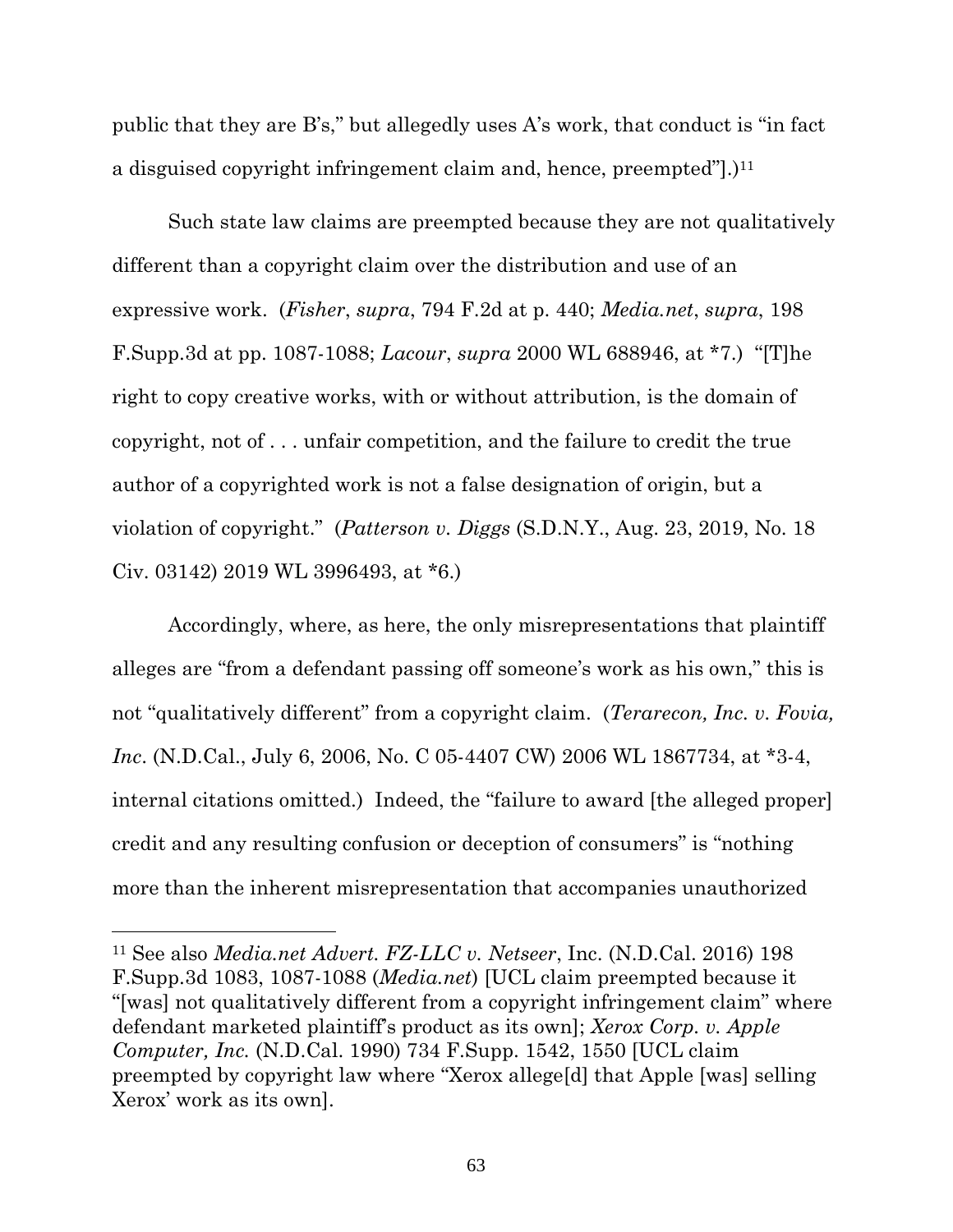copying and reproduction of another's copyrighted work." (*Lacour*, *supra* 2000 WL 688946, at \*8.) Thus, allegations that a defendant has "deceive[d] the public"12 or "the consuming public in California will be misled"13 by a defendant passing off another's work as his own, is not qualitatively different from a copyright claim and is preempted. (See, e.g., *Enerlites, Inc. v. Century Products, Inc*. (C.D.Cal., Aug. 13, 2018, No. SACV18839JVSKESX) 2018 WL 4859947, at \*6 [UCL claim that alleged misrepresentations based solely on the marketing or promotion of selling defendant's work, without more, is preempted].)

Additionally, a state law claim is preempted if it alleges that the defendant misappropriated someone else's voice or performance embodied in a copyrighted work. (*Laws*, *supra*, 448 F.3d at p. 1136; *Butler v. Target Corp.*  (C.D.Cal. 2004) 323 F.Supp.2d 1052, 1057-1058 [California UCL claim based on use of sound recording which plaintiff alleged caused consumer confusion was preempted]; *No Doubt v. Activision Publ'g, Inc*. (C.D.Cal. 2010) 702 F.Supp.2d 1139, 1145-1146 [noting if plaintiff's claims were based on misuse of plaintiff's "videotaped musical performance, its claims would be preempted by the Copyright Act"].)

<sup>12</sup> *Angelini Metal Works Co. v. Hubbard Iron Doors, Inc*. (C.D.Cal., Jan. 5, 2016, No. CV116392GHKPLAX) 2016 WL 6304476, at \*7-8 [holding UCL claim preempted].

<sup>13</sup> *Lukens v. Broder/Kurland Agency* (C.D.Cal., Sept. 14, 2000, No. CV 00- 08359 NM JWJX) 2000 WL 35892340, at \*5-6 [holding UCL claim preempted].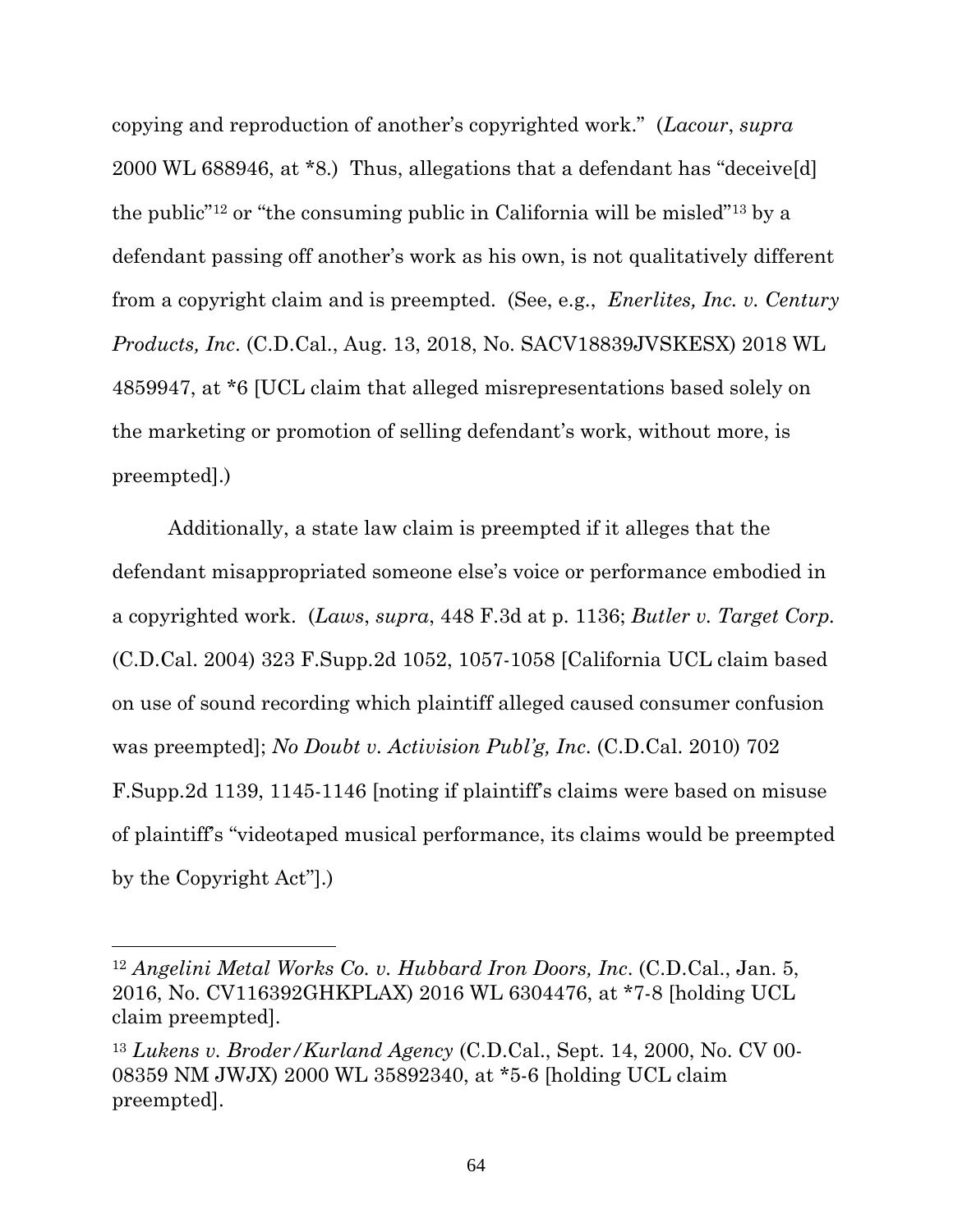Accordingly, Serova cannot assert a state law claim based on MJJ's alleged passing off the Cascio Recordings as Jackson's. Although Serova alleges that MJJ's conduct "deceive[d] Plaintiff and the public" (CT 1:127 [FAC ¶¶ 54-55]), the only source of that deceit was MJJ labeling the Cascio Recordings as Jackson's. Indeed, Serova's entire theory is that MJJ must be held liable based on strict liability, as she admits that MJJ did not make any intentional misrepresentations. (AOB 8-9.)

It does not matter that Serova is not a copyright holder claiming that *her* copyright has been infringed. Allowing a third party to litigate a copyright claim under the "guise of state law" would "defeat Congress's intent to have federal law occupy the entire field of copyright law." (*Sybersound Records, Inc. v. UAV Corp*. (9th Cir. 2008) 517 F.3d 1137, 1150-1151 [plaintiff who lacked standing to bring a copyright claim could not bring state law claims that were preempted by the Copyright Act].) Specifically, a plaintiff "cannot premise its UCL claim on . . . intellectual property rights of third parties." (*Perfect 10, Inc. v. Megaupload Ltd.* (S.D.Cal., July 27, 2011, No. 11CV0191-IEG BLM) 2011 WL 3203117, at \*10, vacated pursuant to settlement (S.D.Cal., Oct. 11, 2011, No. 11CV0191-IEG BLM) 2011 WL 10618723.) "If [plaintiff] were permitted to proceed on its UCL claim under the theory that [defendant] is exploiting the intellectual property rights of third parties, [plaintiff] would be litigating a third party copyright claim under the guise of state law." (*Id*. at p. \*10; see also *Perfect 10, Inc. v. Cybernet Ventures, Inc.* (C.D.Cal. 2001) 167 F.Supp.2d 1114, 1125 [dismissing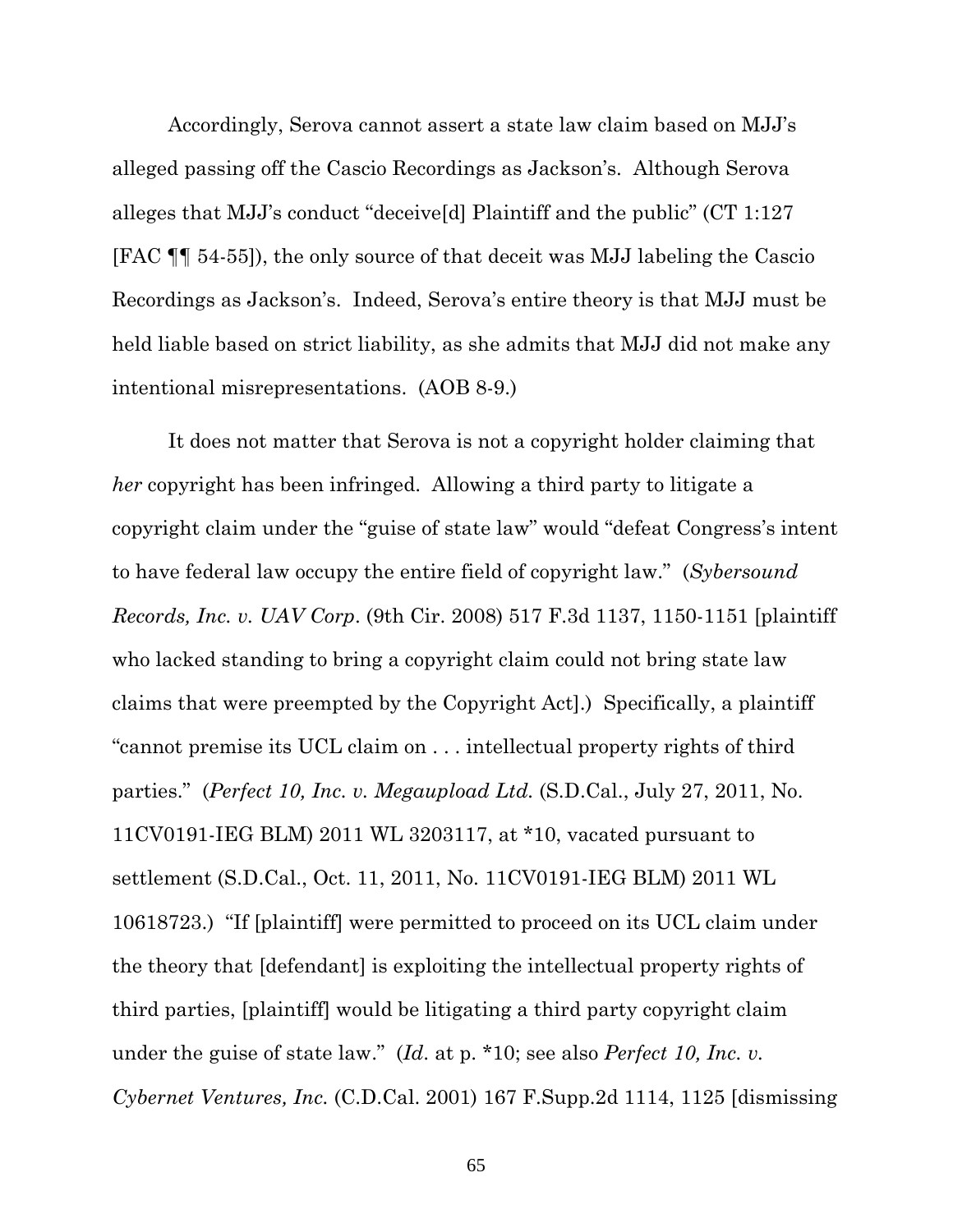claims due to preemption and stating "[a]lthough California law may allow plaintiffs to assert third party claims, federal copyright law only allows the owner of a copyright to bring suit. . . Allowing [plaintiff] to defeat this express requirement through application of state law is incompatible with the federal scheme of copyright protection."]; *Laws*, *supra*, 448 F.3d at p. 1136 [holding the Copyright Act preempted plaintiff's claims even though plaintiff had no claim to the underlying copyright].)

Last, finding that Serova's claims are preempted does not mean that all false advertising claims involving a copyrighted work of artistic expression would be preempted. To the contrary, claims for *fraud* or *knowingly* false advertising (Bus. & Prof. Code, § 17500) are not substantially equivalent to a copyright claim, and thus, are not preempted. (See, e.g., *Valente-Kritzer Video v. Pinckney* (9th Cir. 1989) 881 F.2d 772 [fraud claim]; *Silicon Image, Inc. v. Analogix Semiconductor, Inc*. (N.D.Cal., May 16, 2007, No. C-07-0635 JCS) 2007 WL 1455903, at \*5 [section 17500 claim].)<sup>14</sup>

<sup>14</sup> Serova did not bring a fraud claim or a section 17500 claim for false advertising against MJJ, nor could she have, since either would have required proving that MJJ knew or should have known the representation that Michael Jackson was the artist on the Cascio Recordings was false. (See Bus. & Prof. Code, § 17500; *Lazar v. Superior Court* (1996) 12 Cal.4th 631, 638 [elements of fraud include "misrepresentation (false representation, concealment, or nondisclosure)," internal quotation and citation omitted].)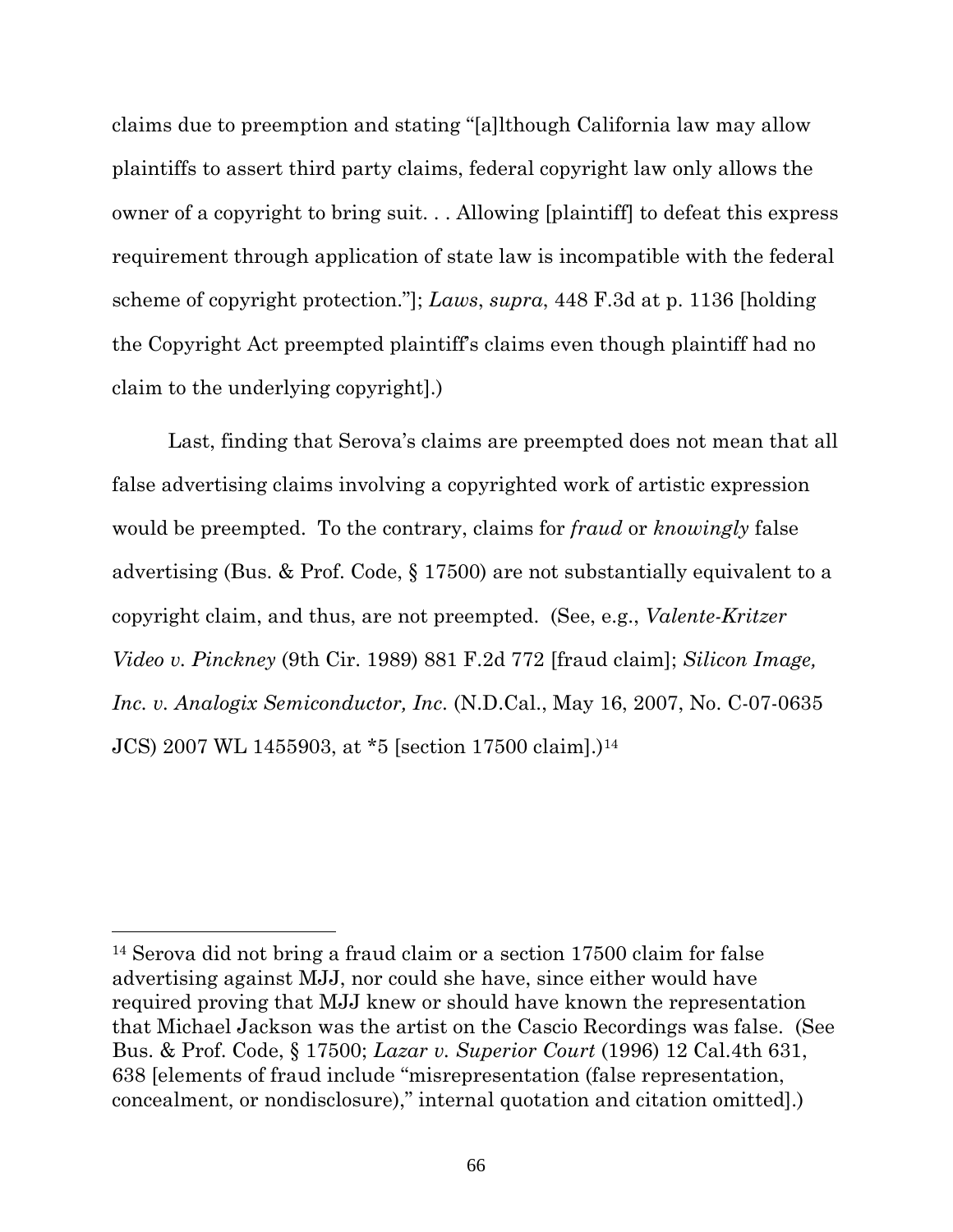The bottom line: Serova's claims fail as a matter of law for the independent reason that they are preempted by the Copyright Act. The anti-SLAPP statute therefore requires striking them.

### **C. Consumers Are Not Without Remedies For Intentional Forgery.**

The trial court expressed a concern that if MJJ was to prevail, "forgery is without redress[.]" (RT 643:8-643:10; see also RT 642:1-645:9.) But the trial court was mistaken. Serova is not without a remedy. Serova can and did bring a fraud claim against the Cascio Defendants. In her fraud claim, Serova alleged that the Cascio Defendants intentionally misrepresented that the Cascio Recordings were performed by Michael Jackson. (CT 1:128-1:29 [FAC  $\P$ ] 61–63].<sup>15</sup> Affirming the Court of Appeal's opinion does not open the floodgates to intentional forgery. The only issue here is whether a defendant may be *strictly liable* under the UCL and CLRA for distributing a work of art with an attribution to the artist, *with no allegation of any knowledge of falsity of that attribution*. For the reasons discussed above, the statutes do not have the unprecedented reach that Serova claims they do.

<sup>15</sup> Serova may not amend her complaint to add a fraud claim against MJJ. (See *Mobile Medical Services for Physicians and Advanced Practice Nurses, Inc. v. Rajaram* (2015) 241 Cal.App.4th 164, 171 [holding that once it has been "determined [that] the speech at issue is constitutionally protected, it may not grant leave to amend to omit facts to take the claim out of the protection of section 425.16."].)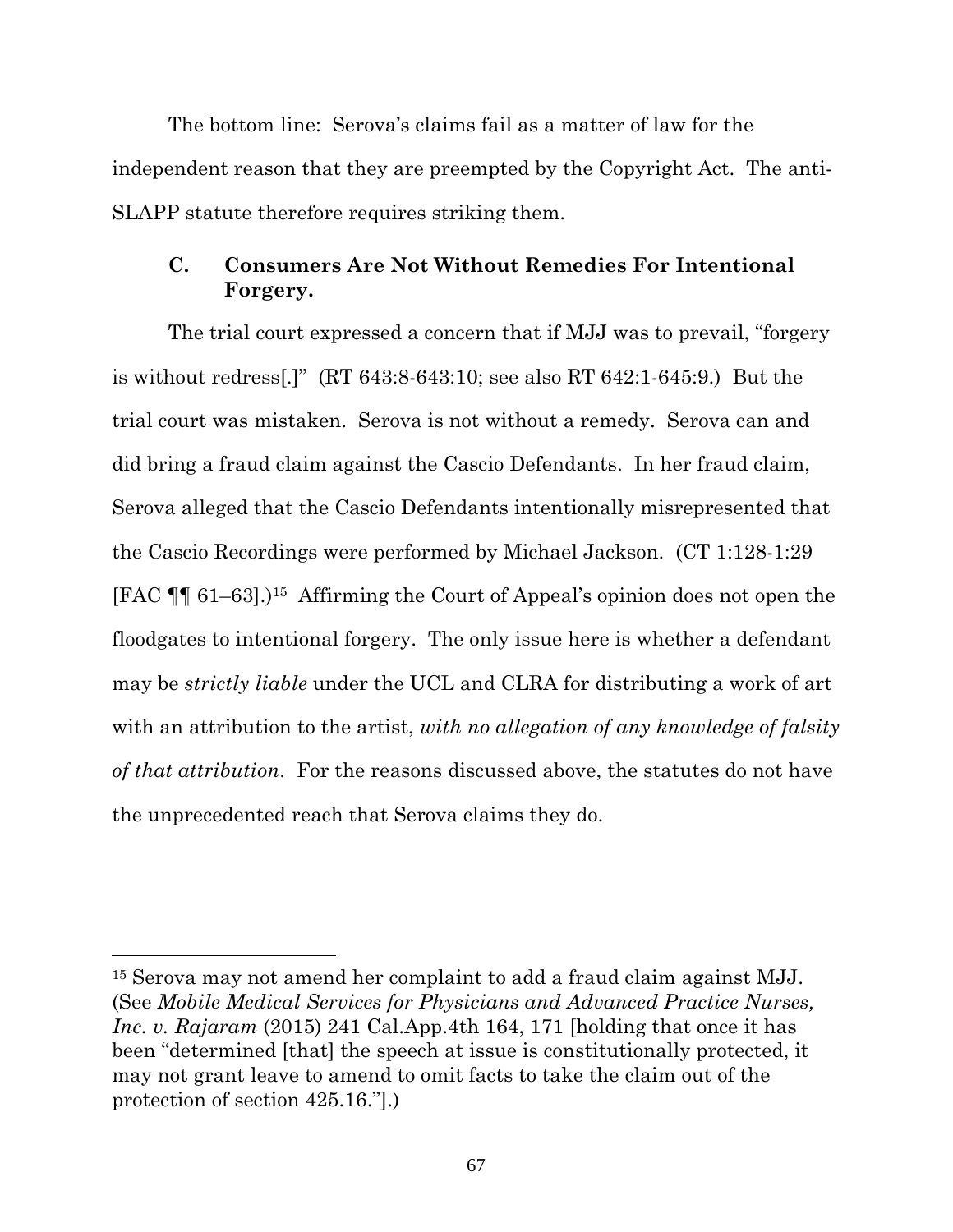#### **CONCLUSION**

For the foregoing reasons, the Court should affirm the Court of Appeal's decision and hold that (1) the Challenged Speech is protected activity under the anti-SLAPP statute and (2) Serova cannot establish a probability of prevailing on her claims.

Dated: October 2, 2020

KINSELLA WEITZMAN ISER KUMP & ALDISERT LLP Howard Weitzman Suann C. MacIsaac

#### KATTEN MUCHIN ROSENMAN LLP Zia F. Modabber

 Andew J. Demko Tami Kameda Sims Shelby Palmer

By: /s/ Zia F. Modabber \_\_\_\_\_\_\_\_\_\_\_\_\_\_\_\_\_\_\_\_\_\_\_\_

Zia F. Modabber Attorneys for Defendants Sony Music Entertainment, John Branca, as Co-Executor of the Estate of Michael J. Jackson, and MJJ Productions, Inc.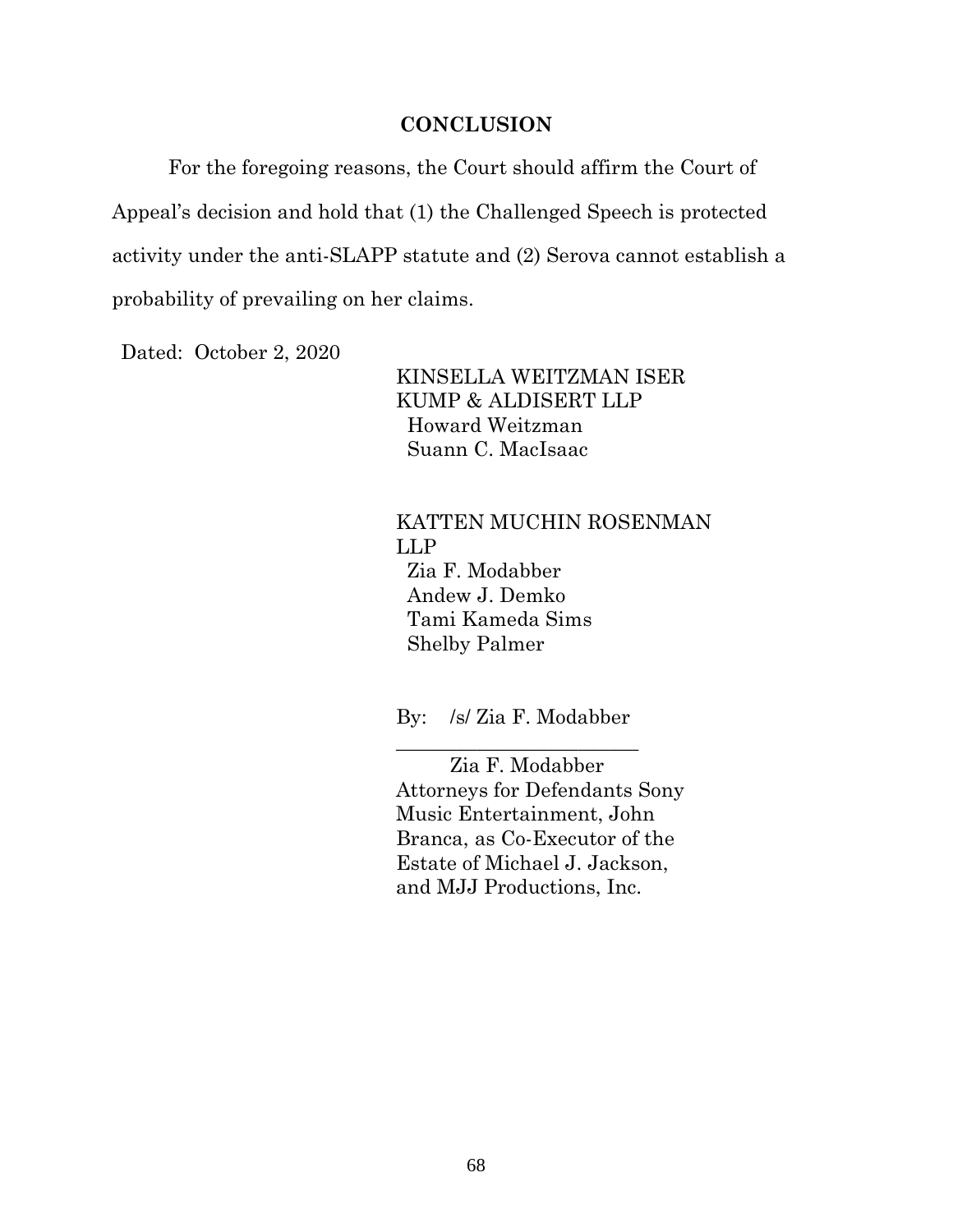## **CERTIFICATION**

Pursuant to California Rules of Court, rule 8.204(c)(1), I certify that this **DEFENDANTS' ANSWERING BRIEF** contains 13,205 words, not including the tables of contents and authorities, the caption page, the signature block, or this Certification page.

Date: October 2, 2020 /s/ Zia F. Modabber

Zia F. Modabber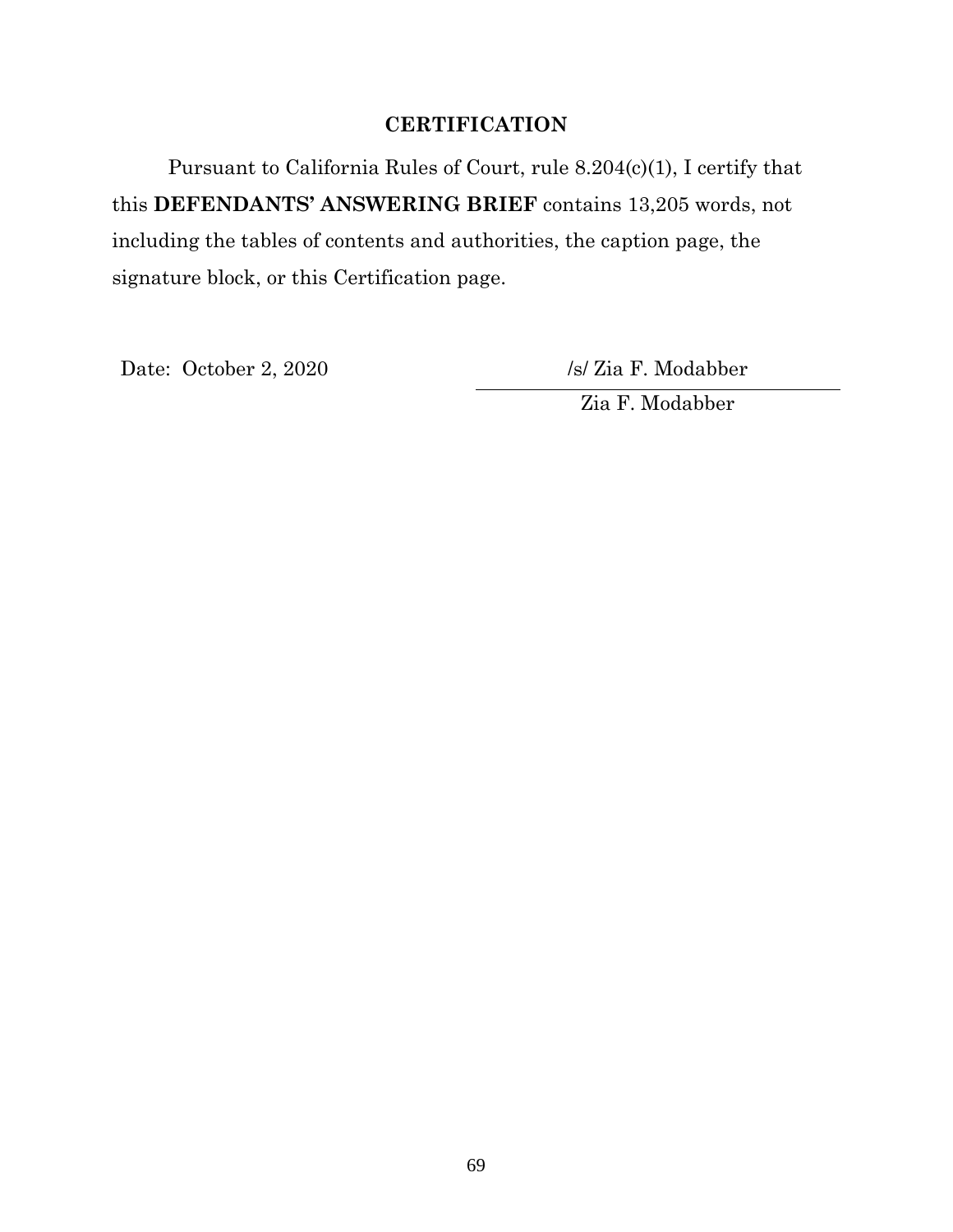#### **PROOF OF SERVICE**

#### STATE OF CALIFORNIA, COUNTY OF LOS ANGELES

I am a resident of the State of California, over the age of eighteen years, and not a party to the within action. My business address is Katten Muchin Rosenman LLP, 2029 Century Park East, Suite 2600, Los Angeles, California 90067-3012.

On October 2, 2020, I served the foregoing document **DEFENDANTS' ANSWERING BRIEF** as follows:

(**X**) **BY E-SERVICE VIA TRUEFILING**: All participants in this case who are registered TrueFiling users will be served by the TrueFiling system.

(**X**) **U.S. MAIL** - by placing the document(s) listed above in a sealed envelope with postage thereon fully prepaid, in the United States mail at Los Angeles, addressed as set forth below.

#### **SEE ATTACHED SERVICE LIST**

I declare under penalty of perjury under the laws of the State of California that the above is true and correct.

Executed on October 2, 2020 at Los Angeles, California.

Paula Phillips

PAULA PHILLIPS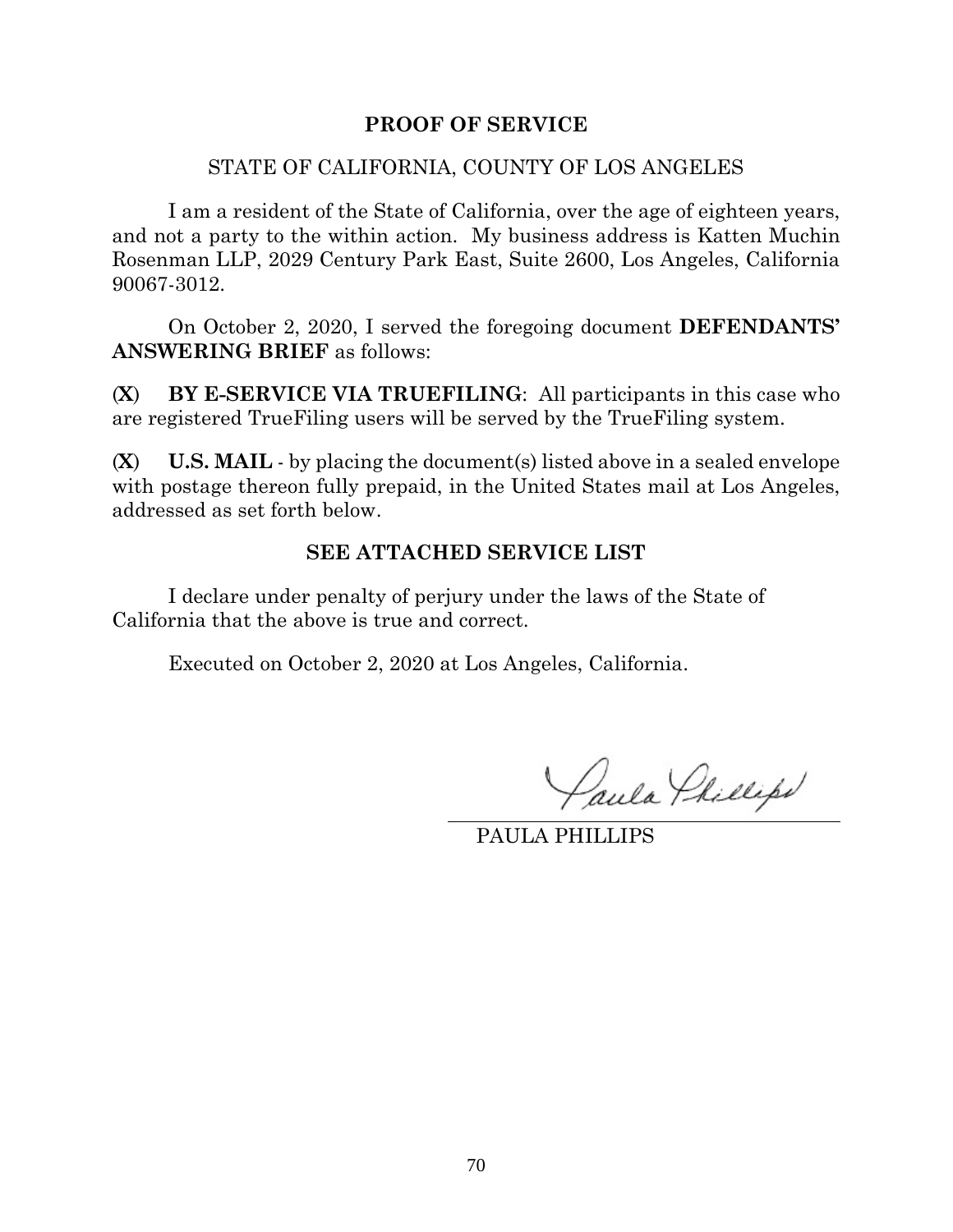### **SERVICE LIST**

Office of the Attorney General 300 S. Spring Street Los Angeles, CA 90013-1230

Los Angeles County District Attorney's Office 211 West Temple Street, Suite 1000 Los Angeles, CA 90012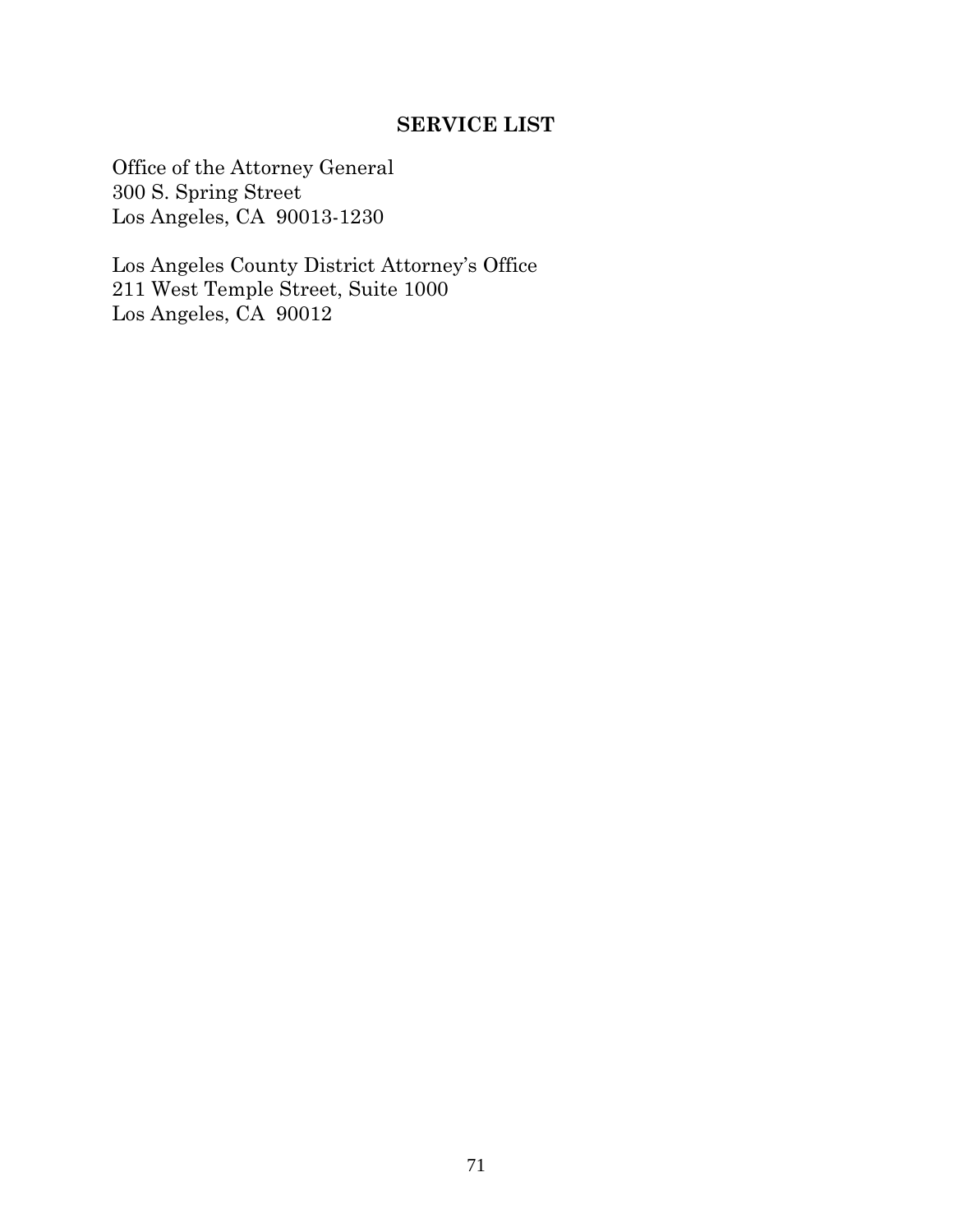#### **STATE OF CALIFORNIA**

Supreme Court of California

# *PROOF OF SERVICE*

# **STATE OF CALIFORNIA**

Supreme Court of California

## Case Name:**SEROVA v. SONY MUSIC ENTERTAINMENT**

Case Number:**S260736** Lower Court Case Number:**B280526**

1. At the time of service I was at least 18 years of age and not a party to this legal action.

2. My email address used to e-serve: **tami.sims@katten.com**

3. I served by email a copy of the following document(s) indicated below:

Title(s) of papers e-served:

| Filing<br>-<br>vpe<br>- | <b>Title</b><br>Document       |
|-------------------------|--------------------------------|
| <b>BRIEF</b>            | Answering Brief<br>Defendants' |

Service Recipients:

| DUI VIUU IXUUIPIUIIIS.<br><b>Person Served</b>                 | <b>Email Address</b>                             | <b>Type</b>       | Date / Time                    |
|----------------------------------------------------------------|--------------------------------------------------|-------------------|--------------------------------|
| Jeremy Bollinger<br>Moss Bollinger, LLP<br>240132              | $\vert$ jeremy@mossbollinger.com                 | le-<br> Serve  PM | 10/2/2020 4:23:12              |
| Tami Sims<br>Katten Muchin Rosenman LLP<br>245628              | tami.sims@kattenlaw.com                          | le-<br> Serve  PM | 10/2/2020 4:23:12              |
| Andrew Demko<br>Katten<br>247320                               | andrew.demko@katten.com                          | le-<br>Serve PM   | 10/2/2020 4:23:12              |
| Bryan Freedman<br>Freedman + Taitelman, LLP<br>151990          | bfreedman@ftllp.com                              | le-<br>Serve PM   | 10/2/2020 4:23:12              |
| Tami Sims<br>Katten Muchin Rosenman LLP<br>245628              | tami.sims@katten.com                             | le-<br>Serve PM   | 10/2/2020 4:23:12              |
| Howard Weitzman<br>Kinsella Weitzman Iser Kump & Aldisert LLP. | hweitzman@kwikalaw.com                           | le-<br>Serve      | 10/2/2020 4:23:12<br><b>PM</b> |
| Ari Moss<br>Moss Bollinger LLP<br>238579                       | $\text{lea}(\widehat{\omega})$ dennismosslaw.com | le-<br>Serve PM   | 10/2/2020 4:23:12              |
| Zia Modabber<br>Katten Muchin Rosenman LLP<br>137388           | zia.modabber@kattenlaw.com e-                    | Serve PM          | 10/2/2020 4:23:12              |
| Zia Modabber<br>Katten<br>137388                               | zia.modabber@katten.com                          | le-<br>Serve PM   | 10/2/2020 4:23:12              |

This proof of service was automatically created, submitted and signed on my behalf through my agreements with